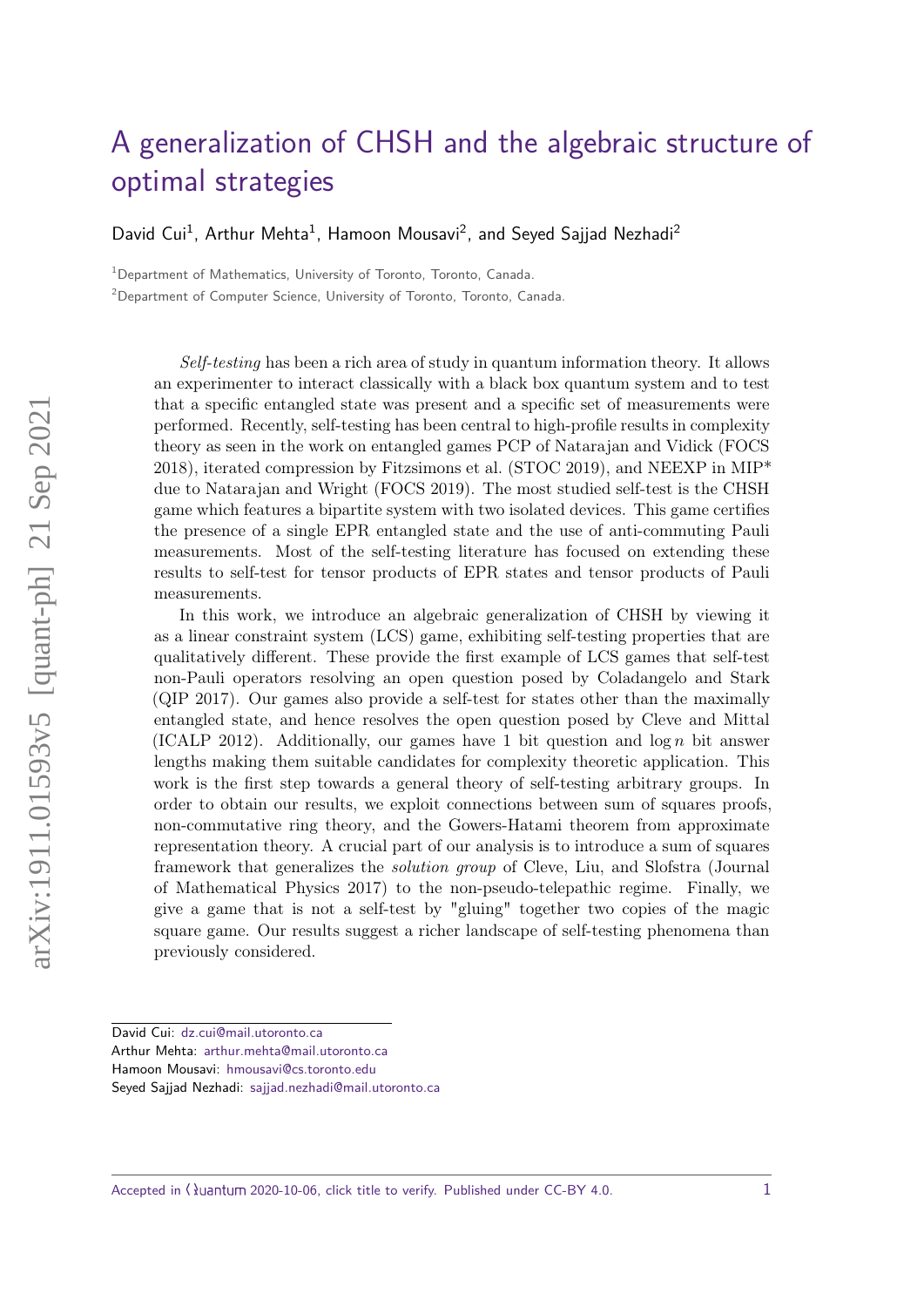### <span id="page-1-1"></span>1 Introduction

In 1964, Bell showed that local hidden-variable theories, which are classical in nature, cannot explain all quantum mechanical phenomena [\[Bel64\]](#page-39-0). This is obtained by exhibiting a violation of a Bell inequality by correlations arising from local measurements on an entangled state. Furthermore, in some instances, it is known that only certain measurements can produce these correlations. So through local measurements not only is it possible to verify that nature is not solely governed by classical theories, it is also possible to obtain conclusive statistical evidence that a specific quantum state was present and specific measurements were performed. Results of this nature are often referred to as *self-testing* (also known as *rigidity*), first formalized by Mayers and Yao in [\[MY04\]](#page-41-0). Self-testing has wide reaching applications in areas of theoretical computer science including complexity theory [\[NV18,](#page-41-1) [FJVY19,](#page-40-0) [NW19\]](#page-41-2), certifiable randomness [\[VV12\]](#page-42-0), device independent quantum cryptography [\[ABG](#page-39-1)+07, [VV14\]](#page-42-1), and delegated quantum computation [\[CGJV19a\]](#page-40-1). See [\[SB19\]](#page-41-3) for a comprehensive review. Below we visit five natural questions on the topic of self-testing that we answer in this paper.

The CHSH game [\[CHSH69\]](#page-40-2) is the prototypical example of a non-local game. In CHSH, two separated players, Alice and Bob, are each provided with a single classical bit, *s* and *t*, respectively, chosen uniformly at random by a referee; the players reply with single classical bits *a* and *b* to the referee; and win the game if and only if  $a \oplus b = s \wedge t$ . Classically, the players can win the CHSH game with probability at most 75%. Remarkably, if we allow Alice and Bob to share an entangled state and employ a *quantum strategy*, then the optimal winning probability is approximately 85%. For an introduction to non-local games, see [\[CHTW04\]](#page-40-3).

CHSH is also a canonical example of a self-testing game. Prior to the formalization of self-testing by Mayers and Yao it was already known [\[SW87,](#page-41-4) [Tsi93\]](#page-41-5) that any optimal quantum strategy for CHSH must be, up to application of local isometries, using the Einstein-Podolsky-Rosen (EPR) state

$$
|\psi\rangle = \frac{1}{\sqrt{2}} (|00\rangle + |11\rangle).
$$

Self-testing can be framed either as an statement about non-local games, Bell inequalities, or more generally correlations. CHSH is an instance of a non-pseudo-telepathic game. A pseudotelepathic game is one that exhibits quantum advantage (i.e, its quantum value is strictly larger than that of its classical value) and its quantum value is 1. CHSH can also be viewed as a linear constraint system (LCS) game over  $\mathbb{Z}_2$  [\[CM12\]](#page-40-4). LCS games are non-local games in which Alice and Bob cooperate to convince the referee that they have a solution to a system of linear equations. We introduce a new generalization of CHSH to a family of non-pseudo-telepathic LCS games over  $\mathbb{Z}_n$  for all  $n \geq 2$ . These games resolve the following questions.

<span id="page-1-0"></span>**Question 1.1.** *Are there states other than the maximally entangled state that can be self-tested by a non-local game?*

To date much has been discovered about self-testing the maximally entangled state,  $\frac{1}{\sqrt{2}}$  $\frac{1}{d} \sum_{j=0}^{d-1} |j\rangle |j\rangle.$ Mermin's magic square game [\[Mer90\]](#page-41-6) can be used to self-test two copies of the EPR state and the parallel-repeated magic square game can be used to self-test 2*n* copies of the EPR state [\[CN16\]](#page-40-5).

The sum of squares (SOS) decomposition technique in [\[BP15\]](#page-39-2) shows that the *tilted CHSH* is a self-test for any pure state of two entangled qubits. This self-testing is stated in terms of violation of Bell inequalities. It is an open problem if the same applies for non-local games. The case for self-testing in higher dimensions has proven more difficult to analyze. Remarkably, it is still possible to self-test any bipartite entangled state, in any dimension [\[CGS17\]](#page-40-6). However, these self-test results are presented in terms of violations of correlations, unlike the CHSH game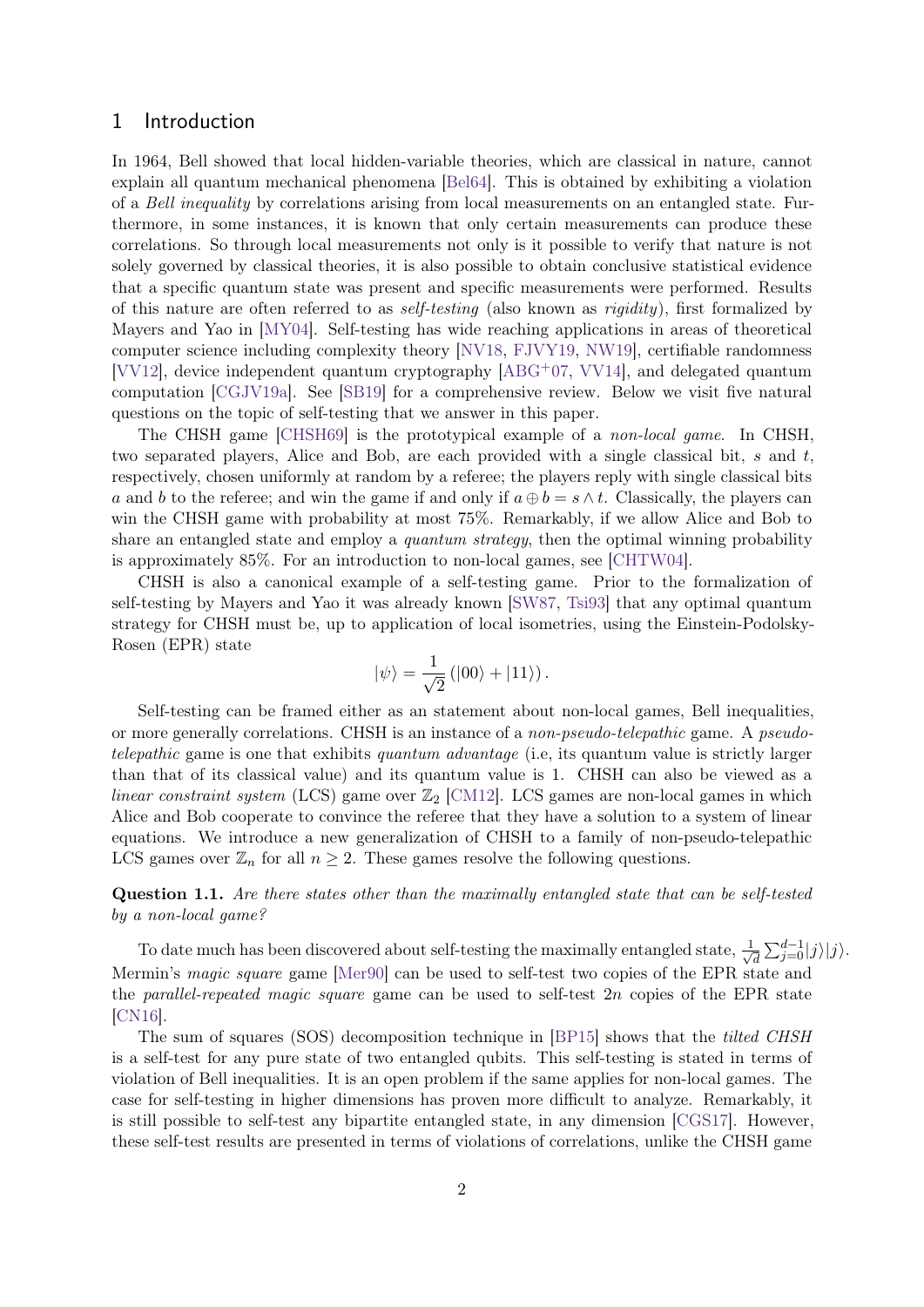which arises from a non-local game (with binary payoff). Our games also resolve in the negative the question "Can every LCS game be played optimally using the maximally entangled state?" posed in [\[CM12\]](#page-40-4).

<span id="page-2-1"></span>**Question 1.2.** *Are there non-local games that provide a self-test for measurements that are not constructed from qubit Pauli operators?*

The protocols in all of the above examples also provide a self-test for the measurement operators. That is if the players are playing optimally then they must, up to application of local isometries, have performed certain measurements. Self-testing proofs rely on first showing that operators in optimal strategies must satisfy certain algebraic relations. These relations help identify optimal operators as representations of some group. This is then used to determine the measurements and state up to local isometries. In the case of CHSH, one can verify that Alice and Bob's measurements must anti-commute if they are to play optimally. These relations are then enough to conclude that operators of optimal strategies generate the dihedral group of degree 4 (i.e., the Pauli group). Thus CHSH is a self-test for the well-known Pauli matrices  $\sigma_X$ and  $\sigma_Z$  [\[MYS12\]](#page-41-7).

Self-tests for measurements in higher dimensions have been primarily focused on self-testing *n*-fold tensor-products of  $\sigma_X$  and  $\sigma_Z$  [\[NV17,](#page-41-8) [Col16,](#page-40-7) [Mck16\]](#page-41-9). It is natural to ask if there are self-tests for operators that are different than ones constructed from qubit Pauli operators. Selftesting Clifford observables has also been shown in [\[CGJV19b\]](#page-40-8). Our games provides another example that is neither Pauli nor Clifford. Since our games are LCS this resolves the question, first posed by [\[CS18\]](#page-40-9), in the affirmative.

### **Question 1.3.** *Can we extend the solution group formalism for pseudo-telepathic LCS games to a framework for proving self-testing for all LCS games?*

The *solution group* introduced in [\[CLS17\]](#page-40-10) is an indispensable tool for studying pseudotelepathic LCS games. To each such game there corresponds a group known as the solution group. Optimal strategies for these games are characterized by their solution group in the sense that any perfect quantum strategy must induce certain representations of this group. Additionally, the work in [\[CS18\]](#page-40-9) takes this further by demonstrating a streamlined method to prove self-testing certain LCS games. It is natural to ask whether these methods can be extended to cover all LCS games. In this paper we make partial progress in answering this question by introducing a SOS framework, and use it to prove self-testing for our games. At its core, this framework utilizes the interplay between sum of squares proofs, non-commutative ring theory, and the Gowers-Hatami theorem [\[GH17,](#page-40-11) [Vid18\]](#page-41-10) from approximate representation theory.

#### <span id="page-2-0"></span>**Question 1.4.** *Is there a systematic approach to design self-tests for arbitrary finite groups?*

Informally a game is a self-test for a group if every optimal strategy induces a state dependent representation of the group. In every example that we are aware of, the self-tested solution group for pseudo-telepathic LCS games is the Pauli group. Slofstra, in [\[Slo19\]](#page-41-11), introduced an embedding theorem that embeds (almost) any finite group into the solution group of some LCS game. With the embedding theorem, the problem of designing games with certain properties reduces to finding groups with specific properties. Slofstra uses this connection to design games that exhibit separations between correlation sets resolving the 'middle' Tsirelson's Problem.

However, there are three shortcomings to this approach. Firstly, the resulting game is very complex. Secondly, not all properties of the original group are necessarily preserved. Finally, the game is not a self-test for the original group. Our games self-test an infinite family of groups, non of which are the Paulis. One such example is the alternating group of degree 4. The SOS framework makes partial progress towards a general theory for self-testing arbitrary groups.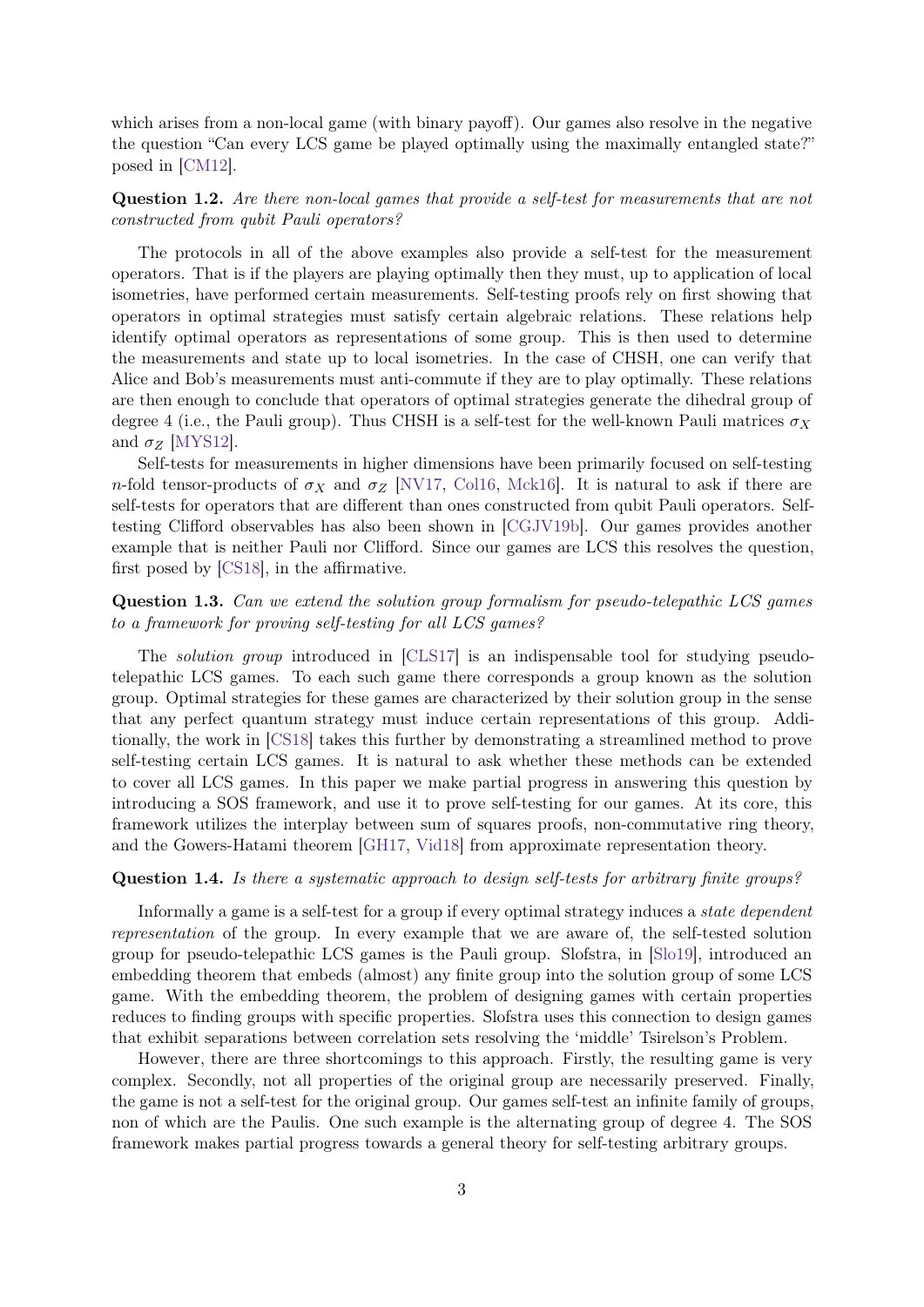#### <span id="page-3-0"></span>**Question 1.5.** *Is there a non-local game that is not a self-test?*

In addition to the infinite family of games, we introduce an LCS game that is obtained from "gluing" together two copies of the magic square game. This *qued magic square* provides an example of a game that is not a self-test [\[Mer90\]](#page-41-6).

#### <span id="page-3-1"></span>1.1 Main Results

We introduce a family of non-local games  $\mathcal{G}_n$  defined using the following system of equations over  $\mathbb{Z}_n$ 

$$
x_0 x_1 = 1,
$$
  

$$
x_0 x_1 = \omega_n.
$$

We are identifying  $\mathbb{Z}_n$  as a multiplicative group and  $\omega_n$  as the primitive *n*th root of unity. Note that the equations are inconsistent, but this does not prevent the game from being interesting. Alice and Bob try to convince a referee that they have a solution to this system of equations. Each player receives a single bit, specifying an equation for Alice and a variable for Bob, and subsequently each player returns a single number in  $\mathbb{Z}_n$ . Alice's response should be interpreted as an assignment to variable  $x_0$  in the context of the equation she received, and Bob's response is interpreted as an assignment to the variable he received. The referee accepts their response iff their assignments are consistent and satisfy the corresponding equation. The case  $n = 2$  is the CHSH game. The classical value of these games is  $\frac{3}{4}$ . In Section [4,](#page-16-0) we give a lower-bound on the quantum value of this family of games. Specifically in Theorem [4.9,](#page-22-0) we show that the quantum value is bounded below by

$$
\frac{1}{2} + \frac{1}{2n\sin\left(\frac{\pi}{2n}\right)} > \frac{3}{4}.
$$

We show that the lower-bound is tight in the case of  $n \leq 5$ . We have numerical evidence that these lower-bounds are tight for all *n*. Specifically, we can find an upper-bound on the quantum value of a non-local game using the well-known hierarchy of semi-definite programs due to [\[NPA08\]](#page-41-12). It is of interest to note that the upper-bound is not obtained using the first level of the NPA hierarchy, as is the case with the CHSH game. Instead, the second level of this hierarchy was needed for  $n \geq 3$ .

The optimal quantum strategy for these games uses the entangled state

$$
|\psi_n\rangle = \frac{1}{\gamma_n} \sum_{i=0}^{n-1} (1 - z^{n+2i+1}) |\sigma^i(0), \sigma^{-i}(0)\rangle \in \mathcal{H}_A \otimes \mathcal{H}_B,
$$

where  $\gamma_n$  is the normalization factor,  $\sigma_n = (0, 1, \ldots, n-1)$  is a permutation, and  $z_n$  is a 4*n*'th root of unity. Observe that the state  $|\psi_n\rangle$  has full Schmidt rank. Despite this, in all cases except  $n = 2$ , the state  $|\psi_n\rangle$  is not the maximally entangled state. For  $n > 2$ , the entropy of our state is not maximal, but approaches the maximal entropy of  $log(n)$  in the limit.

In Section [5,](#page-23-0) we show that the group generated by the optimal strategy has the following presentation

$$
G_n = \left\langle P_0, P_1, J \mid P_0^n, P_1^n, J^n, [J, P_0], [J, P_1], J^i \left( P_0^i P_1^{-i} \right)^2 \text{ for } i = 1, 2, \ldots, \lfloor n/2 \rfloor \right\rangle.
$$

For example  $G_3 = \mathbb{Z}_3 \times A_4$  where  $A_4$  is the alternating group of degree 4. We show that our games are a self-test for these groups, for  $n \leq 5$ , in the sense that every optimal play of this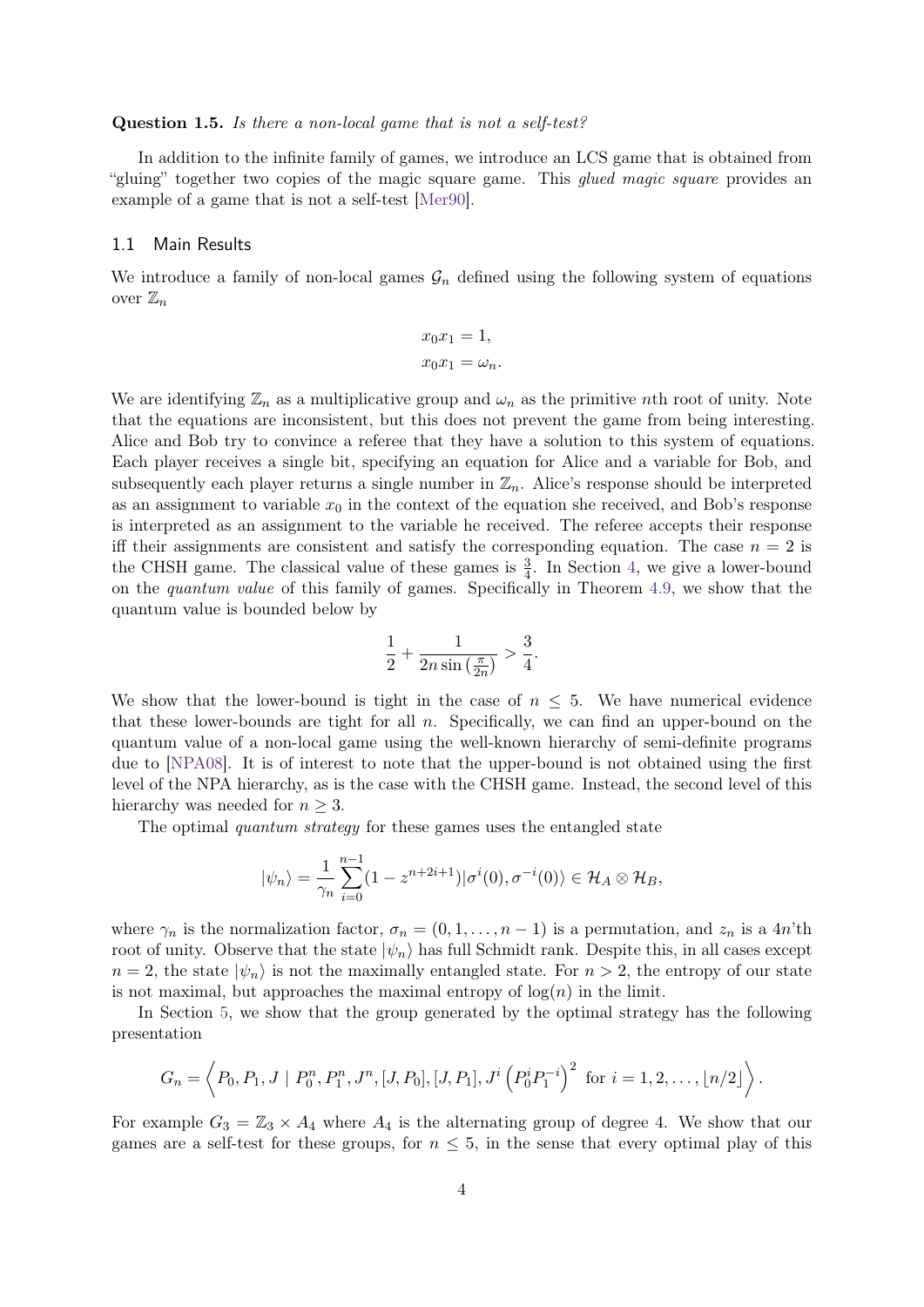game induces a representation of this group. We conjecture that this is true for all *n*. This partially resolves Question [1.4.](#page-2-0)

In section [7,](#page-29-0) we analyze our game in the case  $n = 3$  and show that it can be used as a robust self-test for the following state

$$
\frac{1}{\sqrt{10}}\left((1-z^4)|00\rangle+2|12\rangle+(1+z^2)|21\rangle\right)\in\mathbb{C}^3\otimes\mathbb{C}^3,
$$

where  $z := e^{i\pi/6}$  is the primitive 12th root of unity. Since this state is not the maximally entangled state, we have thus provided an answer to Question [1.1.](#page-1-0) This game also answers Question [1.2](#page-2-1) since it provides a robust self-test for the following operators

$$
A_0 = \begin{pmatrix} 0 & 0 & 1 \\ 1 & 0 & 0 \\ 0 & 1 & 0 \end{pmatrix}, \quad A_1 = \begin{pmatrix} 0 & 0 & -z^2 \\ z^2 & 0 & 0 \\ 0 & z^2 & 0 \end{pmatrix},
$$

$$
B_0 = \begin{pmatrix} 0 & 0 & 1 \\ 1 & 0 & 0 \\ 0 & 1 & 0 \end{pmatrix}, \quad B_1 = \begin{pmatrix} 0 & -z^2 & 0 \\ 0 & 0 & z^2 \\ z^2 & 0 & 0 \end{pmatrix},
$$

which do not generate the Pauli group of dimension 3.

In Section [6,](#page-26-0) we introduce the sum of squares framework, using an important lemma proven in Section [2.4,](#page-12-0) that gives a streamlined method for proving self-testing. We then use this framework to prove self-testing for our games. Furthermore, in Section [8,](#page-36-0) we show that when restricted to pseudo-telepathic games, the SOS framework reduces to the solution group formalism of Cleve, Liu, and Slofstra [\[CLS17\]](#page-40-10).

<span id="page-4-0"></span>In section [9,](#page-37-0) we construct an LCS game that is obtained from "gluing" two copies of the magic square game together. This game is summarized in Figure [1.](#page-4-0) We exhibit two inequivalent perfect strategies and thus provide an answer to Question [1.5.](#page-3-0)

$$
\begin{array}{c|c|c} e_1 - e_2 - e_3 \\ \mid & \mid & \mid \\ e_4 - e_5 - e_6 \\ \mid & \mid & \mid \\ e_7 - e_8 - e_9 \\ & & \mid & \mid \\ e_{10} - e_{11} - e_{12} \\ & & \mid & \mid & \mid \\ e_{13} - e_{14} - e_{15} \\ & & \mid & \mid & \mid \\ e_{16} - e_{17} - e_{18} \end{array}
$$

Figure 1: This describes an LCS game with 18 variables  $e_1, e_2, \ldots, e_{18}$ . Each single-line indicates that the variables along the line multiply to 1, and the double-line indicates that the variables along the line multiply to −1.

#### <span id="page-4-1"></span>1.2 Proof techniques

We prove self-testing in this paper following a recipe that we refer to as the *SOS framework*. At its core it applies the Gowers-Hatami (GH) theorem which is a result in approximate-representation theory. GH has been used previously in proving self-testing, but some of the details have been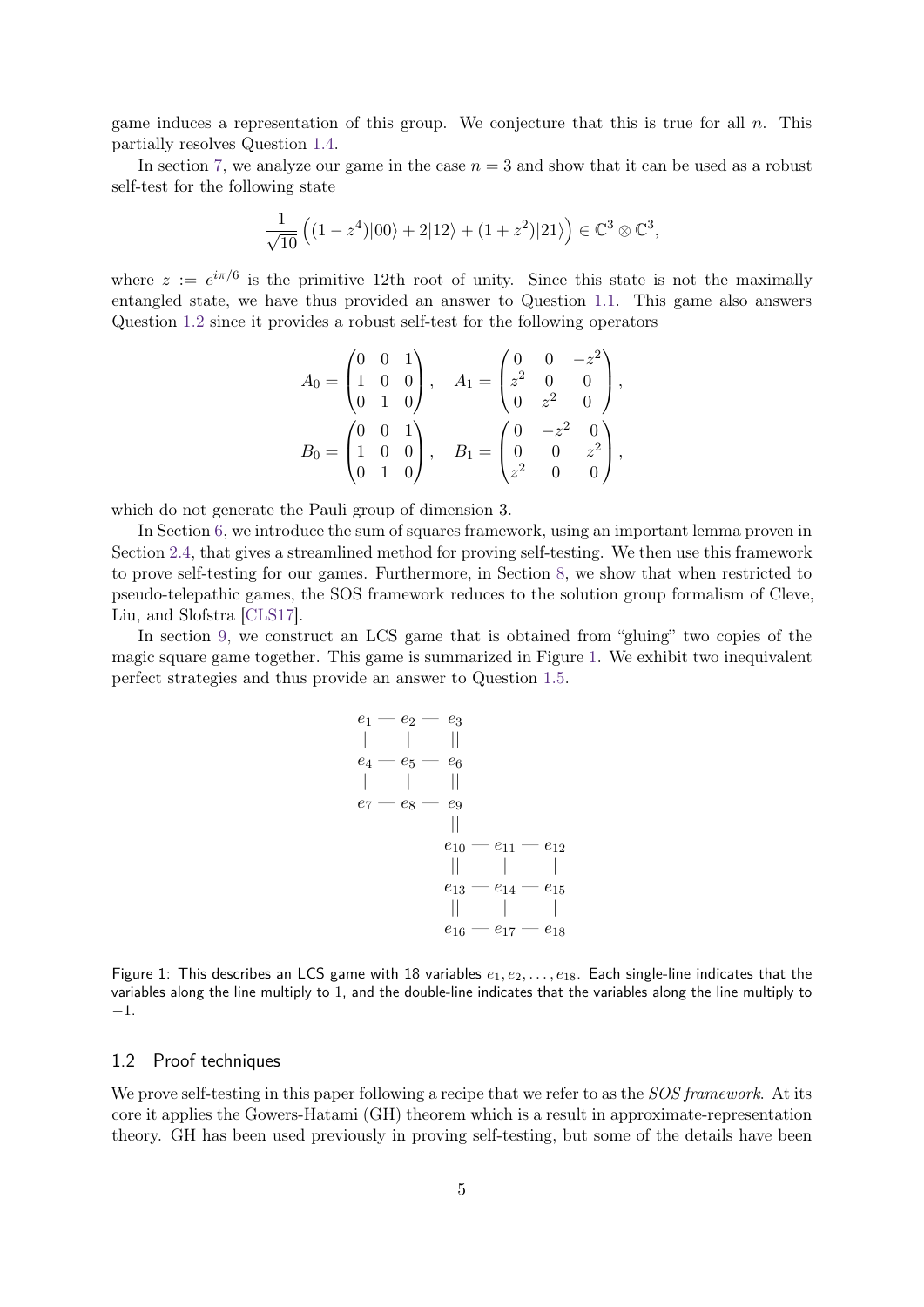overlooked in the literature. In this paper, we prove Lemma [2.4](#page-13-0) that encapsulates the use of GH in proving self-testing. In Section [2.4,](#page-12-0) we define approximate representations, irreducible strategies, the Gowers-Hatami theorem and present the proof of the following lemma.

**Lemma** (informal). Let  $G_A$ ,  $G_B$  be groups. Suppose every optimal strategy of the game  $G$  induces *a pair of approximate representations of G<sup>A</sup> and GB. Further suppose that there is a unique optimal irreducible strategy*  $(\rho, \sigma, |\psi\rangle)$  *where*  $\rho, \sigma$  *are irreps of*  $G_A, G_B$ *, respectively. Then*  $\mathcal G$  *is a self-test.*

Applying this lemma requires us to ascertain two properties of the game:

- 1. Every optimal strategy induces approximate representations of some groups *G<sup>A</sup>* and *GB*.
- 2. There is a unique irreducible strategy  $(\rho, \sigma, |\psi\rangle)$  for the game  $\mathcal{G}$ .

The first step is to obtain the bias expression for the game  $G$  that allows for a simple calculation of the wining probability of any startegy  $S = (\{A_i\}, \{B_i\}, |\psi\rangle)$  (here  $A_i$  and  $B_i$  are Alice and Bob's measurement observables, respectively, and  $|\psi\rangle$  is the shared state). The bias expression for  $\mathcal{G}_n$  is given by

$$
\mathcal{B}_n(A_0, A_1, B_0, B_1) = \sum_{i=1}^{n-1} A_0^i B_0^{-i} + A_0^i B_1^i + A_1^i B_0^{-i} + \omega^{-i} A_1^i B_1^i.
$$

Then the winning probability of S is given by  $\nu(\mathcal{G}, \mathcal{S}) = \langle \psi | (\frac{1}{4\pi})$  $\frac{1}{4n} \mathcal{B}_n(A_0, A_1, B_0, B_1) + \frac{1}{n}$  $|\psi\rangle$ . For any real  $\lambda$  for which there exist some polynomials  $T_k$  giving a sum of squares decomposition such as

$$
\lambda I - \mathcal{B}_n(A_0, A_1, B_0, B_1) = \sum_k T_k^*(A_0, A_1, B_0, B_1) T_k(A_0, A_1, B_0, B_1),
$$

provides an upper bound of  $\frac{\lambda}{4n} + \frac{1}{n}$  $\frac{1}{n}$  on the optimal value of the game (which we denote by  $\nu^*(\mathcal{G}_n)$ . This follows since expressing  $\lambda I - \mathcal{B}_n$  as an SOS proves that it is a positive semidefinite operator and consequently  $\langle \psi | \mathcal{B}_n | \psi \rangle \leq \lambda$  for all states  $|\psi \rangle$ .

Now if we have an SOS for  $\lambda = 4n\nu^{*}(\mathcal{G}) - 4$ , then we can obtain some algebraic relations that every optimal strategy must satisfy. This follows since every optimal strategy must satisfy  $\langle \psi | (\lambda I - B_n) | \psi \rangle = 0$ , from which it follows  $T_k | \psi \rangle = 0$  for all k.

Let  $(M_j(A_0, A_1) - I)|\psi\rangle = 0$  be all the relations derived from the SOS relations  $T_k|\psi\rangle = 0$  such that  $M_i$  are monomials only in Alice's operators, and let  $G_A$  be the group with the presentation

$$
G_A = \langle P_0, P_1 : M_i(P_0, P_1) \rangle
$$

We similarly obtain a group  $G_B$  for Bob. These are the group referred in the above lemma. For the first assumption one must show that any optimal strategy gives approximate representations of these groups.

The next step is to prove the second assumption. We need to show that among all the pairs of irreps of *G<sup>A</sup>* and *G<sup>B</sup>* only one could give rise to an optimal strategy. To this end, we let  $R_i(A_0, A_1)|\psi\rangle = 0$  be all the relations derived from relations  $T_k|\psi\rangle = 0$ . These  $R_i$  are allowed to be arbitrary polynomials (as opposed to monomials in the case of group relations). So any optimal irrep must satisfy all these polynomial relations. In some special cases, e.g., games  $\mathcal{G}_n$ , there is one polynomial relation that is enough to identify the optimal irreps.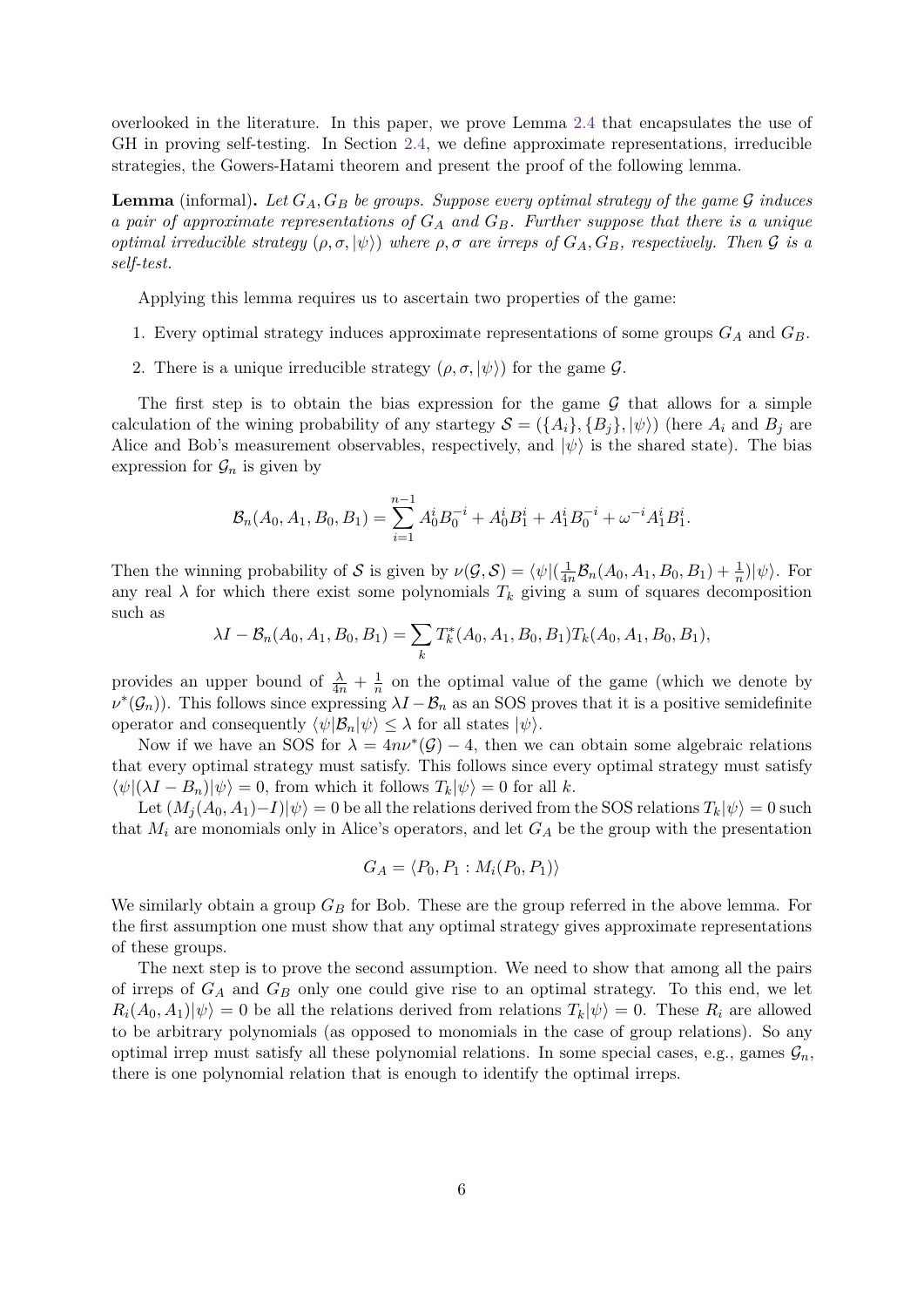#### <span id="page-6-0"></span>1.3 Relation to prior work

Much work has been done to generalize CHSH to games over  $\mathbb{Z}_n$ . Initial generalizations were done by Bavarian and Shor [\[BS15\]](#page-39-3) and later extended in Kaniewski et al. [\[KvT](#page-41-13)+18]. The game we present in section [3](#page-15-0) provides a different generalization by viewing CHSH as an LCS game. The classical value of our games is found to be  $\frac{3}{4}$  from casual observation. Furthermore, we showcase quantum advantage by providing a lower bound on the quantum value for all *n*.

In contrast the generalization of CHSH discussed in Kaniewski et al. is so difficult to analyze that even the classical value is not known except in the cases of  $n = 3, 5, 7$ . Additionally the quantum value of their Bell inequality is only determined after multiplying by choices of "phase" coefficients. Self-testing for this generalization is examined by Kaniewski et al., where they prove self-testing for  $n = 3$  and show a weaker form of self-testing in the cases of  $n = 5, 7$ . For the games we introduce, we have self-testing for  $n = 3, 4, 5$  and we conjecture that they are self-tests, in the strict sense, for all *n*.

Furthermore, in [\[Slo11\]](#page-41-14), Slofstra exhibits a game whose correlations are not extreme point, which suggests that it is also not a self-test, his result is not formulated in the language of self-testing and it would be interesting to rigorously show this to be the case. Independently of our work, in [\[Kan20\]](#page-41-15), a family of Bell inequalities, which includes the  $I_{3322}$  game, is shown to self-test the maximally entangled state but no measurement operators.

#### <span id="page-6-1"></span>1.4 Further work

This paper leaves many open problems and avenues for further investigation. The most important of these follow.

1. We conjecture that the class of games  $\mathcal{G}_n$  are rigid for all *n*. The step missing from resolving this conjecture is an SOS decomposition  $\nu(\mathcal{G}_n, \mathcal{S}_n)I - \mathcal{B}_n = \sum_k \alpha_{n,k} T_{n,k}^* T_{n,k}$  for  $n > 5$  where polynomials  $T_{n,k}$  viewed as vectors have unit norms and  $\alpha_{n,k}$  are positive real numbers.

If this conjecture is true, then we have a simple family of games with 1 bit question and  $\log n$  bit answer sizes that are self-testing full-Schmidt rank entangled states of any dimension. In fact, we show that the amount of entanglement in these self-tested states rapidly approaches the maximum amount of entanglement. To the best of our knowledge this is the first example of a family of games with such parameters.

2. In Section [5,](#page-23-0) we give efficient explicit presentations for  $G_n$  and its multiplication table. Can we go further and characterize these groups in terms of direct and semidirect products of small well-known groups? The first few cases are as follows

$$
G_3 \cong \mathbb{Z}_3 \times A_4, G_4 \cong (\mathbb{Z}_2^3 \rtimes \mathbb{Z}_4) \rtimes \mathbb{Z}_4, G_5 \cong (\mathbb{Z}_2^4 \rtimes \mathbb{Z}_5) \times \mathbb{Z}_5,
$$
  

$$
G_6 \cong \mathbb{Z}_3 \times \left( \left( \left( (\mathbb{Z}_4 \times \mathbb{Z}_2^3) \rtimes \mathbb{Z}_2 \right) \rtimes \mathbb{Z}_2 \right) \rtimes \mathbb{Z}_3 \right).
$$

3. The third problem is to characterize all mod *n* games over two variables and two equations. Let  $(\mathbb{Z}_n, m_1, m_2)$  be the LCS game mod *n* based on the system of equations

$$
x_0 x_1 = \omega_n^{m_1}
$$
  

$$
x_0 x_1 = \omega_n^{m_2}.
$$

So for example  $(\mathbb{Z}_n, 0, 1) = \mathcal{G}_n$ . A full characterization includes explicit construction of optimal strategies, a proof of self-testing, and a characterization of the group generated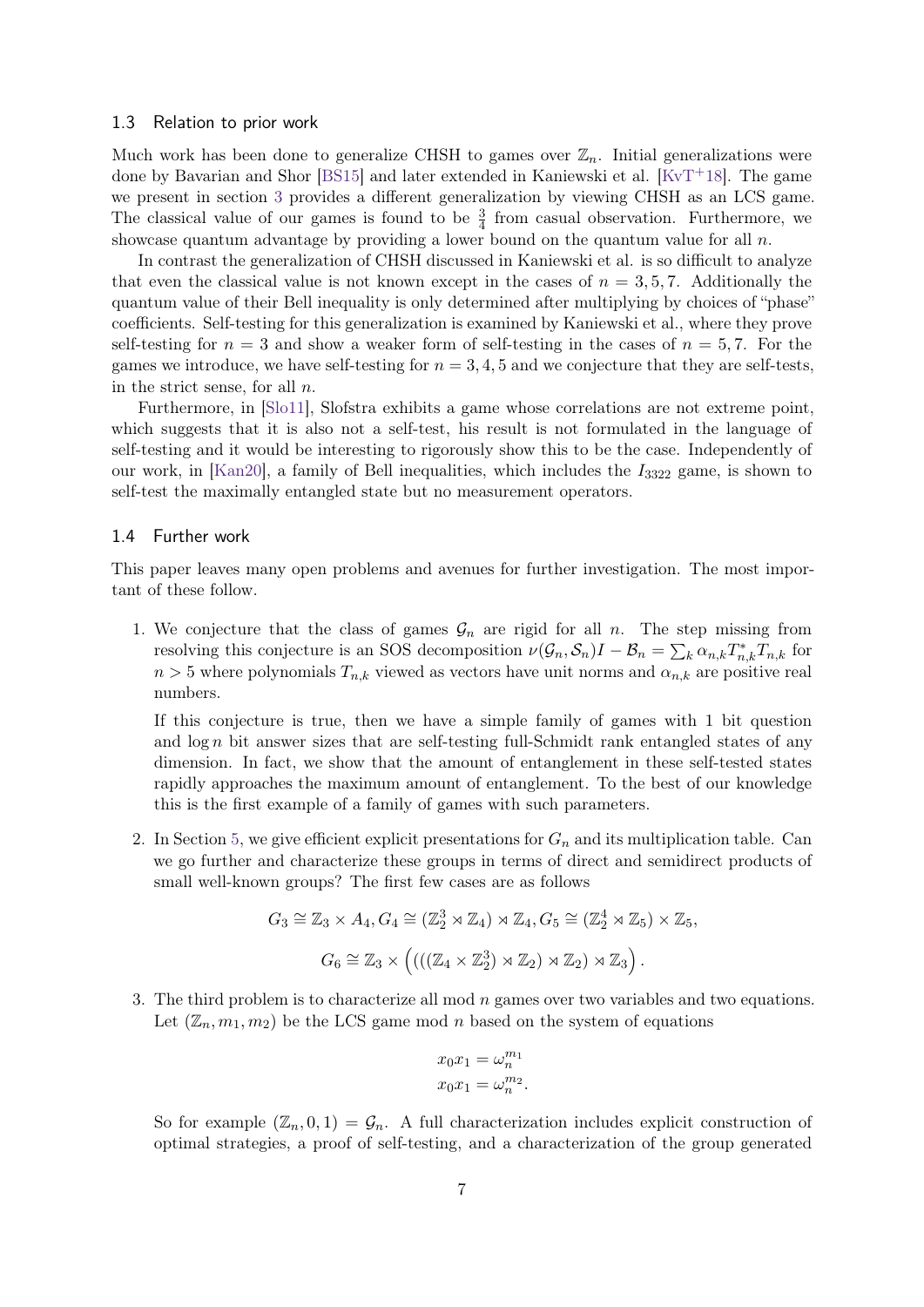by optimal strategies (i.e., the self-tested group). Interesting observations can be made about these games. For example  $(\mathbb{Z}_4, 0, 2)$  self-tests the same strategy as CHSH. Another interesting observation is that the self-tested group of  $(\mathbb{Z}_3, 0, 1)$  and  $(\mathbb{Z}_3, 0, 2)$  is  $G_3 \cong$  $\mathbb{Z}_3 \times A_4$ , whereas the self-tested group of  $(\mathbb{Z}_3, 1, 2)$  is  $A_4$ .

These games have similar bias expressions to those of  $\mathcal{G}_n$ . It is likely that the same kind of methods can be used to find optimal strategies and establish self-testing for these games. For example  $(\mathbb{Z}_n, 0, m)$  for all  $m \in [n] \setminus \{0\}$  self-test the same group  $G_n$ . Just like  $\mathcal{G}_n$ , the representation theory of  $G_n$  dictates the optimal strategies of all these games: the optimal irreducible strategies of  $(\mathbb{Z}_n, 0, m)$  for all  $m \in [n] \setminus \{0\}$  are distinct irreps of  $G_n$  of degree *n*.

For example optimal strategies for all games  $(\mathbb{Z}_5, 0, m)$ , where  $m \in [5] \setminus \{0\}$ , generate  $G_5$ . This group has 15 irreps of degree five. For each  $m \in [5]$ , there are three irreps sending  $J \to \omega_5^m I_5$ . For each  $m \in [5] \setminus \{0\}$ , the unique optimal irrep strategy of  $(\mathbb{Z}_5, 0, m)$  is one of these three irreps.

These games are a rich source of examples for self-testing of groups. A full characterization is a major step toward resolving Question [1.4.](#page-2-0)

4. One drawback of mod *n* games is that the size of the self-tested groups grows exponentially,  $|G_n| = 2^{n-1}n^2$ . Where are the games that self-test smaller groups for example the dihedral group of degree 5, *D*5? It seems that to test more groups, we need to widen our search space.

In a similar fashion to mod *n* games, define games  $(G, q_1, q_2)$  where *G* is a finite group and  $g_1, g_2 \in G$ , based on the system of equations

$$
x_0 x_1 = g_1
$$
  

$$
x_0 x_1 = g_2.
$$

Understanding the map that sends  $(G, g_1, g_2)$  to the self-tested group helps us develop a richer landscape of group self-testing.

- 5. How far can the SOS framework be pushed to prove self-testing? The first step in answering this question is perhaps a characterization of games  $(G, g_1, g_2)$  (and their variants, e.g., system of equations with more variables and equations) using this framework.
- 6. Glued magic square, as presented in Section [9,](#page-37-0) is not a self-test for any operator solution, but both inequivalent strategies that we present use the maximally entangled state. Is the glued magic square a self-test for the maximally entangled state? If true, this would give another example of a non-local game that only self-tests the state and not the measurement operators.

After the publication of our work, Mančinska et al. [\[MNP21\]](#page-41-16) showed that this is indeed the case; specifically they showed that the glued magic square self-tests convex combinations of the two inequivalent strategies we presented in our work. Along with [\[Kan20\]](#page-41-15), these positively resolve a question asked in [\[SB19\]](#page-41-3) in the context of non-local games.

#### <span id="page-7-0"></span>1.5 Organization of paper

In section [2,](#page-9-0) we fix the nomenclature and give basic definitions for non-local games, winning strategies, self-testing, LCS games, approximate representation, and the Gowers-Hatami theorem. In section [3,](#page-15-0) we give the generalization of CHSH and derive the bias operator of these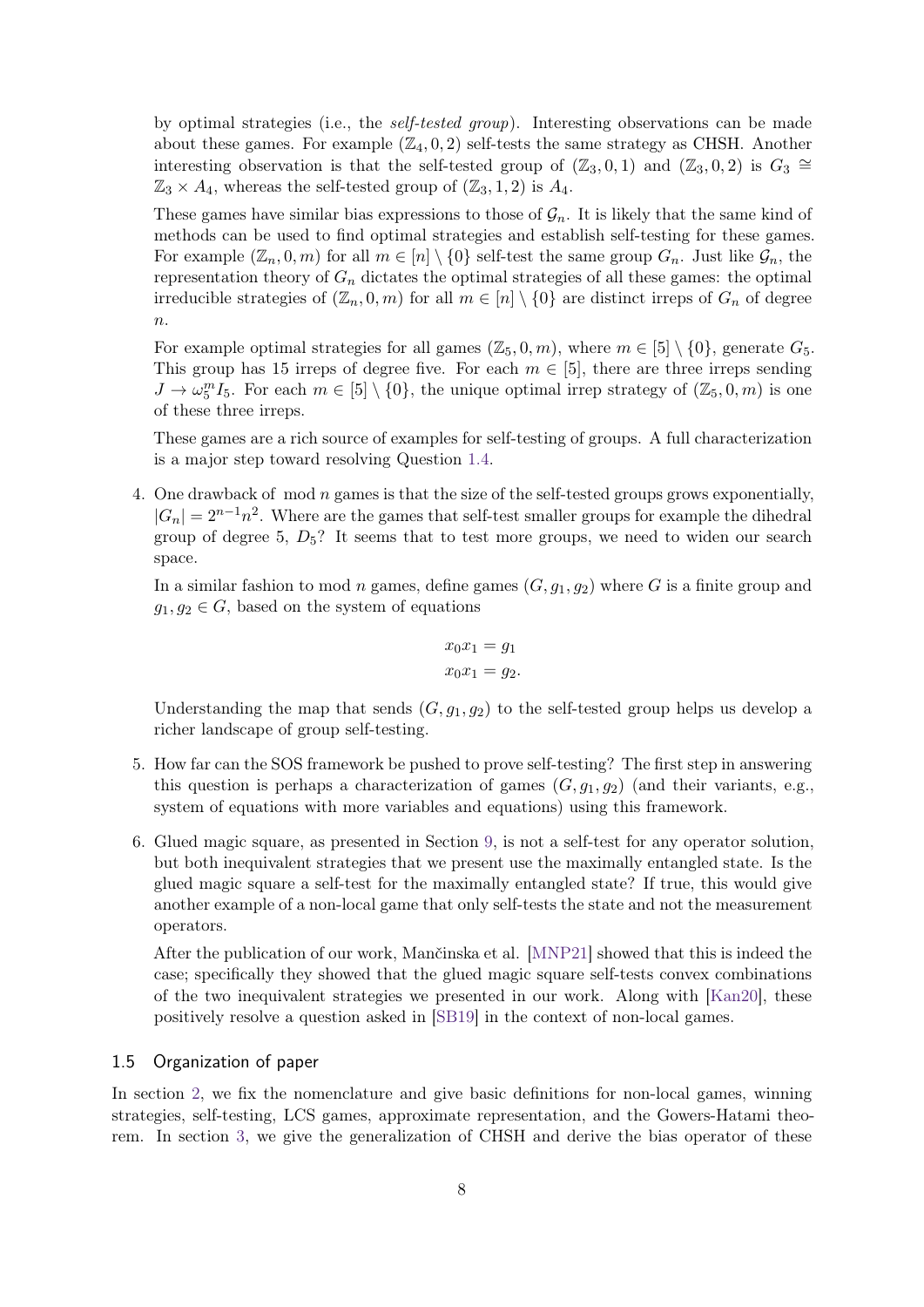games, that is used in the rest of the paper. In Section [4,](#page-16-0) we establish lower-bounds on the quantum value for these games by presenting explicit strategies. In this section we also analyse the entanglement entropy of the shared states in these explicit strategies. In Section [5,](#page-23-0) we give a presentation for the groups generated by Alice and Bob's observables. In Section [6,](#page-26-0) we present the SOS framework and give a basic example of its application in proving self-testing. In section [7,](#page-29-0) we use the SOS framework to show that our lower-bound is tight in the case of  $n = 3$ , and answer the questions we posed about self-testing. In section [8,](#page-36-0) we show that the SOS framework reduces to the solution group formalism in the case of pseudo-telepathic LCS games. Finally, in Section [9](#page-37-0) we provide an example of a non-rigid game.

# Acknowledgements

We would like to thank Henry Yuen for having asked many of the motivating questions for this project, as well as many insightful discussions and helpful notes on writing this paper. We also thank the anonymous reviewers for their suggestions and for suggesting the name glued magic square.

# Contents

| $\mathbf{1}$ | Introduction                                                                                                                                                                                                                          | $\overline{2}$ |
|--------------|---------------------------------------------------------------------------------------------------------------------------------------------------------------------------------------------------------------------------------------|----------------|
|              | 1.1                                                                                                                                                                                                                                   | $\overline{4}$ |
|              | 1.2                                                                                                                                                                                                                                   | $\overline{5}$ |
|              | 1.3                                                                                                                                                                                                                                   | 7              |
|              | 1.4                                                                                                                                                                                                                                   | $\overline{7}$ |
|              | 1.5                                                                                                                                                                                                                                   | 8              |
| $\bf{2}$     | Preliminaries                                                                                                                                                                                                                         | 10             |
|              | 2.1                                                                                                                                                                                                                                   | <sup>10</sup>  |
|              | 2.2<br>Non-local games resources in the set of the set of the set of the set of the set of the set of the set of the set of the set of the set of the set of the set of the set of the set of the set of the set of the set of the se | <sup>10</sup>  |
|              | 2.3                                                                                                                                                                                                                                   | 12             |
|              | Gowers-Hatami theorem and its application to self-testing<br>2.4                                                                                                                                                                      | 13             |
| $\bf{3}$     | A generalization of CHSH                                                                                                                                                                                                              | 16             |
| 4            | Strategies for $\mathcal{G}_n$                                                                                                                                                                                                        | 17             |
|              | 4.1                                                                                                                                                                                                                                   | 18             |
|              | 4.2                                                                                                                                                                                                                                   | 19             |
| 5            | Group structure of $S_n$                                                                                                                                                                                                              | 24             |
| 6            | Sum of squares framework                                                                                                                                                                                                              | 27             |
| 7            | Optimality and rigidity for $\mathcal{G}_3$                                                                                                                                                                                           | 30             |
|              | 7.1                                                                                                                                                                                                                                   | 30             |
|              | 7.2                                                                                                                                                                                                                                   | 30             |
|              | 7.3                                                                                                                                                                                                                                   | 33             |
| 8            | SOS approach to solution group                                                                                                                                                                                                        | 37             |
| 9            | A non-rigid pseudo-telepathic LCS game                                                                                                                                                                                                | 38             |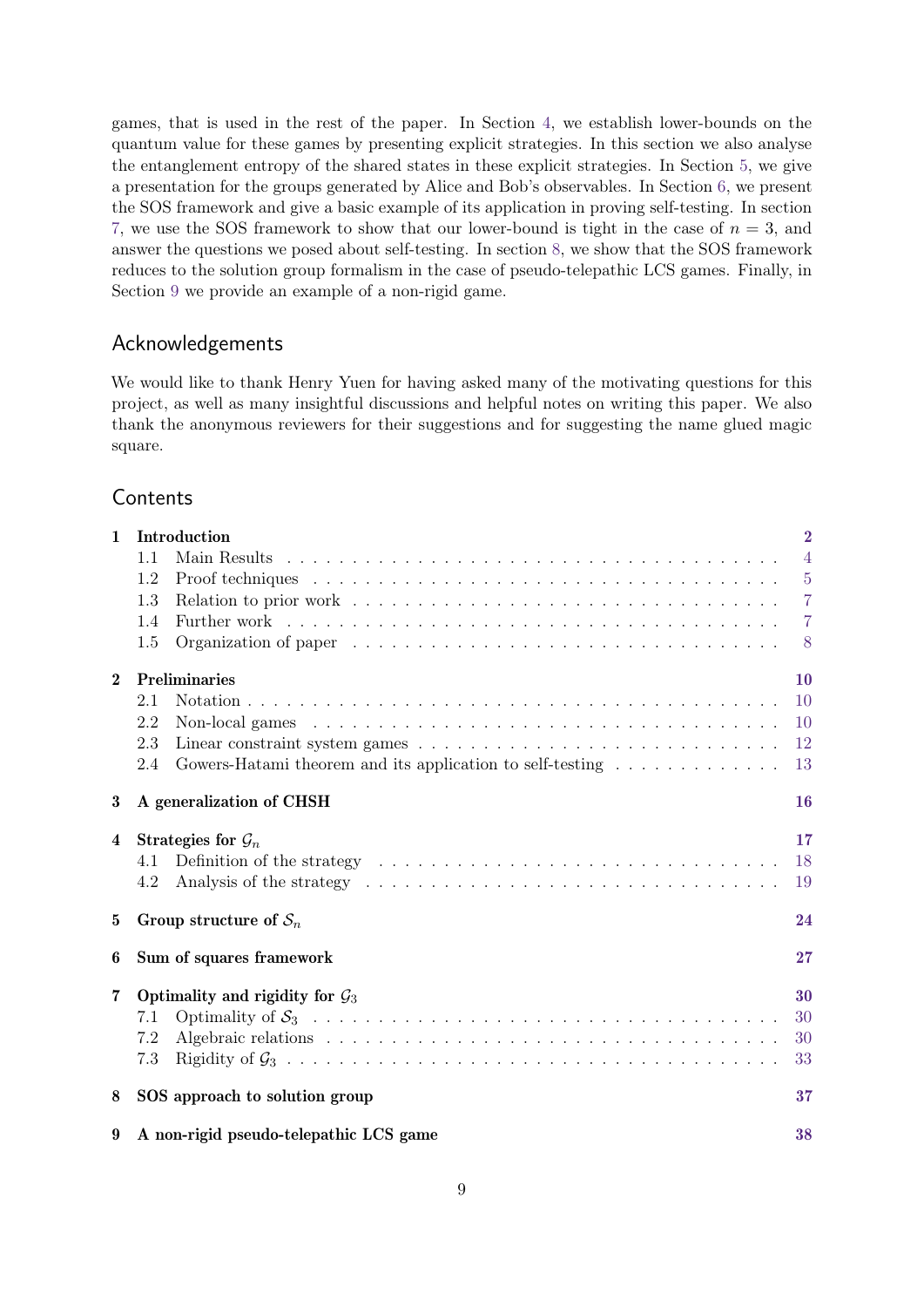### <span id="page-9-0"></span>2 Preliminaries

We assume the reader has a working understanding of basic concepts from the field of quantum information theory. For an overview of quantum information, refer to [\[Wat18,](#page-42-2) [CN10,](#page-40-12) [HPP16\]](#page-40-13).

#### <span id="page-9-1"></span>2.1 Notation

We use G to refer to a group, while G is reserved for a non-local game. Let  $[n, m]$  denote the set  $\{n, n+1, \ldots, m\}$  for integers  $n \leq m$ , and the shorthand  $[n] = [0, n-1]$ . This should not be confused with  $[X, Y]$ , which is used to denote the commutator  $XY - YX$ . We let  $I_n$  denote the  $n \times n$  identity matrix and  $e_i$ , for  $i \in [n]$ , be the ith standard basis vector. The pauli observables are denoted  $\sigma_x, \sigma_y$ , and  $\sigma_z$ . The Kronecker delta is denoted by  $\delta_{i,j}$ .

We will let H denote a finite dimensional Hilbert space and use the notation  $|\psi\rangle \in \mathcal{H}$  to refer to vectors in H. We use  $L(\mathcal{H})$  to denote the set of linear operators in the Hilbert space H. We use  $U_n(\mathbb{C})$  to denote the set of unitary operators acting on the Hilbert space  $\mathbb{C}^n$ . The set of projection operators acting on H are denoted by  $\text{Proj}(\mathcal{H})$ . Given a linear operator  $A \in L(\mathcal{H})$ , we let  $A^* \in L(H)$  denote the adjoint operator. For  $X, Y \in L(H)$ , the Hilber-Schmidt inner product is given by  $\langle X, Y \rangle = \text{Tr}(X^*Y)$ . We also use the following shorthands  $\text{Tr}_p(X) = \text{Tr}(X\rho)$ and  $\langle X, Y \rangle_{\rho} = \text{Tr}_{\rho}(X^*Y)$  where  $X, Y \in L(\mathcal{H})$  and  $\rho$  is a density operator acting on H (i.e., positive semidefinite with trace 1). The von Neumann entropy of a density matrix  $\rho$  is given by  $S(\rho) = -\operatorname{Tr}(\rho \log \rho).$ 

We use  $\Re(\alpha)$  to denote the real part of a complex number  $\alpha$ . We let  $\omega_n = e^{2i\pi/n}$  be the *n*th root of unity. The Dirichlet kernel is  $\mathcal{D}_m(x) = \frac{1}{2\pi} \sum_{k=-m}^m e^{ikx}$  which by a well known identity is equal to  $\frac{\sin((m+\frac{1}{2})x)}{2\pi\sin(x)}$  $rac{1(\frac{m+2}{2})^x}{2\pi \sin(\frac{x}{2})}$ .

The maximally entangled state with local dimension *n* is given by  $|\Phi_n\rangle = \frac{1}{\sqrt{n}}$  $\sum_{i=0}^{n-1} |i\rangle |i\rangle \in$  $\mathbb{C}^n \otimes \mathbb{C}^n$ .

Let  $\mathcal{H}_A, \mathcal{H}_B$  be Hilbert spaces of dimension *n* and  $|\psi\rangle \in \mathcal{H}_A \otimes \mathcal{H}_B$  be a bipartite state. Then there exists orthonormal bases  $\{|i_A\rangle\}_{i=0}^{n-1}$  for  $\mathcal{H}_A$  and  $\{|i_B\rangle\}_{i=0}^{n-1}$  for  $\mathcal{H}_B$  and unique nonnegative real numbers  $\{\lambda_i\}_{i=0}^{n-1}$  such that  $|\psi\rangle = \sum_{i=0}^{n-1} \lambda_i |i_A\rangle |i_B\rangle$ . The  $\lambda_i$ 's are known as Schmidt coefficients.

The Schmidt rank of a state is the number of non-zero Schmidt coefficients  $\lambda_i$ . The Schmidt rank is a rough measure of entanglement. In particular, a pure state  $|\psi\rangle$  is entangled if and only if it has Schmidt rank greater than one.

Another measure of entanglement is the *entanglement entropy*. Given the Schmidt decomposition of a state  $|\psi\rangle = \sum_{i=0}^{n-1} \lambda_i |i_A\rangle |i_B\rangle$ , the entanglement entropy  $S_{\psi}$  is given by  $-\sum_{i=0}^{n-1} \lambda_i^2 \log(\lambda_i^2)$ . The maximum entanglement entropy is  $log(n)$ . A pure state is separable (i.e. not entangled) when the entanglement entropy is zero. If the entanglement entropy of a state  $|\psi\rangle$  is maximum, then the state is the maximally entangled state up to local unitaries, i.e., there exist unitaries  $U_A, U_B \in U_n(\mathbb{C})$ , such that  $|\psi\rangle = U_A \otimes U_B |\Phi_n\rangle$ .

#### <span id="page-9-2"></span>2.2 Non-local games

A non-local game is played between a referee and two cooperating players Alice and Bob who cannot communicate once the game starts. The referee provides each player with a question (input), and the players each respond with an answer (output). The referee determines whether the players win with respect to fixed conditions known to all parties. Alice does not know Bob's question and vice-versa as they are not allowed to communicate once the game starts. However, before the game starts, the players could agree upon a strategy that maximizes their success probability. Below we present the formal definition and some accompanying concepts.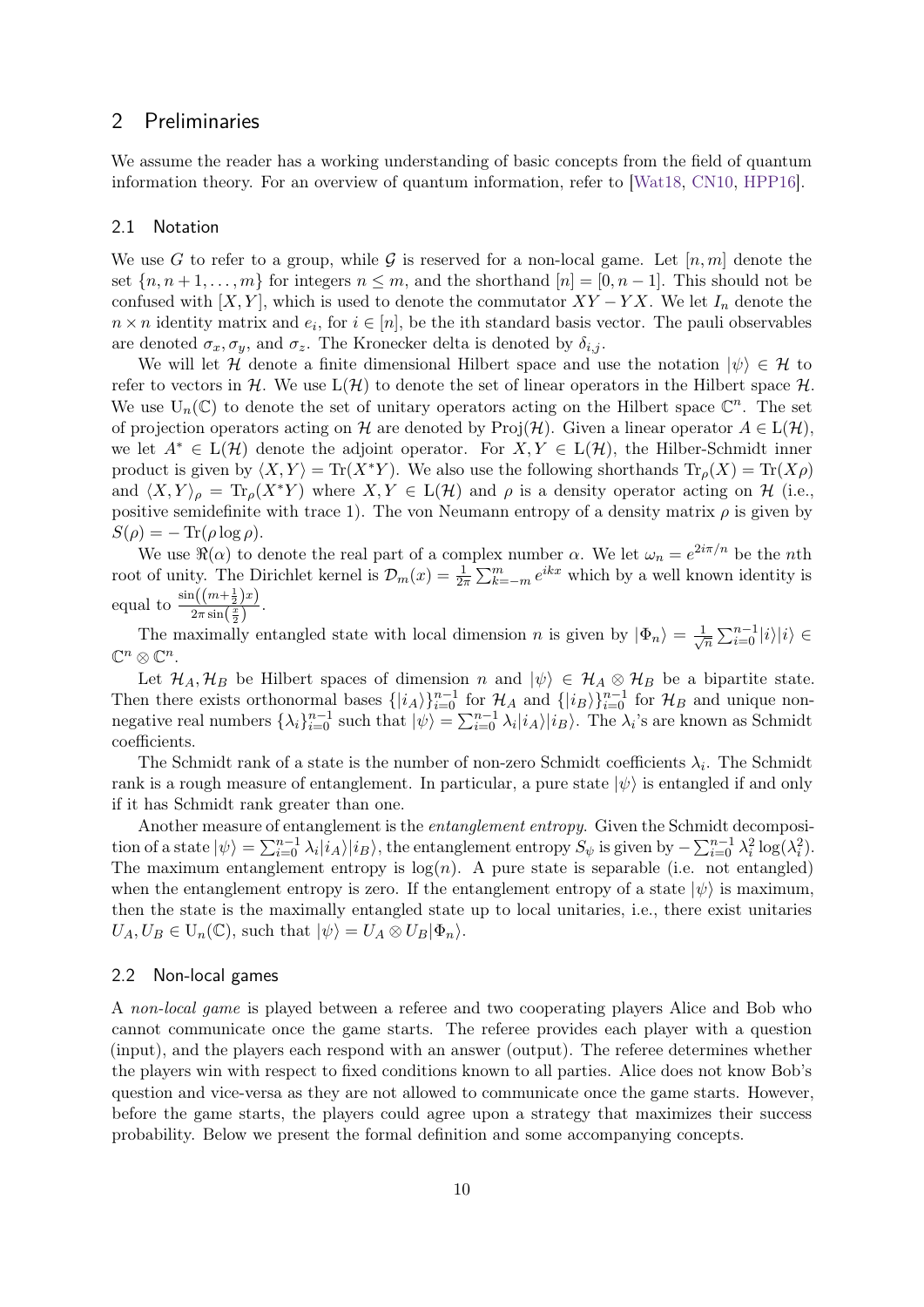**Definition 2.1.** A non-local game G is a tuple  $(\mathcal{I}_A, \mathcal{I}_B, \mathcal{O}_A, \mathcal{O}_B, \pi, V)$  where  $\mathcal{I}_A$  and  $\mathcal{I}_B$  are finite question sets,  $\mathcal{O}_A$  and  $\mathcal{O}_B$  are finite answer sets,  $\pi$  denotes the probability distribution on the set  $\mathcal{I}_A \times \mathcal{I}_B$  and  $V : \mathcal{I}_A \times \mathcal{I}_B \times \mathcal{O}_A \times \mathcal{O}_B \to \{0,1\}$  defines the winning conditions of the game.

When the game begins, the referee chooses a pair  $(i, j) \in I_A \times I_B$  according to the distribution *π*. The referee sends *i* to Alice and *j* to Bob. Alice then responds with  $a \in O_A$  and Bob with  $b \in \mathcal{O}_B$ . The players win if and only if  $V(i, j, a, b) = 1$ .

A classical strategy is defined by a pair of functions  $f_A: \mathcal{I}_A \to \mathcal{O}_A$  for Alice and  $f_B: \mathcal{I}_B \to \mathcal{O}_B$ for Bob. The winning probability of this strategy is

$$
\sum_{i,j}\pi(i,j)V(i,j,f_A(i),f_B(j)).
$$

The *classical value,*  $\nu(\mathcal{G})$ , of a game is the supremum of this quantity over all classical strategies  $(f_A, f_B)$ .

A quantum strategy S for G is given by Hilbert spaces  $\mathcal{H}_A$ ,  $\mathcal{H}_B$ , a state  $|\psi\rangle \in \mathcal{H}_A \otimes \mathcal{H}_B$ , and projective measurements  ${E_{i,a}}_{a \in O_A} \subset \text{Proj}(\mathcal{H}_A)$  and  ${F_{j,b}}_{b \in O_B} \subset \text{Proj}(\mathcal{H}_B)$  for all  $i \in \mathcal{I}_A$  and  $j \in \mathcal{I}_B$ .

Alice and Bob each have access to Hilbert spaces  $\mathcal{H}_A$  and  $\mathcal{H}_B$  respectively. On input  $(i, j)$ , Alice and Bob measure their share of the state  $|\psi\rangle$  according to  $\{E_{i,a}\}_a \in \mathcal{O}_A$  and  $\{F_{j,b}\}_b \in \mathcal{O}_B$ . The probability of obtaining outcome *a, b* is given by  $\langle \psi | E_{i,a} \otimes F_{j,b} | \psi \rangle$ . The winning probability of strategy  $S$ , denoted by  $\nu(\mathcal{G}, S)$  is therefore

$$
\nu(G, S) = \sum_{i,j,a,b} \pi(i,j) \langle \psi | E_{i,a} \otimes F_{j,b} | \psi \rangle V(i,j,a,b).
$$

The quantum value of a game, written  $\nu^*(\mathcal{G})$ , is the supremum of the winning probability over all quantum strategies.

The famous CHSH game [\[CHSH69\]](#page-40-2) is the tuple  $(\mathcal{I}_A, \mathcal{I}_B, \mathcal{O}_A, \mathcal{O}_B, \pi, V)$  where  $\mathcal{I}_A = \mathcal{I}_B =$  $\mathcal{O}_A = \mathcal{O}_B = \{0, 1\}, \pi$  is the uniform distribution on  $\mathcal{I}_A \times \mathcal{I}_B$ , and  $V(i, j, a, b) = 1$  if and only if

$$
a+b \equiv ij \mod 2.
$$

The CHSH game has a classical value of 0.75 and a quantum value of  $\frac{1}{2}$  +  $\frac{\sqrt{2}}{4} \approx 0.85$  [\[CHSH69\]](#page-40-2).

A strategy S is optimal if  $\nu(\mathcal{G}, \mathcal{S}) = \nu^*(\mathcal{G})$ . When a game's quantum value is larger than the classical value we say that the game exhibits quantum advantage. A game is pseudo-telepathic if it exhibits quantum advantage and its quantum value is 1.

An order-*n* generalized observable is a unitary U for which  $U^n = I$ . It is customary to assign an order-*n* generalized observable to a projective measurement system  ${E_0, \ldots, E_{n-1}}$  as

$$
A = \sum_{i=0}^{n-1} \omega_n^i E_i.
$$

Conversely, if *A* is an order-*n* generalized observable, then we can recover a projective measurement system  ${E_0, \ldots, E_{n-1}}$  where

$$
E_i = \frac{1}{n} \sum_{k=0}^{n-1} \left( \omega_n^{-i} A \right)^k.
$$

In this paper, present strategies in terms of generalized observables.

Consider the strategy S consisting of the shared state  $|\psi\rangle \in \mathcal{H}_A \otimes \mathcal{H}_B$  and observables  ${A_i}_{i\in\mathcal{I}_A}$  and  ${B_j}_{j\in\mathcal{I}_B}$  for Alice and Bob. We say the game G is a self-test for the strategy S if there exist  $\varepsilon_0 \geq 0$  and  $\delta : \mathbb{R}^+ \to \mathbb{R}^+$  a continuous function with  $\delta(0) = 0$ , such that the following hold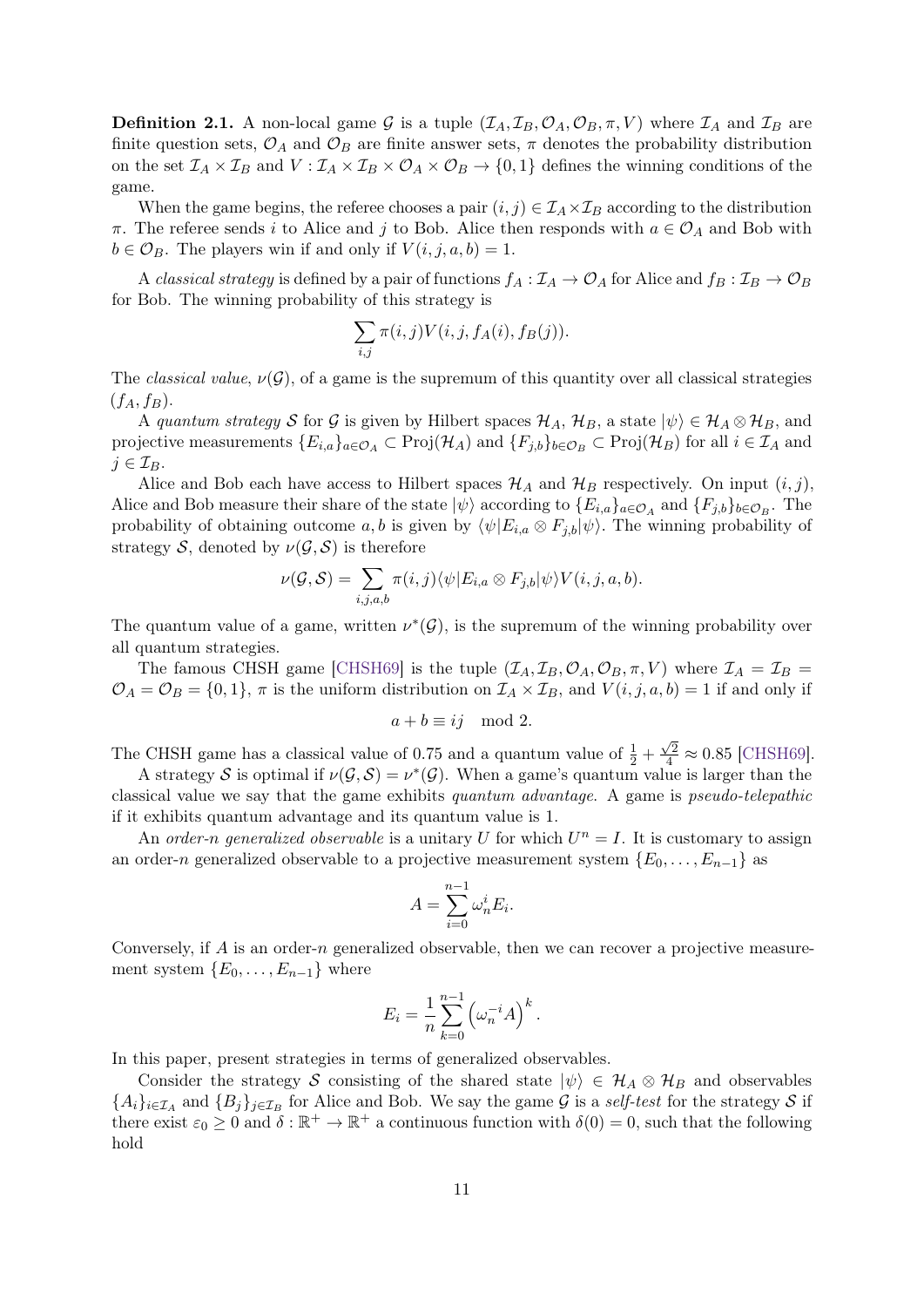- 1.  $S$  is optimal for  $\mathcal{G}$ .
- 2. For any  $0 \leq \varepsilon \leq \varepsilon_0$  and any strategy  $\mathcal{S} = (\{A_i\}_{i \in \mathcal{I}_A}, \{B_j\}_{j \in \mathcal{I}_B}, |\psi\rangle)$  where  $|\psi\rangle \in \mathcal{H}_A \otimes \mathcal{H}_B$ and  $\nu(\mathcal{G}, \widetilde{\mathcal{S}}) \geq \nu^*(\mathcal{G}) - \varepsilon$ , there exist local isometries  $V_A$  and  $V_B$ , and a state |junk} such that the following hold
	- $||V_A \otimes V_B |\psi\rangle |\psi\rangle | \text{junk}\rangle || \leq \delta(\varepsilon),$
	- $\bullet$   $||V_A \tilde{A}_i ⊗ V_B |\psi⟩ (A_i ⊗ I |\psi⟩)| \text{junk⟩}|| ≤ δ(ε) \text{ for all } i ∈ \mathcal{I}_A,$
	- $\bullet$   $||V_A ⊗ V_B B_j |ψ⟩ (I ⊗ B_j |ψ⟩)|junk⟩|| ≤ δ(ε)$  for all  $j ∈ \mathcal{I}_B$ .

We use the terminology *rigidity* and self-testing interchangeably. Exact rigidity is a weaker notion in which, we only require the second condition to hold for  $\varepsilon = 0$ . In Section [6,](#page-26-0) we give as an example the proof of exact rigidity of the CHSH game.

### <span id="page-11-0"></span>2.3 Linear constraint system games

A linear constraint system (LCS) game is a non-local game in which Alice and Bob cooperate to convince the referee that they have a solution to a system of linear equations over  $\mathbb{Z}_n$ . The referee sends Alice an equation and Bob a variable in that equation, uniformly at random. In response, Alice specifies an assignment to the variables in her equation and Bob specifies an assignment to his variable. The players win exactly when Alice's assignment satisfies her equation and Bob's assignment agrees with Alice. It follows that an LCS game has a perfect classical strategy if and only if the system of equations has a solution over  $\mathbb{Z}_n$ . Similarly the game has a perfect quantum strategy if and only if the system of equations, when viewed in the multiplicative form, has an *operator solution* [\[CM12\]](#page-40-4).

To each LCS game there corresponds a group referred to as the solution group. The representation theory of solution group is an indispensable tool in studying pseudo-telepathic LCS games [\[CLS17,](#page-40-10) [CS18\]](#page-40-9). In what follows we define these terms formally, but the interested reader is encouraged to consult the references to appreciate the motivations. In this paper, we are interested in extending solution group formalism to general LCS games using the sum of squares approach. We explore this extension in Section [7.](#page-29-0) When restriced to psuedo-telepathic LCS games, our SOS approach is identical to the solution group formalism. We present this in section [8](#page-36-0) for completeness.

Consider a system of linear equations  $Ax = b$  where  $A \in \mathbb{Z}_n^{r \times s}$ ,  $b \in \mathbb{Z}_n^r$ . We let  $V_i$  denote the set of variables occurring in equation *i*

$$
V_i = \{ j \in [s] : a_{i,j} \neq 0 \}.
$$

To view this system of linear equations in multiplicative form, we identify  $\mathbb{Z}_n$  multiplicatively as  $\{1, \omega_n, \ldots, \omega_n^{n-1}\}$ . Then express the *i*th equation as

$$
\prod_{j \in V_i} x_j^{a_{ij}} = \omega_n^{b_i}
$$

*.*

In this paper we only use this multiplicative form. We let  $S_i$  denote the set of satisfying assignments to equation *i*. In the LCS game  $\mathcal{G}_{A,b}$ , Alice receives an equation  $i \in [r]$  and Bob receives a variable  $j \in V_i$ , uniformly at random. Alice responds with an assignment *x* to variables in  $V_i$  and Bob with an assignment *y* to his variable *j*. They win if  $x \in S_i$  and  $x_j = y$ .

The solution group  $G_{A,b}$  associated with  $\mathcal{G}_{A,b}$ , is the group generated by  $g_1, \ldots, g_s, J$ , satisfying the relations

1.  $g_j^n = J^n = 1$  for all *j*,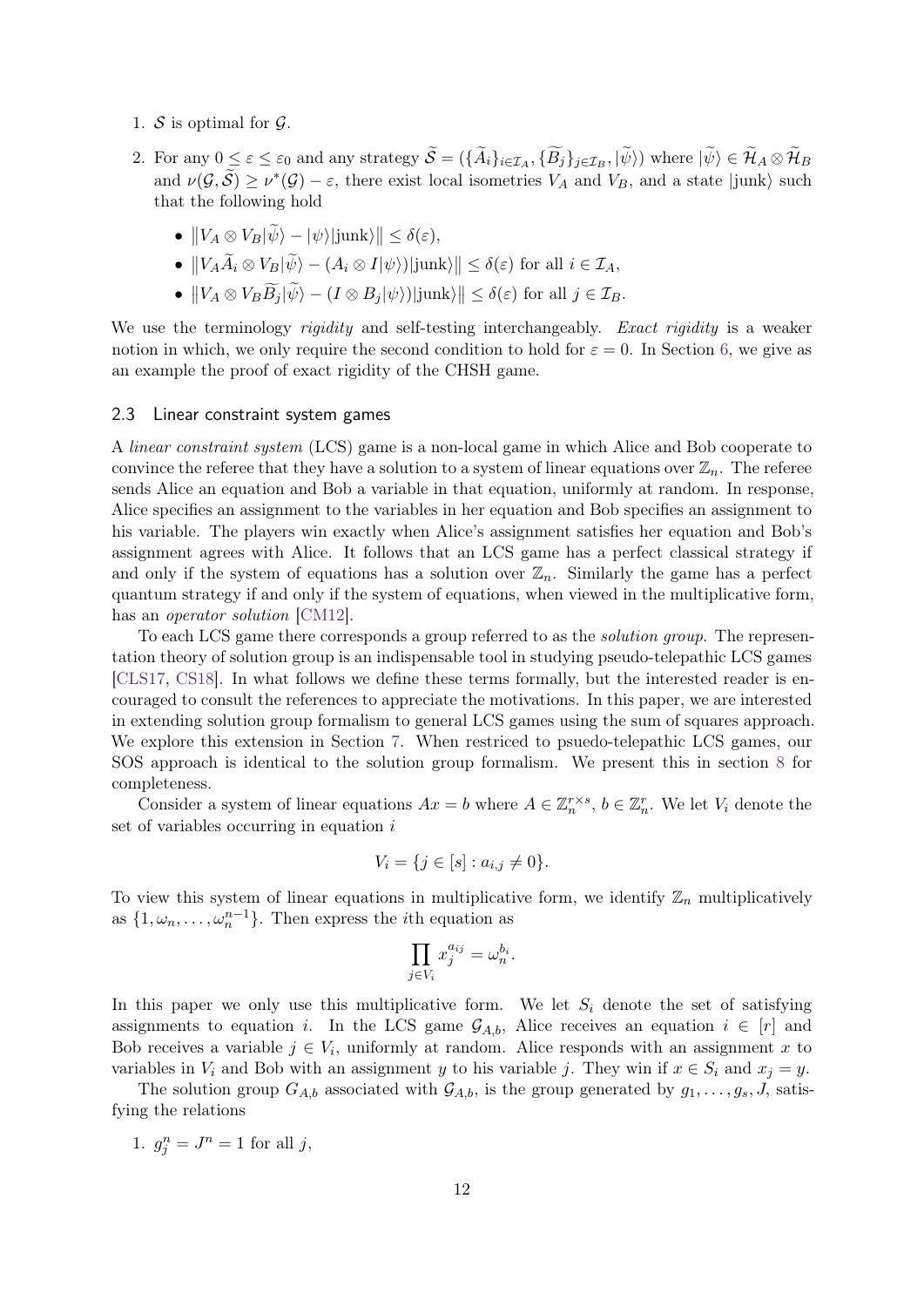- 2.  $g_j J = J g_j$  for all j,
- 3.  $g_j g_k = g_k g_j$  for  $j, k \in V_i$  for all *i*, and
- 4.  $\prod_{j \in V_i} g_j^{A_{ij}} = J^{b_i}$ .

### <span id="page-12-0"></span>2.4 Gowers-Hatami theorem and its application to self-testing

In order to precisely state our results about self-testing in Section [7,](#page-29-0) we recall the Gowers-Hatami theorem and  $(\varepsilon, |\psi\rangle)$ -representation [\[GH17,](#page-40-11) [CS18,](#page-40-9) [Vid18\]](#page-41-10).

**Definition 2.2.** Let *G* be a finite group, *n* an integer, Hilbert spaces  $\mathcal{H}_A$ ,  $\mathcal{H}_B$  of dimension *n*, and  $|\psi\rangle \in \mathcal{H}_A \otimes \mathcal{H}_B$  a state with the reduced density matrix  $\sigma \in L(\mathcal{H}_A)$ . An  $(\varepsilon, |\psi\rangle)$ -representation of *G*, for  $\varepsilon \geq 0$ , is a function  $f: G \to U_n(\mathbb{C})$  such that

$$
\mathbb{E}_{x,y} \Re \left( \langle f(x)^* f(y), f(x^{-1}y) \rangle_{\sigma} \right) \ge 1 - \varepsilon. \tag{2.1}
$$

In the case of  $\varepsilon = 0$ , we abbreviate and call such a map a  $|\psi\rangle$ -representation, in which case the condition [2.1](#page-12-1) simplifies to

<span id="page-12-1"></span>
$$
\langle f(x)^* f(y), f(x^{-1}y) \rangle_{\sigma} = 1,
$$

or equivalently

<span id="page-12-2"></span>
$$
f(y)^* f(x) f(x^{-1}y) |\psi\rangle = |\psi\rangle,\tag{2.2}
$$

for all  $x, y \in G$ . In Condition [\(2.2\)](#page-12-2), we are implicitly dropping the tensor with identity on  $\mathcal{H}_B$ . Note that a  $|\psi\rangle$ -representation f is just a group representation when restricted to the Hilbert space  $\mathcal{H}_0 = \text{span}{f(g)|\psi} : g \in G$ , i.e., the Hilbert space generated by the image of f acting on  $|\psi\rangle$ . To see this, we first rewrite [\(2.2\)](#page-12-2) as

<span id="page-12-3"></span>
$$
f(x^{-1}y)|\psi\rangle = f(x)^{*}f(y)|\psi\rangle.
$$

Thus for any  $x, y \in G$  we have

$$
f(x^{-1})^* f(x^{-1}y)|\psi\rangle = f(xx^{-1}y)|\psi\rangle = f(y)|\psi\rangle.
$$

We can multiply both sides by  $f(x^{-1})$  to obtain  $f(x^{-1}y)|\psi\rangle = f(x^{-1})f(y)|\psi\rangle$  for all  $x, y \in G$  or equivalently

$$
f(x)f(y)|\psi\rangle = f(xy)|\psi\rangle \text{ for all } x, y \in G. \tag{2.3}
$$

This shows that for all  $x \in G$ , the operator  $f(x)$  leaves the subspace  $H_0$  invariant. Thus we can view  $f(x)|_{H_0}$ , the restriction of  $f(x)$  to this subspace, as an element of  $L(H_0)$ . Furthermore, by [\(2.3\)](#page-12-3), the map  $x \mapsto f(x)|_{H_0}$  is a homormorphism and thus a representation of *G* on  $H_0$ .

We need the following special case of the Gowers-Hatami (GH) theorem as presented in [\[Vid18\]](#page-41-10). The analysis of the robust rigidity of these games uses the general statement of GH, using  $(\varepsilon, |\psi\rangle)$ -representation. Although skipped in this paper, the tools are in place to analyse the robust case.

<span id="page-12-4"></span>**Theorem 2.3** (Gowers-Hatami). Let *d* be an integer,  $|\psi\rangle \in \mathbb{C}^d \otimes \mathbb{C}^d$  a bipartite state, *G* a *finite group, and*  $f: G \to U_d(\mathbb{C})$  *a*  $|\psi\rangle$ -representation. Then there exist  $d' \geq d$ , a representation  $g: G \to U_{d'}(\mathbb{C})$ , and an isometry  $V: \mathbb{C}^d \to \mathbb{C}^{d'}$  such that  $f(x) \otimes I|\psi\rangle = V^*g(x)V \otimes I|\psi\rangle$ .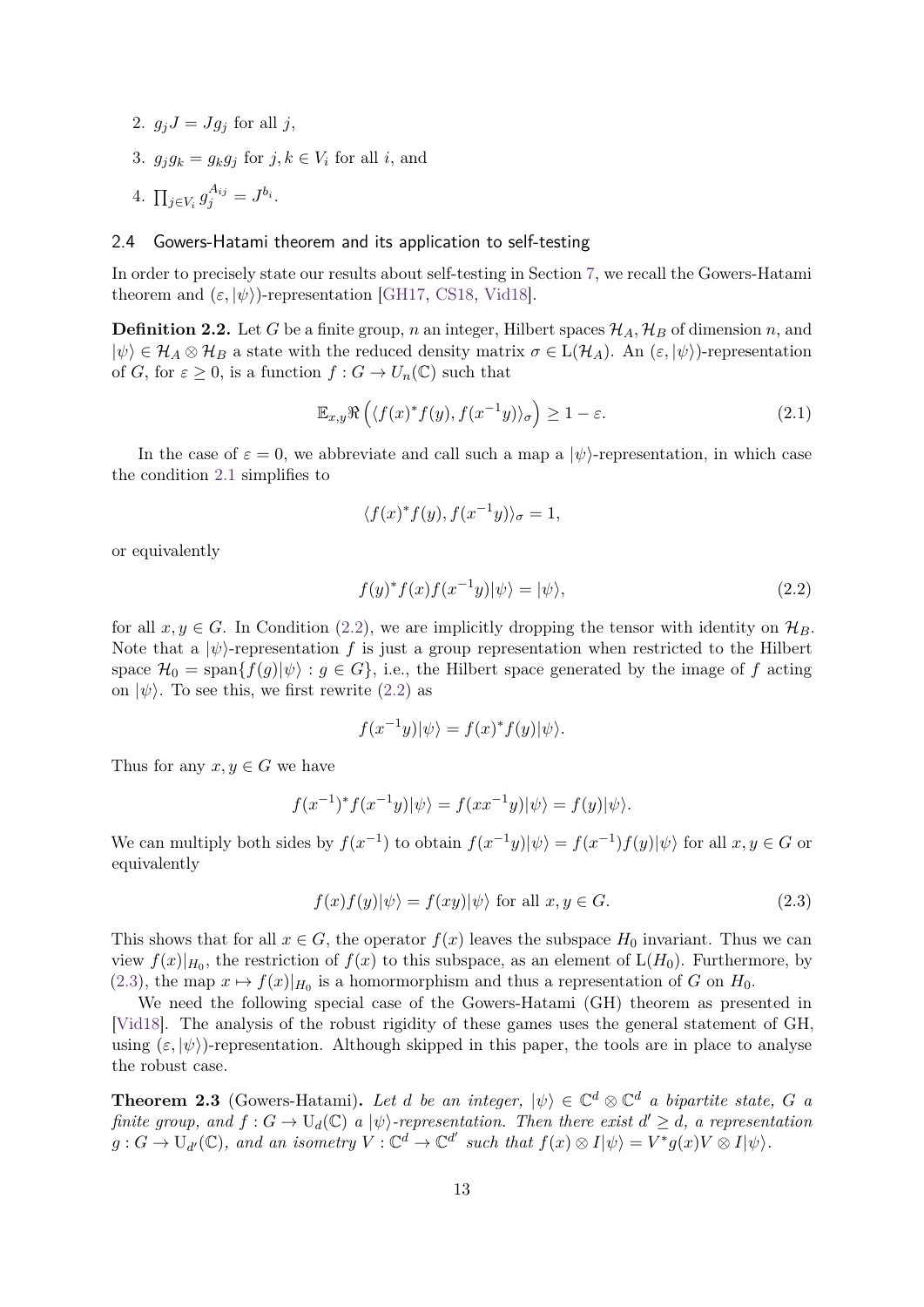From the proof of this theorem in [\[Vid18\]](#page-41-10), we can take  $g = \bigoplus_{\rho} I_d \otimes I_{d_{\rho}} \otimes \rho$  where  $\rho$  ranges over irreducible representations of *G* and  $d_{\rho}$  is the dimension of  $\rho$ . Additionally, in the same bases, we can factorize *V* into a direct sum over irreps such that  $Vu = \bigoplus_{\rho} (V_{\rho}u)$ , for all  $u \in \mathbb{C}^d$  where  $V_{\rho} \in L(\mathbb{C}^d, \mathbb{C}^d \otimes \mathbb{C}^{d_{\rho}} \otimes \mathbb{C}^{d_{\rho}})$  are some linear operators. It holds that  $\sum_{\rho} V_{\rho}^* V_{\rho} = V^* V = I_d$ .

In some special cases, such as in our paper, we can restrict  $g$  to be a single irreducible representation of *G*. In such cases we have a streamlined proof of self-testing. Lemma [2.4](#page-13-0) below captures how GH is applied in proving self-testing in these cases.

Let  $\mathcal{G} = (\mathcal{I}_A, \mathcal{I}_B, \mathcal{O}_A, \mathcal{O}_B, \pi, V)$  be a game,  $G_A$  and  $G_B$  be groups with generators  $\{P_i\}_{i \in I_A}$ and  $\{Q_j\}_{j\in I_B}$ ,  $G_A$  and  $G_B$  be free groups over  $\{P_i\}_{i\in I_A}$  and  $\{Q_j\}_{j\in I_B}$ , and  $\mathcal{S} = (\{A_i\}, \{B_j\}, |\psi\rangle)$ be a strategy where  $|\psi\rangle \in \mathbb{C}^{d_A} \otimes \mathbb{C}^{d_B}$ . We define two functions  $f_A^{\mathcal{S}} : \widehat{G}_A \to \mathcal{U}_{d_A}(\mathbb{C}), f_B^{\mathcal{S}} : \widehat{G}_B \to$  $U_{d_{\mathcal{B}}}(\mathbb{C})$  where  $f_A^{\mathcal{S}}(P_i) = A_i$  and  $f_B^{\mathcal{S}}(Q_j) = B_j$  and they are extended homomorphically to all of  $G_A$  and  $G_B$ , respectively. Suppose that the game G has the property that for every optimal strategy  $\widetilde{S} = (\{\widetilde{A}_i\}, \{\widetilde{B}_j\}, |\widetilde{\psi}\rangle)$ ,  $f_A^{\mathcal{S}}$  and  $f_B^{\mathcal{S}}$  are  $|\widetilde{\psi}\rangle$ -representations for  $G_A$  and  $G_B$ , respectively.

Now applying GH, for every optimal strategy  $\widetilde{S}$ , there exist representations  $g_A, g_B$  of  $G_A, G_B$ , respectively, and isometries  $V_A$ ,  $V_B$  such that

$$
f_A^{\mathcal{S}}(x) \otimes I|\widetilde{\psi}\rangle = V_A^*g_A(x)V_A \otimes I|\widetilde{\psi}\rangle \text{ for all } x \in G_A,
$$
  

$$
I \otimes f_B^{\widetilde{\mathcal{S}}}(y)|\widetilde{\psi}\rangle = I \otimes V_B^*g_B(y)V_B|\widetilde{\psi}\rangle \text{ for all } y \in G_B.
$$

Unfortunately this is not enough to establish rigidity for  $\mathcal G$  as defined in Section [2.2.](#page-9-2) To do this, we need and extra assumption on  $\mathcal G$  that we deal with in the following lemma.

For any pair of representations  $\rho$ ,  $\sigma$  of  $G_A$ ,  $G_B$  respectively, and state  $|\psi\rangle \in \mathbb{C}^{d_{\sigma}} \otimes \mathbb{C}^{d_{\rho}}$ , let  $\mathcal{S}_{\rho,\sigma,\ket{\psi}} = (\{\rho(P_i)\}_{i \in \mathcal{I}_A}, \{\sigma(Q_j)\}_{j \in \mathcal{I}_B}, \ket{\psi})$  be the strategy induced by the pair of representations  $(\rho, \sigma)$ . Also let  $\nu(\mathcal{G}, \rho, \sigma) = \max_{|\psi\rangle} \nu(\mathcal{G}, \mathcal{S}_{\rho, \sigma, |\psi\rangle}).$ 

<span id="page-13-0"></span>**Lemma 2.4.** *Suppose that there is only one pair of irreps*  $\bar{\rho}, \bar{\sigma}$  *for which*  $\nu(\mathcal{G}, \bar{\rho}, \bar{\sigma}) = \nu^*(\mathcal{G})$ *. Additionally assume that*  $|\psi\rangle$  *is the unique state (up to global phase) for which*  $S_{\bar{\rho},\bar{\sigma},|\psi\rangle}$  *is an*  $\mathcal{L}$  *optimal strategy.* Let  $\widetilde{S} = (\{\widetilde{A}_i\}, \{\widetilde{B}_j\}, |\widetilde{\psi}\rangle)$  be an optimal strategy of G such that  $|\widetilde{\psi}\rangle \in \mathbb{C}^{d_A} \otimes \mathbb{C}^{d_B}$ ,  $f_A^S$  and  $f_B^S$  are  $|\psi\rangle$ -representations for  $G_A$  and  $G_B$ , respectively. Then there exist isometries  $V_A: \mathbb{C}^{d_A} \to \mathbb{C}^{d_A|G_A|}, V_B: \mathbb{C}^{d_B} \to \mathbb{C}^{d_B|G_B|},$  and a state  $|junk\rangle$  such that

$$
V_A \otimes V_B |\psi\rangle = |junk\rangle |\psi\rangle,
$$
  
\n
$$
V_A \widetilde{A}_i \otimes V_B |\widetilde{\psi}\rangle = |junk\rangle \bar{\rho}(P_i) \otimes I_{d_{\bar{\sigma}}} |\psi\rangle,
$$
  
\n
$$
V_A \otimes V_B \widetilde{B}_j |\widetilde{\psi}\rangle = |junk\rangle I_{d_{\bar{\rho}}} \otimes \bar{\sigma}(Q_j)|\psi\rangle,
$$

*for all*  $i \in I_A, j \in I_B$ .

*Proof.* For simplicity, we only prove the case of binary games, i.e., we assume  $|O_A| = |O_B| = 2$ . The general case follows similarly. For binary games we only need to consider strategies comprised of binary observables (*A* is a binary observable if it is Hermitian and  $A^2 = I$ ). Without loss of generality, we can assume that there exist some complex numbers  $\lambda_{ij}, \lambda_i, \lambda_j, \lambda$  such that for any strategy  $S = (\{A_i\}, \{B_i\}, |\psi\rangle)$ 

$$
\nu(\mathcal{G}, \mathcal{S}) = \langle \psi | \left( \sum_{i \in I_A, j \in I_B} \lambda_{ij} A_i \otimes B_j + \sum_{i \in I_A} \lambda_i A_i \otimes I + \sum_{j \in I_B} \lambda_j I \otimes B_j + \lambda I \otimes I \right) |\psi\rangle. \tag{2.4}
$$

As argued earlier, by GH, we have

<span id="page-13-2"></span><span id="page-13-1"></span>
$$
f_A^{\mathcal{S}}(x) \otimes I|\tilde{\psi}\rangle = V_A^* g_A(x) V_A \otimes I|\tilde{\psi}\rangle, \tag{2.5}
$$

$$
I \otimes f_B^{\widetilde{S}}(x)|\widetilde{\psi}\rangle = I \otimes V_B^*g_B(x)V_B|\widetilde{\psi}\rangle,
$$
\n(2.6)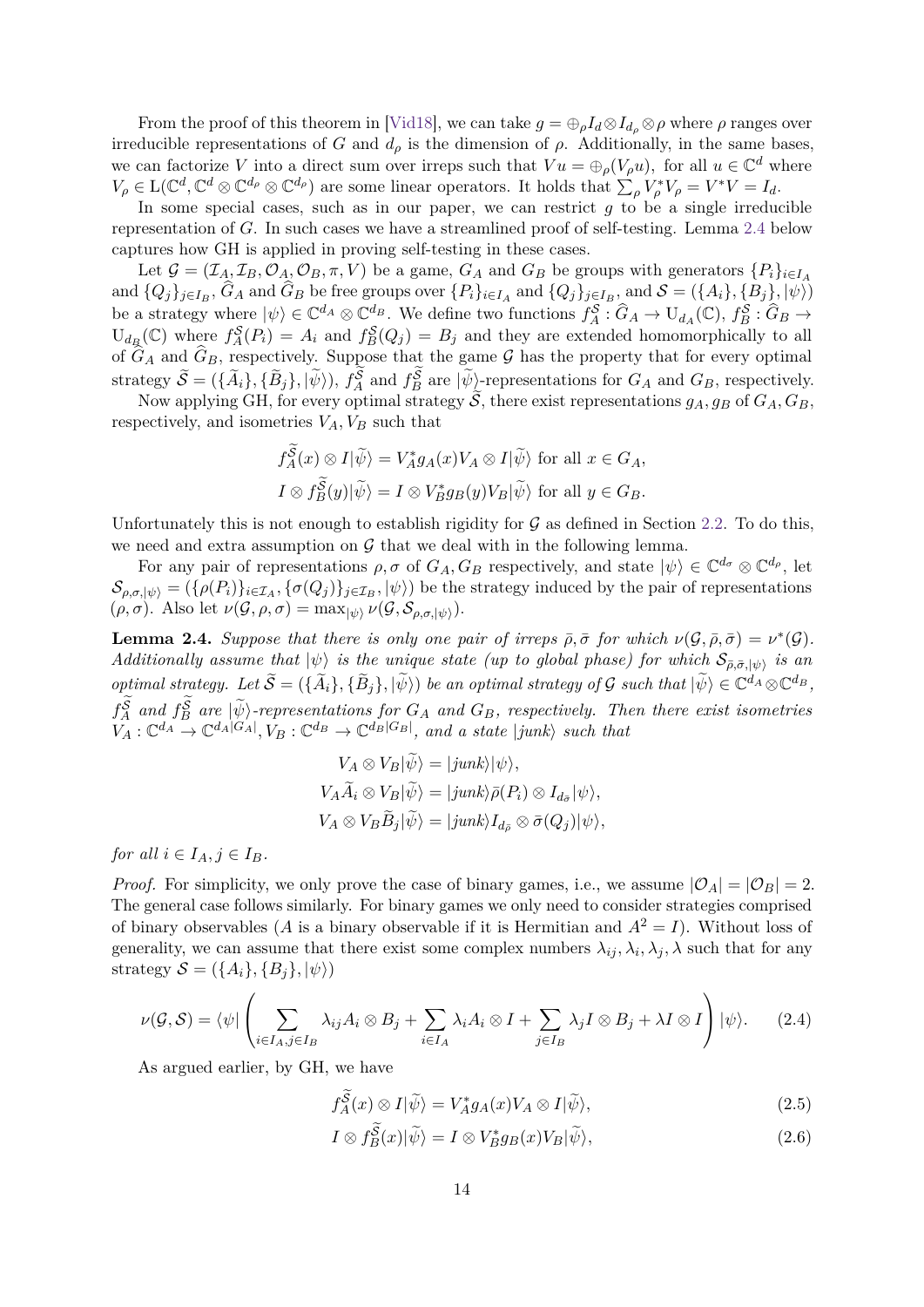where  $g_A = \bigoplus_{\rho} I_{d_A d_{\rho}} \otimes \rho$ ,  $g_B = \bigoplus_{\sigma} I_{d_B d_{\sigma}} \otimes \sigma$ , where  $\rho$  and  $\sigma$  range over irreducible representations of  $G_A$  and  $G_B$ , respectively. We also have the factorization  $V_A u = \bigoplus_{\rho} (V_{A,\rho} u)$ , for all  $u \in \mathbb{C}^{d_A}$ as well as  $V_B u = \bigoplus_{\sigma} (V_{B,\sigma} u)$ , for all  $u \in \mathbb{C}^{d_B}$ . As mentioned above in the discussion that followed Theorem [2.3,](#page-12-4)  $V_{A,\rho}$  and  $V_{B,\sigma}$  are some linear operators for which  $\sum_{\rho} V_{A,\rho}^* V_{A,\rho} = I_{d_A}$  and  $\sum_{\sigma} V_{B,\sigma}^* V_{B,\sigma} = I_{d_B}.$ 

We want to write the winning probability of  $\tilde{\mathcal{S}}$  in terms of the winning probabilities of irrep strategies. To this end, let

$$
p_{\rho,\sigma} = ||V_{A,\rho} \otimes V_{B,\sigma}|\widetilde{\psi}\rangle||^2,
$$
  

$$
|\widetilde{\psi}_{\rho,\sigma}\rangle = \begin{cases} \frac{1}{\sqrt{p_{\rho,\sigma}}} V_{A,\rho} \otimes V_{B,\sigma}|\widetilde{\psi}\rangle & p_{\rho,\sigma} > 0, \\ 0 & p_{\rho,\sigma} = 0, \end{cases}
$$

and consider strategies

$$
\mathcal{S}_{I\otimes\rho,I\otimes\sigma,|\widetilde{\psi}_{\rho,\sigma}\rangle}=(\{I_{d_{A}d_{\rho}}\otimes\rho(P_{i})\},\{I_{d_{B}d_{\sigma}}\otimes\sigma(Q_{j})\},|\widetilde{\psi}_{\rho,\sigma}\rangle).
$$

Using  $(2.4)$ , we can write

$$
\nu(\mathcal{G},\widetilde{\mathcal{S}}) = \langle \widetilde{\psi} | \left( \sum_{i \in I_A, j \in I_B} \lambda_{ij} \widetilde{A}_i \otimes \widetilde{B}_j + \sum_{i \in I_A} \lambda_i \widetilde{A}_i \otimes I + \sum_{j \in I_B} \lambda_j I \otimes \widetilde{B}_j + \lambda I \otimes I \right) | \widetilde{\psi} \rangle
$$
  
\n
$$
= \sum_{\rho, \sigma} \langle \widetilde{\psi} | V_{A,\rho}^* \otimes V_{B,\sigma}^* \Big( \sum_{i \in I_A, j \in I_B} \lambda_{ij} (I_{d_A d_\rho} \otimes \rho(P_i)) \otimes (I_{d_B d_\sigma} \otimes \sigma(Q_j)) + \sum_{i \in I_A} \lambda_i (I_{d_A d_\rho} \otimes \rho(P_i)) \otimes I_{A,\rho} \Big) | \widetilde{\psi} \rangle
$$
  
\n
$$
+ \sum_{j \in I_B} \lambda_j I \otimes (I_{d_B d_\sigma} \otimes \sigma(Q_j)) + \lambda I \otimes I \Big) V_{A,\rho} \otimes V_{B,\sigma} | \widetilde{\psi} \rangle
$$
  
\n
$$
= \sum_{\rho, \sigma} p_{\rho, \sigma} \nu(\mathcal{G}, \mathcal{S}_{I \otimes \rho, I \otimes \sigma, |\widetilde{\psi}_{\rho, \sigma}\rangle}).
$$

Note that  $\sum_{\rho,\sigma} p_{\rho,\sigma} = 1$ . In other words, the winning probability of S is a convex combination of the winning probabilities of irreducible strategies  $S_{I\otimes\rho,I\otimes\sigma,|\widetilde{\psi}_{\rho,\sigma}\rangle}$ . It is easily verified that  $\mathcal{U}(G, S) \cong \mathcal{U}(G, \mathcal{S}) \cong \mathcal{U}(G, \mathcal{S})$ .  $\nu(\mathcal{G}, \mathcal{S}_{I\otimes\rho, I\otimes\sigma, |\widetilde{\psi}_{\rho,\sigma}\rangle}) \leq \nu(\mathcal{G}, \rho, \sigma)$ . By assumption of the lemma  $\nu(\mathcal{G}, \rho, \sigma) < \nu^*(\mathcal{G})$  except when  $(\rho, \sigma) = (\bar{\rho}, \bar{\sigma})$ . Now since  $\tilde{\mathcal{S}}$  is an optimal strategy, we have

$$
p_{\rho,\sigma} = \begin{cases} 1 & (\rho,\sigma) = (\bar{\rho},\bar{\sigma}), \\ 0 & \text{otherwise.} \end{cases}
$$

Therefore  $\nu(\mathcal{G}, \mathcal{S}) = \nu(\mathcal{G}, \mathcal{S}_{I \otimes \rho, I \otimes \sigma, |\widetilde{\psi}_{\rho, \sigma}\rangle})$  and hence  $\mathcal{S}_{I \otimes \overline{\rho}, I \otimes \overline{\sigma}, |\widetilde{\psi}_{\overline{\rho}, \overline{\sigma}}\rangle}$  is an optimal strategy. From the assumption of the lemma  $\psi$  is the unique state optimizing the strategy induced by  $(\bar{\rho}, \bar{\sigma})$ . Therefore  $|\widetilde{\psi}_{\bar{\rho},\bar{\sigma}}\rangle = |\text{junk}'\rangle$  where both  $|\text{junk}'\rangle$  and  $|\psi\rangle$  are shared between Alice and Bob such that  $|junk'\rangle$  is the state of the register upon which the identities of Alice and Bob in the operators  $(I \otimes \rho)_A \otimes (I \otimes \sigma)_B$  are applied. In summary

$$
|\tilde{\psi}_{\rho,\sigma}\rangle = \begin{cases} |\text{junk}'\rangle|\psi\rangle & (\rho,\sigma) = (\bar{\rho},\bar{\sigma}), \\ 0 & \text{otherwise.} \end{cases}
$$
(2.7)

Now using [\(2.5\)](#page-13-2), it follows that

<span id="page-14-0"></span>
$$
\widetilde{A}_i \otimes V_B|\widetilde{\psi}\rangle = V_A^*g_A(P_i)V_A \otimes V_B|\widetilde{\psi}\rangle,
$$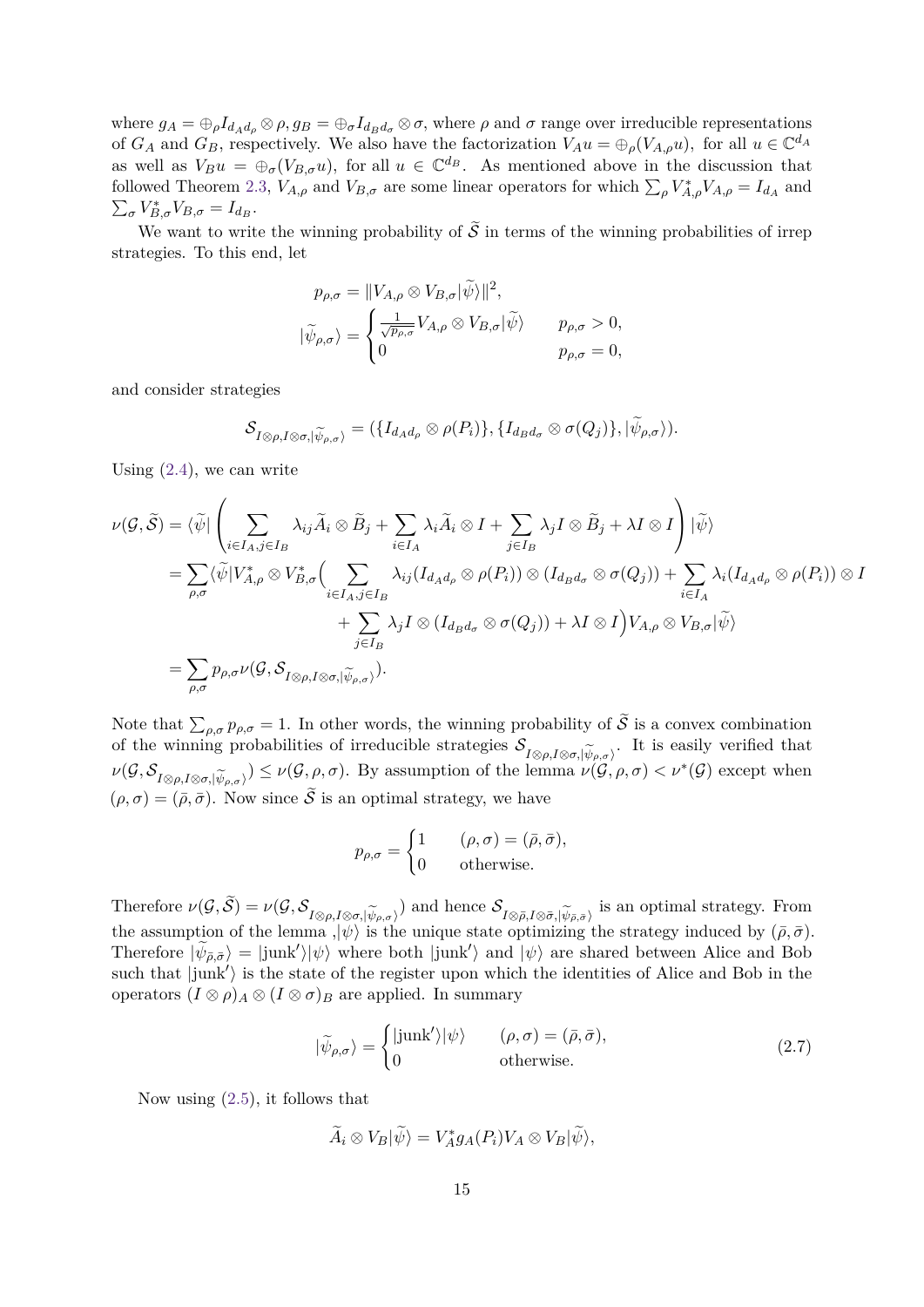from which

$$
V_A\widetilde{A}_i\otimes V_B|\widetilde{\psi}\rangle=V_AV_A^*g_A(P_i)V_A\otimes V_B|\widetilde{\psi}\rangle.
$$

Since  $V_A V_A^*$  is a projection and  $V_A \widetilde{A}_i \otimes V_B |\widetilde{\psi}\rangle$  and  $g_A(P_i)V_A \otimes V_B |\widetilde{\psi}\rangle$  are both unit vectors, it holds that

$$
V_A \widetilde{A}_i \otimes V_B | \widetilde{\psi} \rangle = g_A(P_i) V_A \otimes V_B | \widetilde{\psi} \rangle
$$
  
= 
$$
\bigoplus_{\rho,\sigma} (I_{d_A d_\rho} \otimes \rho(P_i)) \otimes I_{d_B d_\sigma^2} | \widetilde{\psi}_{\rho,\sigma} \rangle
$$
  
= 
$$
(|junk'\rangle \bar{\rho}(P_i) \otimes I_{d_{\bar{\sigma}}} |\psi\rangle) \oplus_{(\rho,\sigma) \neq (\bar{\rho},\bar{\sigma})} 0_{d_A d_\rho^2 d_B d_\sigma^2}
$$
  
= 
$$
|junk\rangle \bar{\rho}(P_i) \otimes I_{d_{\bar{\sigma}}} |\psi\rangle,
$$

where the third equality follows from [\(2.7\)](#page-14-0), and in the fourth equality  $|junk\rangle = |junk'\rangle \oplus 0$  where  $0 \in \mathbb{C}^{d_A d_B(\frac{|G_A||G_B|}{d_{\bar{\rho}}d_{\bar{\sigma}}}-d_{\bar{\rho}}d_{\bar{\sigma}})}$ . Note that  $d_A d_B(\frac{|G_A||G_B|}{d_{\bar{\rho}}d_{\bar{\sigma}}}$  $\frac{dA||GB|}{d\bar{\rho}d\bar{\sigma}} - d\bar{\rho}d\bar{\sigma}$ ) is a positive integer because the degree of an irreducible representation divides the order of the group.

<span id="page-15-1"></span>**Corollary 2.5.** *If in addition to the assumptions of Lemma [2.4,](#page-13-0) it holds that for every optimal* strategy  $\widetilde{S} = (\{\widetilde{A}_i\}, \{\widetilde{B}_j\}, |\widetilde{\psi}\rangle)$ ,  $f_A^{\mathcal{S}}$  and  $f_B^{\mathcal{S}}$  are  $|\widetilde{\psi}\rangle$ -representations, then G is a self-test for the  $strategy S_{\bar{\rho}, \bar{\sigma}, |\psi\rangle$ .

Note that all these results can be stated robustly using the notion of  $(\varepsilon, |\psi\rangle)$ -representation, but in this paper we focus our attention on exact rigidity. In this paper we use SOS to obtain the extra assumption of Corollary [2.5](#page-15-1) as seen in Sections [6](#page-26-0) and [7.](#page-29-0)

### <span id="page-15-0"></span>3 A generalization of CHSH

The CHSH game can also be viewed as an LCS game where the linear system, over multiplicative  $\mathbb{Z}_2$ , is given by

$$
x_0 x_1 = 1,
$$
  

$$
x_0 x_1 = -1.
$$

The CHSH viewed as an LCS is first considered in [\[CM12\]](#page-40-4). We generalize this to a game  $\mathcal{G}_n$ over  $\mathbb{Z}_n$  for each  $n \geq 2$ 

$$
x_0 x_1 = 1,
$$
  

$$
x_0 x_1 = \omega_n.
$$

As is the case for  $\mathcal{G}_2 = CHSH$ , the classical value of  $\mathcal{G}_n$  is easily seen to be 0.75. In Section [4,](#page-16-0) we exhibit quantum advantage by presenting a strategy  $S_n$  showing that  $\nu^*(\mathcal{G}_n) \geq \nu(\mathcal{G}_n, \mathcal{S}_n)$  $rac{1}{2} + \frac{1}{2n \sin}$  $\frac{1}{2n\sin(\frac{\pi}{2n})} > \frac{1}{2} + \frac{1}{\pi} \approx 0.81$ . In Section [5,](#page-23-0) we present the group  $G_n$  generated by the operators in  $S_n$ . In Section [7,](#page-29-0) we show that  $\mathcal{G}_3$  is a self-test, and conjecture that this is true for all  $n \geq 2$ .

As defined in the preliminaries, conventionally, in an LCS game, Alice has to respond with an assignment to all variables in her equation. It is in Alice's best interest to always respond with a satisfying assignment. Therefore, the referee could always determine Alice's assignment to  $x_1$  from her assignment to  $x_0$ . Hence, without loss of generality, in our games, Alice only responds with an assignment to  $x_0$ .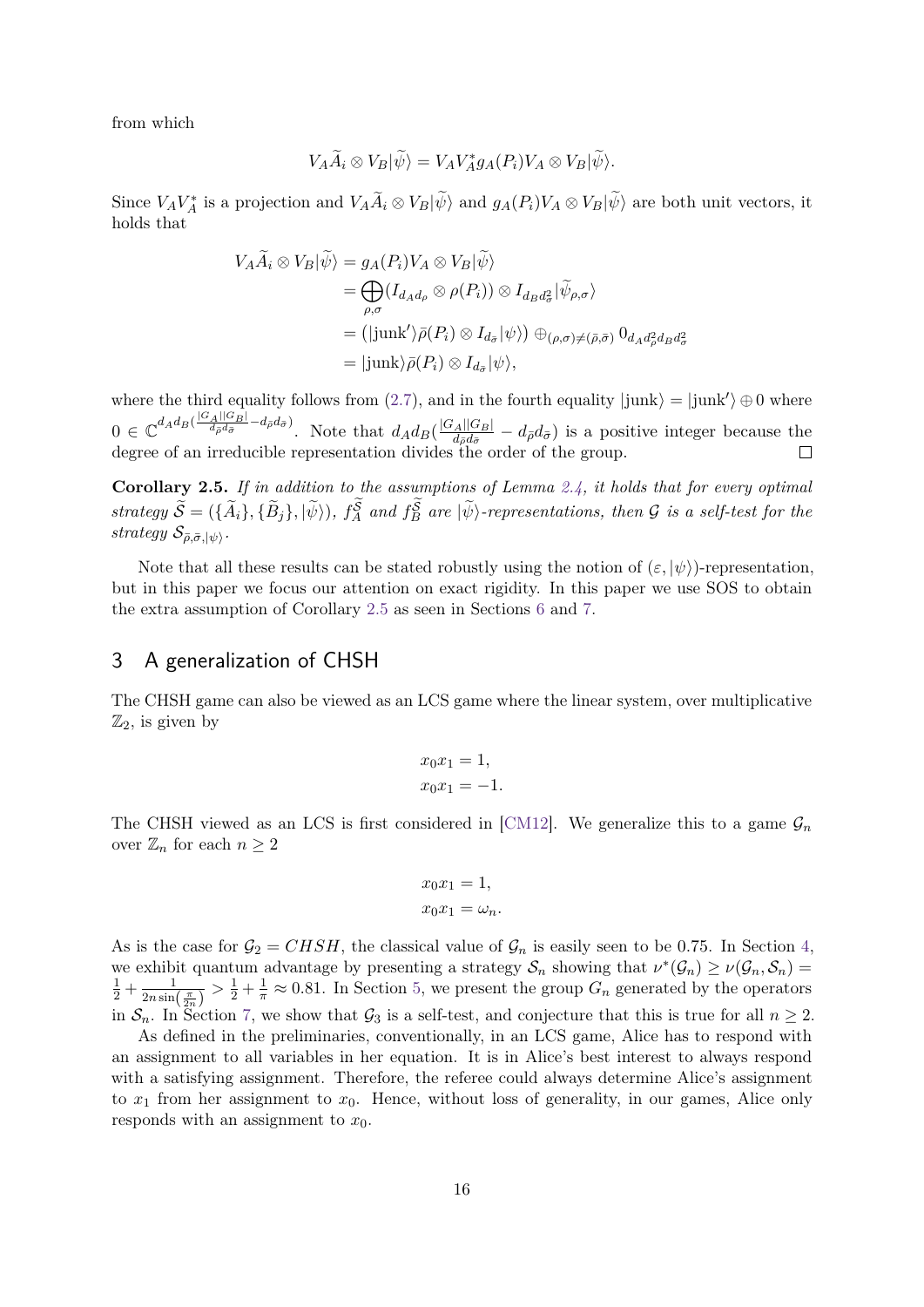Formally  $\mathcal{G}_n = ([2], [2], \mathbb{Z}_n, \mathbb{Z}_n, \pi, V)$  where  $\mathbb{Z}_n = \{1, \omega_n, \ldots, \omega_n^{n-1}\}, \pi$  is the uniform distribution on  $[2] \times [2]$ , and

$$
V(0, 0, a, b) = 1 \iff a = b,
$$
  
\n
$$
V(0, 1, a, b) = 1 \iff ab = 1,
$$
  
\n
$$
V(1, 0, a, b) = 1 \iff a = b,
$$
  
\n
$$
V(1, 1, a, b) = 1 \iff ab = \omega_n.
$$

Consider the quantum strategy S given by the state  $|\psi\rangle$ , and projective measurements  ${E_{0,a}}_{a\in[n]}$  and  ${E_{1,a}}_{a\in[n]}$  for Alice, and  ${F_{0,b}}_{b\in[n]}$  and  ${F_{1,b}}_{b\in[n]}$  for Bob. Note that in our measurement systems, we identify outcome  $a \in [n]$  with answer  $\omega_n^a \in \mathbb{Z}_n$ . As done in the preliminaries, define the generalized observables  $A_0 = \sum_{i=0}^{n-1} \omega_n^i E_{0,i}, A_1 = \sum_{i=0}^{n-1} \omega_n^i E_{1,i}, B_0 =$  $\sum_{i=0}^{n-1} \omega_n^i F_{0,i}, B_1 = \sum_{i=0}^{n-1} \omega_n^i F_{1,i}.$  We derive an expression for the winning probability of this strategy in terms of the these generalized observables. We do so by introducing the bias operator

$$
\mathcal{B}_n = \mathcal{B}_n(A_0, A_1, B_0, B_1) = \sum_{i=1}^{n-1} A_0^i B_0^{-i} + A_0^i B_1^i + A_1^i B_0^{-i} + \omega_n^{-i} A_1^i B_1^i,
$$

in which we dropped the tensor product symbol between Alice and Bob's operators.

<span id="page-16-1"></span>**Proposition 3.1.** *Given the strategy* S *above, it holds that*  $\nu(\mathcal{G}_n, \mathcal{S}) = \frac{1}{4n} \langle \psi | \mathcal{B}_n | \psi \rangle + \frac{1}{n}$  $\frac{1}{n}$ .

*Proof.*

$$
\mathcal{B}_{n} + 4I = \sum_{i=0}^{n-1} A_{0}^{i} B_{0}^{-i} + A_{0}^{i} B_{1}^{i} + A_{1}^{i} B_{0}^{-i} + \omega_{n}^{-i} A_{1}^{i} B_{1}^{i}
$$
\n
$$
= \sum_{i=0}^{n-1} \sum_{a,b=0}^{n-1} \omega_{n}^{i(a-b)} E_{0,a} F_{0,b} + \omega_{n}^{i(a+b)} E_{0,a} F_{1,b} + \omega_{n}^{i(a-b)} E_{1,a} F_{0,b} + \omega_{n}^{i(a+b-1)} E_{1,a} F_{1,b}
$$
\n
$$
= \sum_{a,b=0}^{n-1} \sum_{i=0}^{n-1} \omega_{n}^{i(a-b)} E_{0,a} F_{0,b} + \omega_{n}^{i(a+b)} E_{0,a} F_{1,b} + \omega_{n}^{i(a-b)} E_{1,a} F_{0,b} + \omega_{n}^{i(a+b-1)} E_{1,a} F_{1,b}
$$
\n
$$
= n \sum_{a=0}^{n-1} E_{0,a} F_{0,a} + E_{0,a} F_{1,-a} + E_{1,a} F_{0,a} + E_{1,a} F_{1,1-a}
$$

in which in the last equality we used the identity  $1 + \omega_n + \ldots + \omega_n^{n-1} = 0$ . Also note that in  $F_{1,-a}$  and  $F_{1,1-a}$  second indices should be read mod *n*. Finally notice that

$$
\nu(G, S) = \frac{1}{4} \langle \psi | \left( \sum_{a=0}^{n-1} E_{0,a} F_{0,a} + E_{0,a} F_{1,-a} + E_{1,a} F_{0,a} + E_{1,a} F_{1,1-a} \right) | \psi \rangle.
$$

### <span id="page-16-0"></span>4 Strategies for G*<sup>n</sup>*

In this section, we present quantum strategies  $S_n$  for  $\mathcal{G}_n$  games. In Section [4.2,](#page-18-0) we show that  $\nu(\mathcal{G}_n, \mathcal{S}_n) = \frac{1}{2} + \frac{1}{2n \sin n}$  $\frac{1}{2n \sin(\frac{\pi}{2n})}$  and that this value approaches  $\frac{1}{2} + \frac{1}{\pi}$  $\frac{1}{\pi}$  from above as *n* tends to infinity. This lower bounds the quantum value  $\nu^*(\mathcal{G}_n)$ , and proves that these games exhibit quantum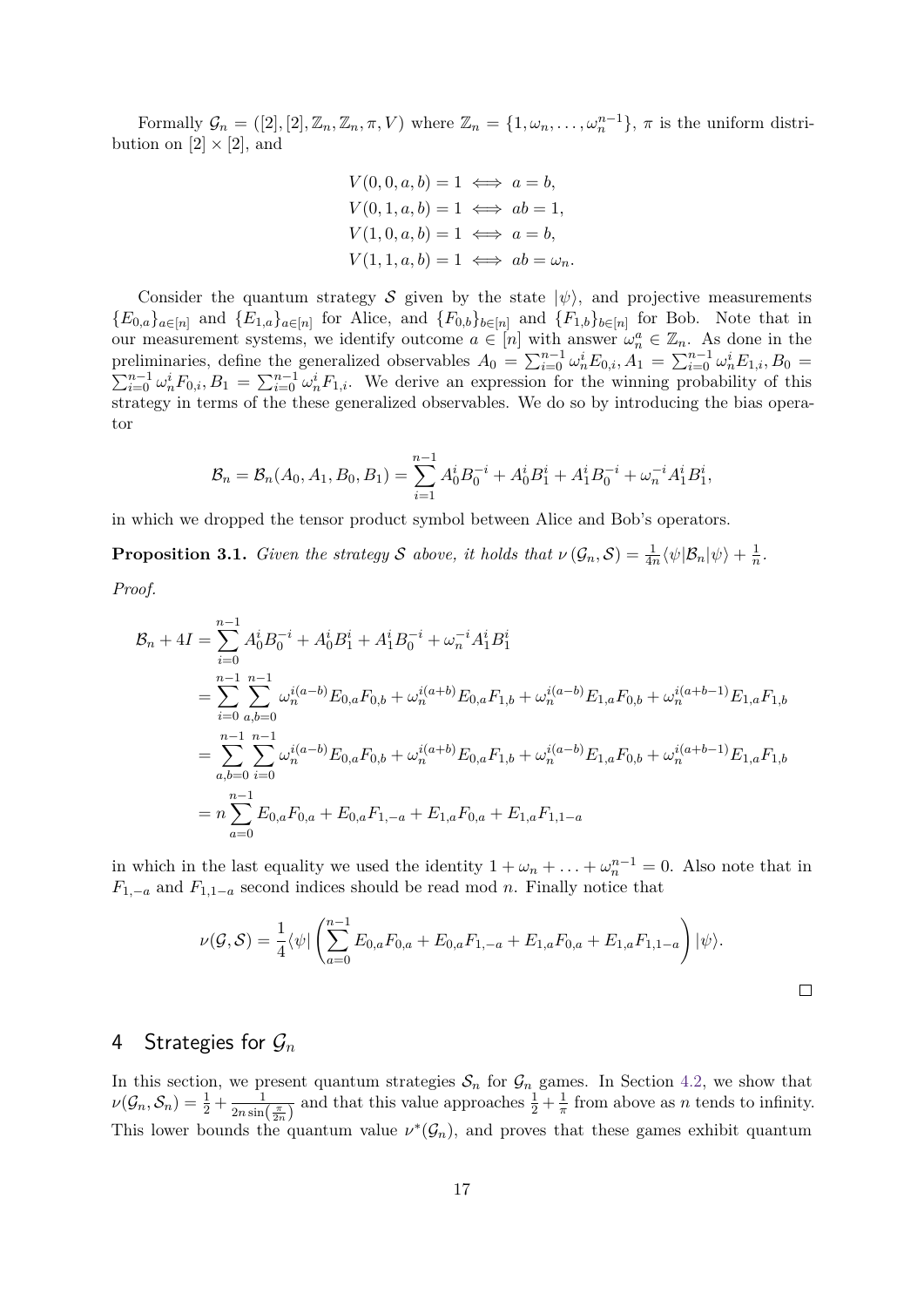advantage with a constant gap  $> \frac{1}{\pi} - \frac{1}{4}$  $\frac{1}{4}$ . We also show that the states in these strategies have full-Schmidt rank. Furthermore the states tend to the maximally entangled state as  $n \to \infty$ .

We conjecture that  $S_n$  are optimal and that the games  $\mathcal{G}_n$  are self-tests for  $S_n$ . In Section [7,](#page-29-0) we prove this for  $n = 3$ . Using the NPA hierarchy, we verify the optimality numerically up to *n* = 7. If the self-testing conjecture is true, we have a family of games with one bit questions and  $log(n)$  bits answers, that self-test entangled states of local dimension *n* for any *n*.

#### <span id="page-17-0"></span>4.1 Definition of the strategy

Let  $\sigma_n = (0 \ 1 \ 2 \ \ldots \ n-1) \in S_n$  denote the cycle permutation that sends *i* to  $i+1$  mod *n*. Let  $z_n = \omega_n^{1/4} = e^{i\pi/2n}$ . Let  $D_{n,j} = I_n - 2e_j e_j^*$  be the diagonal matrix with −1 in the  $(j, j)$  entry, and 1 everywhere else in the diagonal. Then let  $D_{n,S} := \prod_{j\in S} D_{n,j}$ , where  $S \subset [n]$ . Finally, let  $X_n$  be the shift operator (also known as the generalized Pauli *X*), i.e.,  $X_n e_i = e_{\sigma_n(i)}$ . For convenience, we shall often drop the *n* subscript when the dimension is clear from context, and so just refer to  $z_n$ ,  $D_{n,j}$ ,  $D_{n,S}$ ,  $X_n$  as  $z$ ,  $D_j$ ,  $D_S$ ,  $X$ , respectively.

Let  $\mathcal{H}_A = \mathcal{H}_B = \mathbb{C}^n$ . Then Alice and Bob's shared state in  $\mathcal{S}_n$  is defined to be

$$
|\psi_n\rangle = \frac{1}{\gamma_n} \sum_{i=0}^{n-1} (1 - z^{n+2i+1}) |\sigma^i(0), \sigma^{-i}(0)\rangle \in \mathcal{H}_A \otimes \mathcal{H}_B,
$$

where  $\gamma_n = \sqrt{2n + \frac{2}{\sin \left( \frac{2}{n} \right)}}$  $\frac{2}{\sin(\frac{\pi}{2n})}$  is the normalization factor. The generalized observables in  $\mathcal{S}_n$  are

$$
A_0 = X
$$
  
\n
$$
A_1 = z^2 D_0 X
$$
  
\n
$$
B_0 = X
$$
  
\n
$$
B_1 = z^2 D_0 X^*
$$

*.*

<span id="page-17-1"></span>*Example* 4.1. In  $S_2$ , Alice and Bob's observables are

$$
A_0 = \sigma_x = \begin{pmatrix} 0 & 1 \\ 1 & 0 \end{pmatrix}, \quad A_1 = \sigma_y = \begin{pmatrix} 0 & -i \\ i & 0 \end{pmatrix},
$$
  

$$
B_0 = \sigma_x = \begin{pmatrix} 0 & 1 \\ 1 & 0 \end{pmatrix}, \quad B_1 = \sigma_y = \begin{pmatrix} 0 & -i \\ i & 0 \end{pmatrix},
$$

and their entangled state is

$$
|\psi_2\rangle = \frac{1}{\sqrt{4+2\sqrt{2}}} \left( \left( 1 + \frac{1-i}{\sqrt{2}} \right) |00\rangle - \left( 1 + \frac{1+i}{\sqrt{2}} \right) |11\rangle \right).
$$

<span id="page-17-2"></span>One can verify that this indeed give us the quantum value for CHSH  $\frac{1}{2} + \frac{\sqrt{2}}{4}$ √  $\frac{72}{4}$ . *Example* 4.2. In  $S_3$ , Alice and Bob's observables are

$$
A_0 = \begin{pmatrix} 0 & 0 & 1 \\ 1 & 0 & 0 \\ 0 & 1 & 0 \end{pmatrix}, \quad A_1 = \begin{pmatrix} 0 & 0 & -z^2 \\ z^2 & 0 & 0 \\ 0 & z^2 & 0 \end{pmatrix},
$$

$$
B_0 = \begin{pmatrix} 0 & 0 & 1 \\ 1 & 0 & 0 \\ 0 & 1 & 0 \end{pmatrix}, \quad B_1 = \begin{pmatrix} 0 & -z^2 & 0 \\ 0 & 0 & z^2 \\ z^2 & 0 & 0 \end{pmatrix},
$$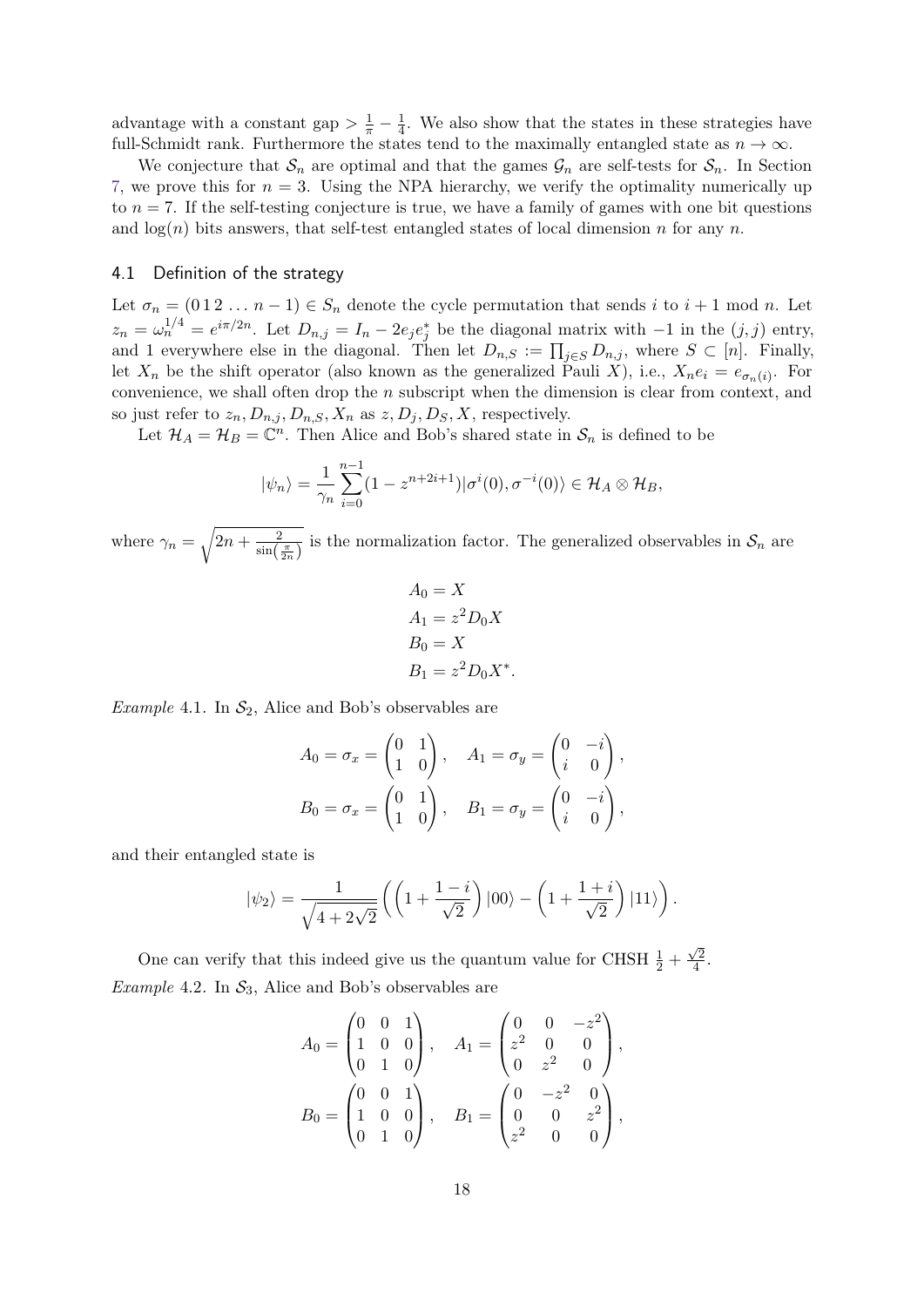with the entangled state

$$
|\psi_3\rangle = \frac{1}{\sqrt{10}} \left( (1 - z^4)|00\rangle + 2|12\rangle + (1 + z^2)|21\rangle \right).
$$

One can compute that  $\langle \psi | \mathcal{B}_3 | \psi \rangle = 6$ . Hence, by Proposition [3.1,](#page-16-1) we have  $\nu^*(\mathcal{G}_3) \geq \frac{5}{6}$  $\frac{5}{6}$ .

### <span id="page-18-0"></span>4.2 Analysis of the strategy

In this section, we prove that  $S_n$  is a quantum strategy and calculate its winning probability. We then prove that the entanglement entropy of  $|\psi_n\rangle$  approaches the maximum entropy as *n* tends to infinity.

<span id="page-18-3"></span>**Proposition 4.3.** For  $n \in \mathbb{N}$ , it holds that  $\sum_{j=0}^{n-1} z_n^{2j+n+1} = \sum_{j=0}^{n-1} z_n^{-(2j+n+1)}$ .

*Proof.* A direct computation gives

$$
\sum_{j=0}^{n-1} z^{2j+n+1} = \frac{2z^{n+1}}{1-z^2} = \frac{2z^{-n-1}}{1-z^{-2}} = \sum_{j=0}^{n-1} z^{-(2j+n+1)},
$$

where we have used the fact that  $z^{2n} = -1$ .

<span id="page-18-1"></span>**Proposition 4.4.** *For*  $n \in \mathbb{N}$ *, it holds that*  $\sum_{j=0}^{n-1} z_n^{2j+n+1} = -\frac{1}{\sin(\lambda)}$  $rac{1}{\sin(\frac{\pi}{2n})}$ .

*Proof.* We handle the even and odd case separately, and in both cases we use the well-known identity for the Dirichlet kernel mentioned in preliminaries. For odd *n*

$$
-\sum_{j=0}^{n-1} z^{2j+n+1} = \sum_{j=0}^{n-1} z^{2j-(n-1)} = \sum_{j=-\frac{n-1}{2}}^{\frac{n-1}{2}} z^{2j} = \sum_{j=-\frac{n-1}{2}}^{\frac{n-1}{2}} e^{\frac{\pi ij}{n}}
$$

$$
= 2\pi \mathcal{D}_{\frac{n-1}{2}}\left(\frac{\pi}{n}\right) = \frac{\sin\left(\left(\frac{n-1}{2} + \frac{1}{2}\right)\frac{\pi}{n}\right)}{\sin\left(\frac{\pi}{2n}\right)} = \frac{1}{\sin\left(\frac{\pi}{2n}\right)}.
$$

For even *n*

$$
-\sum_{j=0}^{n-1} z^{2j+n+1} = z \sum_{j=0}^{n} z^{2j-n} - z^{n+1} = z \sum_{j=-\frac{n}{2}}^{\frac{n}{2}} z^{2j} - z^{n+1} = 2\pi z \mathcal{D}_{\frac{n}{2}}\left(\frac{\pi}{n}\right) - z^{n+1}
$$

$$
= \left(\cos\left(\frac{\pi}{2n}\right) + i\sin\left(\frac{\pi}{2n}\right)\right) \frac{\sin\left(\left(\frac{n}{2} + \frac{1}{2}\right)\frac{\pi}{n}\right)}{\sin\left(\frac{\pi}{2n}\right)} - i\left(\cos\left(\frac{\pi}{2n}\right) + i\sin\left(\frac{\pi}{2n}\right)\right)
$$

$$
= \frac{\cos^2\left(\frac{\pi}{2n}\right) + \sin^2\left(\frac{\pi}{2n}\right)}{\sin\left(\frac{\pi}{2n}\right)} = \frac{1}{\sin\left(\frac{\pi}{2n}\right)}.
$$

Now let's observe a commutation relation between  $D_j$  and  $X^k$ .

<span id="page-18-2"></span>**Proposition 4.5.**  $X^iD_j = D_{\sigma^i(j)}X^i$ , for all  $i, j \in [n]$ .

*Proof.* It suffices to prove  $XD_j = D_{\sigma(j)}X$ . We show this by verifying  $XD_je_k = D_{\sigma(j)}Xe_k$  for all  $k \in [n]$ .

$$
XD_j e_k = (-1)^{\delta_{j,k}} e_{\sigma(k)} = (-1)^{\delta_{\sigma(j),\sigma(k)}} e_{\sigma(k)} = D_{\sigma(j)} X e_k
$$

 $\Box$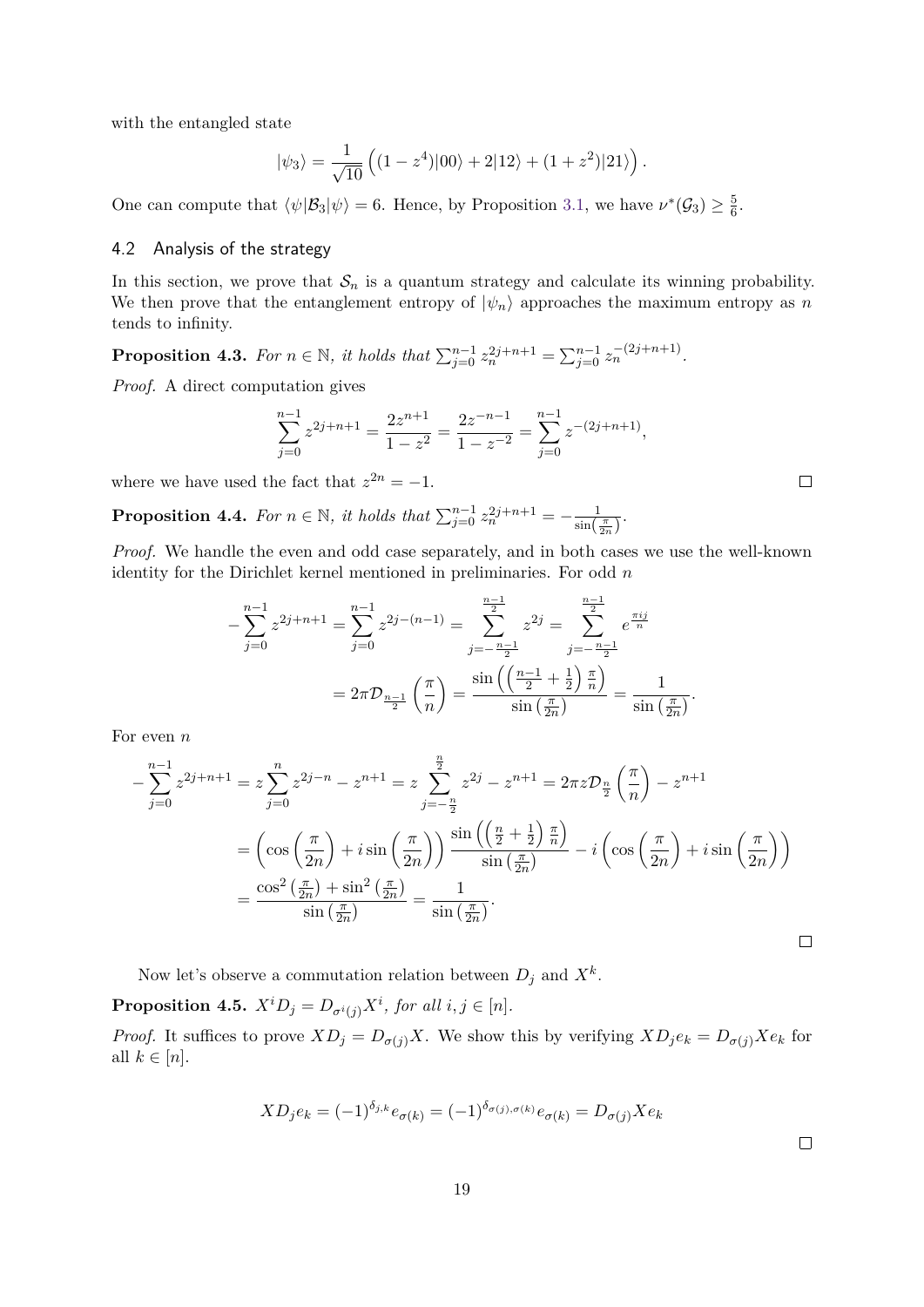Now we prove the strategy defined in section [4.1](#page-17-0) is a valid quantum strategy.

**Proposition 4.6.**  $A_0$ ,  $A_1$ ,  $B_0$ ,  $B_1$  *are order-n generalized observables and*  $|\psi_n\rangle$  *is a unit vector. Proof.* Observe that

$$
A_0^n = B_0^n = X^n = I,
$$

also

$$
A_1^n = (z^2 D_0 X)^n = z^{2n} D_{\{0, \sigma^1(0), \dots, \sigma^{n-1}(0)\}} X^n = (-1)(-I)I = I.
$$

Similarly,

$$
B_1^n = (z^2 D_0 X^*)^n = z^{2n} (X^*)^n D_{\{0, \sigma^1(0), \dots, \sigma^{n-1}(0)\}} = (-1)I(-I) = I.
$$

It is an easy observation that these operators are also unitary. To see that  $|\psi_n\rangle$  is a unit vector write

$$
\sum_{i=0}^{n-1} |1 - z^{n+2i+1}|^2 = \sum_{i=0}^{n-1} \left( 1 - \cos\left(\frac{\pi(n+2i+1)}{2n}\right) \right)^2 + \sin\left(\frac{\pi(n+2i+1)}{2n}\right)^2
$$

$$
= \sum_{i=0}^{n-1} 2\left( 1 - \cos\left(\frac{\pi(n+2i+1)}{2n}\right) \right)
$$

$$
= 2n - \sum_{i=0}^{n-1} \Re(z^{n+2i+1})
$$

$$
= 2n + \frac{2}{\sin(\pi/2n)}
$$

$$
= \gamma_n^2,
$$

where we have used Proposition [4.4](#page-18-1) in the third equality.

**Lemma 4.7.** *The entangled state*  $|\psi\rangle$  *is an eigenvector for the bias*  $B = \sum_{j=1}^{n-1} A_0^j B_0^{-j} + A_0^j B_1^j +$  $A_1^j B_0^{-j} + z^{-4j} A_1^j B_1^j$  with eigenvalue  $2n - 4 + \frac{2}{\sin(\frac{\pi}{2n})}$ .

*Proof.* For the sake of brevity, we drop the normalization factor  $\gamma_n$  in the derivation below, and let  $|\varphi\rangle = \gamma_n |\psi_n\rangle$ . We write

$$
\mathcal{B}|\varphi\rangle = \left(\sum_{j=1}^{n-1} A_0^j \otimes B_0^{-j} + A_0^j \otimes B_1^j + A_1^j \otimes B_0^{-j} + z^{-4j} A_1^j \otimes B_1^j\right)|\varphi\rangle
$$
  
= 
$$
\left(\sum_{j=1}^{n-1} (X \otimes X^*)^j + z^{2j} (X \otimes D_0 X^*)^j + z^{2j} (D_0 X \otimes X^*)^j + (D_0 X \otimes D_0 X^*)^j\right)|\varphi\rangle.
$$

**Lemma 4.8.**  $(X \otimes D_0 X^*)^j |\varphi\rangle = (D_0 X \otimes X^*)^j |\varphi\rangle$  and  $(X \otimes X^*)^j |\varphi\rangle = (D_0 X \otimes D_0 X^*)^j |\varphi\rangle$ .

*Proof.* It suffices to show these identities for  $j = 1$  on states  $|\sigma^i(0), \sigma^{-i}(0)\rangle$ , for all *i*, in place of  $|\varphi\rangle$ . The result then follows by simple induction. In other words, we prove

$$
(X \otimes D_0 X^*) |\sigma^i(0), \sigma^{-i}(0)\rangle = (D_0 X \otimes X^*) |\sigma^i(0), \sigma^{-i}(0)\rangle,
$$
  

$$
(X \otimes X^*) |\sigma^i(0), \sigma^{-i}(0)\rangle = (D_0 X \otimes D_0 X^*) |\sigma^i(0), \sigma^{-i}(0)\rangle.
$$

 $\Box$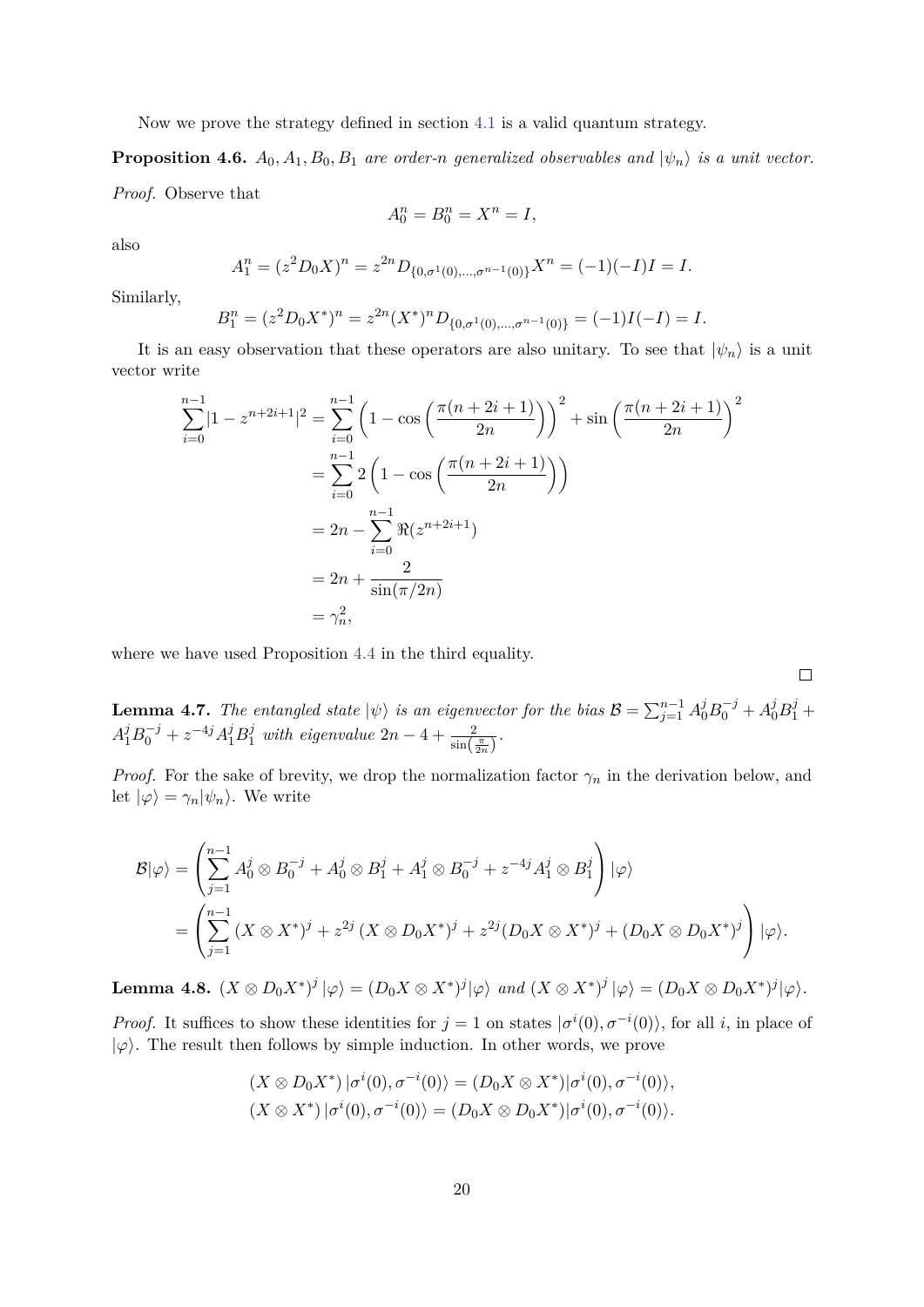Note that  $I \otimes D_0 | \sigma^{i+1}(0), \sigma^{-i-1}(0) \rangle = D_0 \otimes I | \sigma^{i+1}(0), \sigma^{-i-1}(0) \rangle$  since  $-i-1 = 0 \text{ mod } n$  iff  $i+1=0 \mod n$ . Therefore

$$
(X \otimes D_0 X^*) |\sigma^i(0), \sigma^{-i}(0)\rangle = (I \otimes D_0) |\sigma^{i+1}(0), \sigma^{-i-1}(0)\rangle
$$
  
=  $(D_0 \otimes I) |\sigma^{i+1}(0), \sigma^{-i-1}(0)\rangle$   
=  $(D_0 X \otimes X^*) |\sigma^i(0), \sigma^{-i}(0)\rangle.$ 

The other identity follows similarly.

Now we write

$$
\mathcal{B}|\varphi\rangle = 2\left(\sum_{j=1}^{n-1} (X \otimes X^*)^j + z^{2j} (D_0 X \otimes X^*)^j\right)|\varphi\rangle
$$
  
=  $2\sum_{j=1}^{n-1} \left(1 + z^{2j} (D_{[j]} \otimes I)\right) (X \otimes X^*)^j |\varphi\rangle$   
=  $2\sum_{j=1}^{n-1} \sum_{i=0}^{n-1} \left(1 - z^{2i+n+1}\right) \left(1 + z^{2j} (D_{[j]} \otimes I)\right) (X \otimes X^*)^j |\sigma^i(0), \sigma^{-i}(0)\rangle$   
=  $2\sum_{j=1}^{n-1} \sum_{i=0}^{n-1} \left(1 - z^{2i+n+1}\right) \left(1 + z^{2j} (D_{[j]} \otimes I)\right) |\sigma^{i+j}(0), \sigma^{-(i+j)}(0)\rangle,$ 

where in the second equality we use Proposition [4.5,](#page-18-2) and in the third equality we just expanded  $|\varphi\rangle$ . Note that

$$
(D_{[j]} \otimes I)|\sigma^{i+j}(0),\sigma^{-(i+j)}(0)\rangle = \begin{cases} -|\sigma^{i+j}(0),\sigma^{-(i+j)}(0)\rangle & i \in [n-j,n-1],\\ |\sigma^{i+j}(0),\sigma^{-(i+j)}(0)\rangle & i \in [0,n-j-1], \end{cases}
$$

and we use this to split the sum

$$
\mathcal{B}|\varphi\rangle = 2 \sum_{j=1}^{n-1} \left( \sum_{i=0}^{n-j-1} \left( 1 - z^{2i+n+1} \right) \left( 1 + z^{2j} \right) | \sigma^{i+j}(0), \sigma^{-(i+j)}(0) \rangle \n+ \sum_{i=n-j}^{n-1} \left( 1 - z^{2i+n+1} \right) \left( 1 - z^{2j} \right) | \sigma^{i+j}(0), \sigma^{-(i+j)}(0) \rangle \n= 2 \sum_{i=0}^{n-1} \left( \sum_{j=1}^{n-i-1} \left( 1 - z^{2i+n+1} \right) \left( 1 + z^{2j} \right) | \sigma^{i+j}(0), \sigma^{-(i+j)}(0) \rangle \n+ \sum_{j=n-i}^{n-1} \left( 1 - z^{2i+n+1} \right) \left( 1 - z^{2j} \right) | \sigma^{i+j}(0), \sigma^{-(i+j)}(0) \rangle \right),
$$

and make a change of variable  $r = i + j$  to get

$$
\mathcal{B}|\varphi\rangle = 2\sum_{i=0}^{n-1} \left( \sum_{r=i+1}^{n-1} \left( 1 - z^{2i+n+1} \right) \left( 1 + z^{2(r-i)} \right) |\sigma^r(0), \sigma^{-r}(0) \rangle + \sum_{r=n}^{n+i-1} \left( 1 - z^{2i+n+1} \right) \left( 1 - z^{2(r-i)} \right) |\sigma^r(0), \sigma^{-r}(0) \rangle \right).
$$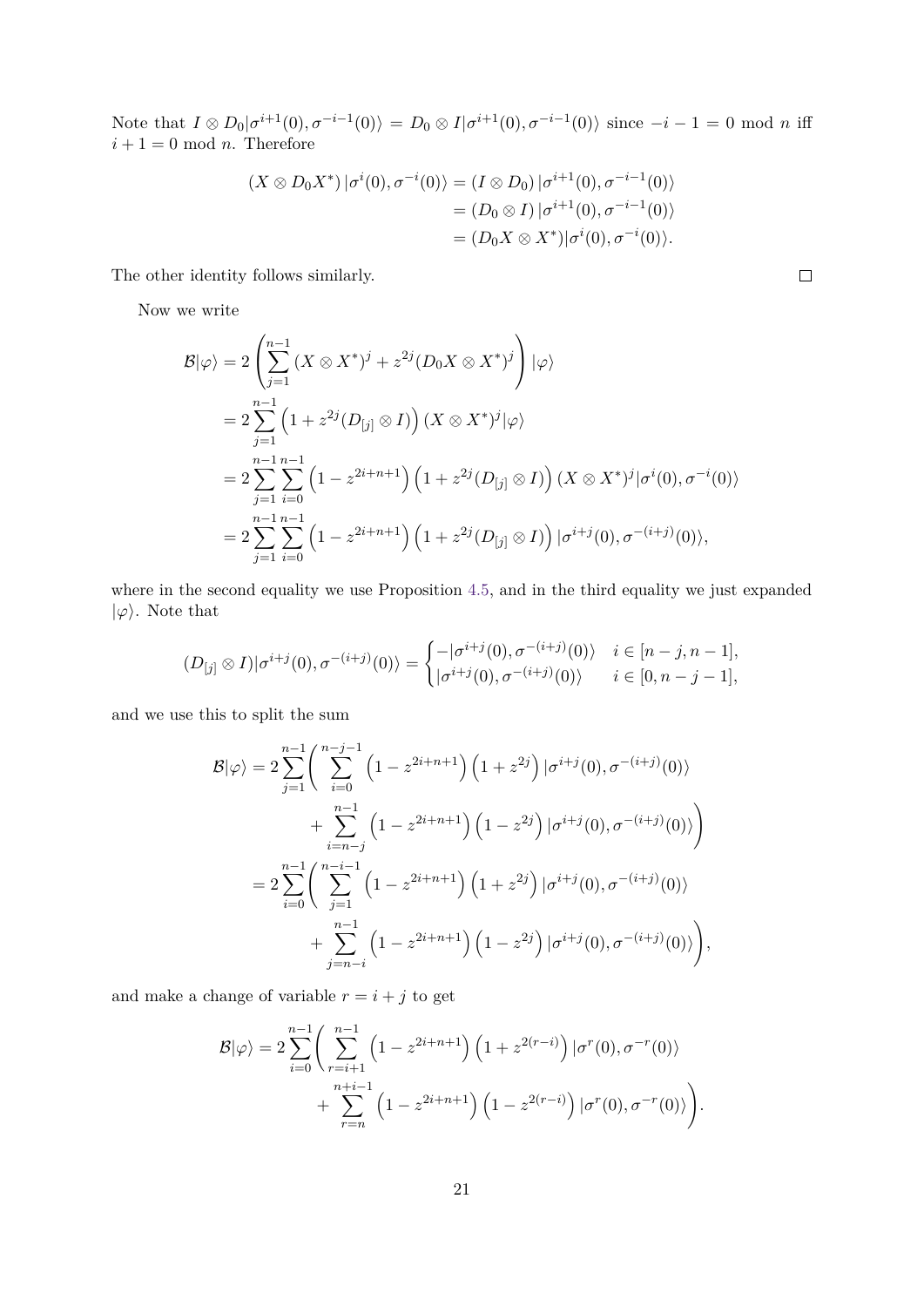We have  $z^{2(r-i)} = z^{2(r-n+n-i)} = z^{2n}z^{2(r-n-i)} = -z^{2(r-n-i)}$  and  $\sigma^r(0) = \sigma^{r+n}(0)$ , so by another change of variable in the second sum where we are summing over  $r = [n, n + i - 1]$  we obtain

$$
\mathcal{B}|\varphi\rangle = 2 \sum_{i=0}^{n-1} \left( \sum_{r=i+1}^{n-1} \left( 1 - z^{2i+n+1} \right) \left( 1 + z^{2(r-i)} \right) |\sigma^r(0), \sigma^{-r}(0) \rangle \n+ \sum_{r=0}^{i-1} \left( 1 - z^{2i+n+1} \right) \left( 1 + z^{2(r-i)} \right) |\sigma^r(0), \sigma^{-r}(0) \rangle \n= 2 \sum_{i=0}^{n-1} \left( \sum_{r=0}^{n-1} \left( 1 - z^{2i+n+1} \right) \left( 1 + z^{2(r-i)} \right) |\sigma^r(0)\sigma^{-r}(0) \rangle - 2 \left( 1 - z^{2i+n+1} \right) |\sigma^i(0)\sigma^{-i}(0) \rangle \right) \n= 2 \sum_{i=0}^{n-1} \left( \sum_{r=0}^{n-1} \left( 1 - z^{2i+n+1} \right) \left( 1 + z^{2(r-i)} \right) |\sigma^r(0)\sigma^{-r}(0) \rangle \right) - 4|\varphi\rangle \n= 2 \sum_{r=0}^{n-1} |\sigma^r(0)\sigma^{-r}(0) \rangle \left( \sum_{i=0}^{n-1} \left( 1 - z^{2i+n+1} \right) \left( 1 + z^{2(r-i)} \right) \right) - 4|\varphi\rangle.
$$

We also have

$$
\sum_{i=0}^{n-1} \left(1 - z^{2i+n+1}\right) \left(1 + z^{2(r-i)}\right) = \sum_{i=0}^{n-1} 1 - z^{2r+n+1} + z^{2(r-i)} - z^{2i+n+1}
$$

$$
= \sum_{i=0}^{n-1} 1 - z^{2r+n+1} + z^{2(r-i)} - z^{-(2i+n+1)}
$$

$$
= \left(1 - z^{2r+n+1}\right) \sum_{i=0}^{n-1} 1 - z^{-(2i+n+1)}
$$

$$
= \left(n + \frac{1}{\sin(\frac{\pi}{2n})}\right) \left(1 - z^{2r+n+1}\right),
$$

where in the second and last equality we used Propositions [4.3](#page-18-3) and [4.4,](#page-18-1) respectively. Putting these together, we obtain

$$
\mathcal{B}|\varphi\rangle = 2\left(n + \frac{1}{\sin(\frac{\pi}{2n})}\right) \sum_{r=0}^{n-1} (1 - z^{2r+n+1}) |\sigma^r(0)\sigma^{-r}(0)\rangle - 4|\varphi\rangle
$$

$$
= \left(2n - 4 + \frac{2}{\sin(\frac{\pi}{2n})}\right) |\varphi\rangle.
$$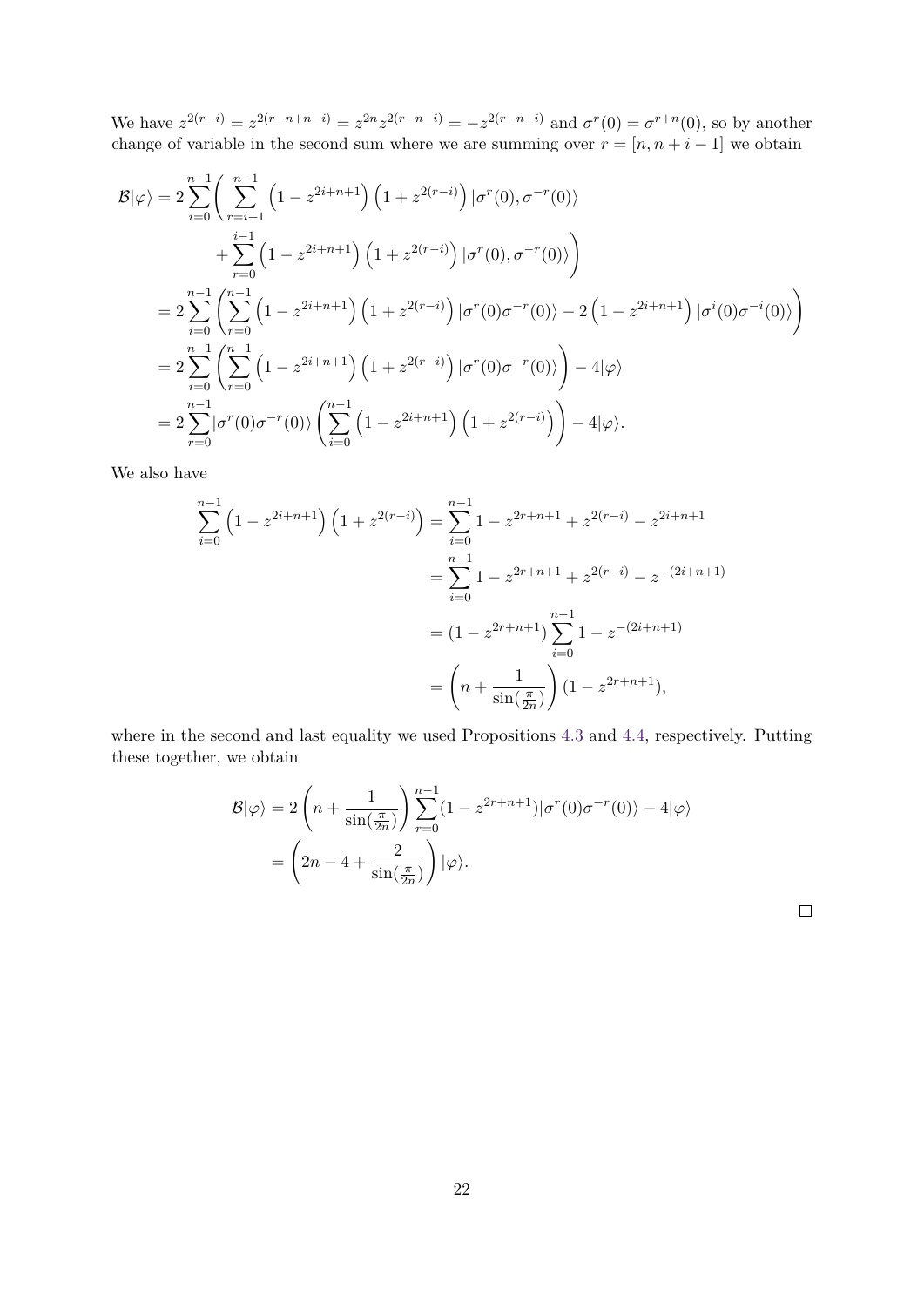<span id="page-22-1"></span>

Figure 2: The figure on the left illustrates the fast convergence rate of the winning probabilities as they approach the limit  $1/2 + 1/\pi$ . The figure on the right illustrates the ratio of the entanglement entropy to the maximum entanglement entropy of the states for  $n \leq 40$ .

Next we calculate  $\nu(\mathcal{G}_n, \mathcal{S}_n)$ , its limit as *n* grows and the entanglement entropy of states  $|\psi_n\rangle$ . See Figure [2.](#page-22-1)

<span id="page-22-0"></span>**Theorem 4.9.**  $\nu(\mathcal{G}_n, \mathcal{S}_n) = \frac{1}{2} + \frac{1}{2n \sin n}$  $rac{1}{2n\sin(\frac{\pi}{2n})}$ .

*Proof.*

$$
\nu(\mathcal{G}_n, \mathcal{S}_n) = \frac{1}{4n} \langle \psi | \mathcal{B} | \psi \rangle + \frac{1}{n}
$$
  
=  $\frac{1}{4n} \langle \psi | \left( 2n - 4 + \frac{2}{\sin\left(\frac{\pi}{2n}\right)} \right) | \psi \rangle + \frac{1}{n}$   
=  $\frac{1}{4n} \left( 2n - 4 + \frac{2}{\sin\left(\frac{\pi}{2n}\right)} \right) + \frac{1}{n}$   
=  $\frac{1}{2} + \frac{1}{2n \sin\left(\frac{\pi}{2n}\right)}$ .

**Theorem 4.10.** *The following hold*

- *1.*  $\lim_{n\to\infty} \nu(\mathcal{G}_n, \mathcal{S}_n) = 1/2 + 1/\pi$ .
- 2.  $\nu(\mathcal{G}_n, \mathcal{S}_n)$  *is a strictly decreasing function.*
- *3. The games*  $\mathcal{G}_n$  *exhibit quantum advantage, i.e., for*  $n > 1$

$$
\nu^*(\mathcal{G}_n) > 1/2 + 1/\pi > 3/4 = \nu(\mathcal{G}_n).
$$

*Proof.* For the first statement, it suffices to see that

$$
\lim_{x \to \infty} \frac{1}{2x \sin\left(\frac{\pi}{2x}\right)} = \lim_{x \to \infty} \frac{\frac{1}{2x}}{\sin\left(\frac{\pi}{2x}\right)} = \lim_{x \to \infty} \frac{\frac{-1}{2x^2}}{-\frac{\pi \cos\left(\frac{\pi}{2x}\right)}{2x^2}} = \frac{1}{\pi}.
$$

For the second statement, we show that the function  $f(x) = 2x \sin(\pi/2x)$  is strictly increasing for  $x \geq 1$ . We have  $f'(x) = 2\sin(\pi/2x) - \pi \cos(\pi/2x)/x$ . Then  $f'(x) > 0$  is equivalent to  $\tan(\pi/2x) \geq \pi/2x$ . This latter statement is true for all  $x \geq 1$ . The third statement follows from the first two.  $\Box$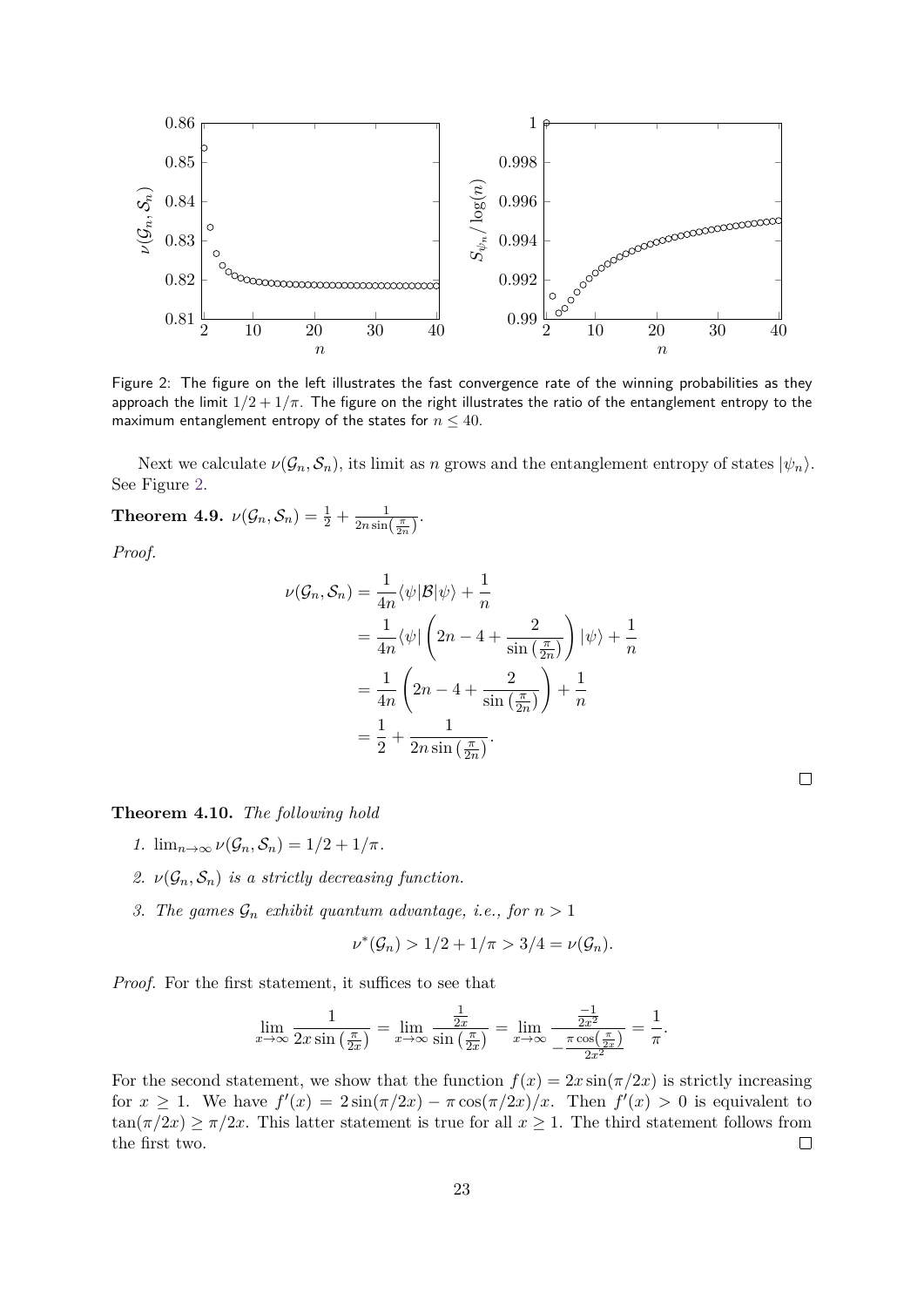**Theorem 4.11.** *States*  $|\psi_n\rangle$  *have full Schmidt rank and the ratio of entanglement entropy to maximum entangled entropy, i.e.,*  $S_{\psi_n}/\log(n)$  *approaches* 1 *as*  $n \to \infty$ *.* 

*Proof.* Recall that

$$
|\psi_n\rangle = \frac{1}{\gamma_n} \sum_{i=0}^{n-1} \left(1 - z^{2i+n+1}\right) |\sigma^i(0), \sigma^{-i}(0)\rangle \in \mathcal{H}_A \otimes \mathcal{H}_B.
$$

Let  $|i_A\rangle = \frac{1-z^{2i+n+1}}{1-z^{2i+n+1}}$  $\frac{1-z^{2i+n+1}}{\|1-z^{2i+n+1}\|}|\sigma^{i}(0)\rangle$  and  $|i_B\rangle = |\sigma^{-i}(0)\rangle$ . Clearly  $\{i_A\}_i$  and  $\{i_B\}_i$  are orthonormal bases for  $\mathcal{H}_A$  and  $\mathcal{H}_B$ , respectively. The Schmidt decomposition is now given by

$$
|\psi_n\rangle = \frac{1}{\gamma_n} \sum_{i=0}^{n-1} \left\| 1 - z^{2i+n+1} \right\| |i_A i_B\rangle.
$$

To calculate the limit of  $S_{\psi_n}/\log(n)$  first note that

$$
\frac{S_{\psi_n}}{\log(n)} = -\frac{\sum_{i=0}^{n-1} ||1 - z^{2i+n+1}||^2 \log \frac{||1 - z^{2i+n+1}||^2}{\gamma_n^2}}{\gamma_n^2 \log(n)}
$$
  
\n
$$
= -\frac{\sum_{i=0}^{n-1} ||1 - z^{2i+n+1}||^2 (\log ||1 - z^{2i+n+1}||^2 - \log \gamma_n^2)}{\gamma_n^2 \log(n)}
$$
  
\n
$$
\ge -\frac{\log(4) \sum_{i=0}^{n-1} ||1 - z^{2i+n+1}||^2}{\gamma_n^2 \log(n)} + \frac{\log \gamma_n^2 \sum_{i=0}^{n-1} ||1 - z^{2i+n+1}||^2}{\gamma_n^2 \log(n)}
$$
  
\n
$$
= -\frac{\log(4)}{\log(n)} + \frac{\log \gamma_n^2}{\log(n)}
$$

where for the inequality we used the fact that  $||1 - z^{2i+n+1}|| \leq 2$ , and for the last equality we used the identity  $\gamma_n^2 = \sum_{i=0}^{n-1} ||1 - z^{2i+n+1}||$ 2 . So it holds that

$$
-\frac{\log(4)}{\log(n)} + \frac{\log \gamma_n^2}{\log(n)} \le \frac{S_{\psi_n}}{\log(n)} \le 1.
$$

By simple calculus  $\lim_{n\to\infty} \frac{\log \gamma_n^2}{\log(n)} - \frac{\log(4)}{\log(n)} = 1$ . Therefore by squeeze theorem  $\lim_{n\to\infty} \frac{S_{\psi_n}}{\log(n)} = 1$ .

### <span id="page-23-0"></span>5 Group structure of  $S_n$

Let  $H_n = \langle A_0, A_1 \rangle$  be the group generated by Alice's observables in  $S_n$ . Note that since  $(A_1 A_0^*)^2 = z_n^4 I$ , we could equivalently define  $H_n = \langle A_0, A_1, z_n^4 I \rangle$ . Also let

$$
G_n = \left\langle P_0, P_1, J \mid P_0^n, P_1^n, J^n, [J, P_0], [J, P_1], J^i \left( P_0^i P_1^{-i} \right)^2 \text{ for } i = 1, 2, \ldots, \lfloor n/2 \rfloor \right\rangle.
$$

In this section we show that  $H_n \cong G_n$ . So it also holds that  $H_n$  is a representation of  $G_n$ . We conjecture that  $\mathcal{G}_n$  is a self-test for  $G_n$ , in the sense that every optimal strategy of  $\mathcal{G}_n$  is a  $|\psi\rangle$ -representation of  $G_n$ . In Section [7,](#page-29-0) we prove this for  $n=3$ .

*Remark* 5.1. Note that the relations  $J^i\left(P_0^iP_1^{-i}\right)^2$  holds in  $G_n$  for all *i*.

The following lemma helps us develop a normal form for elements of *Gn*.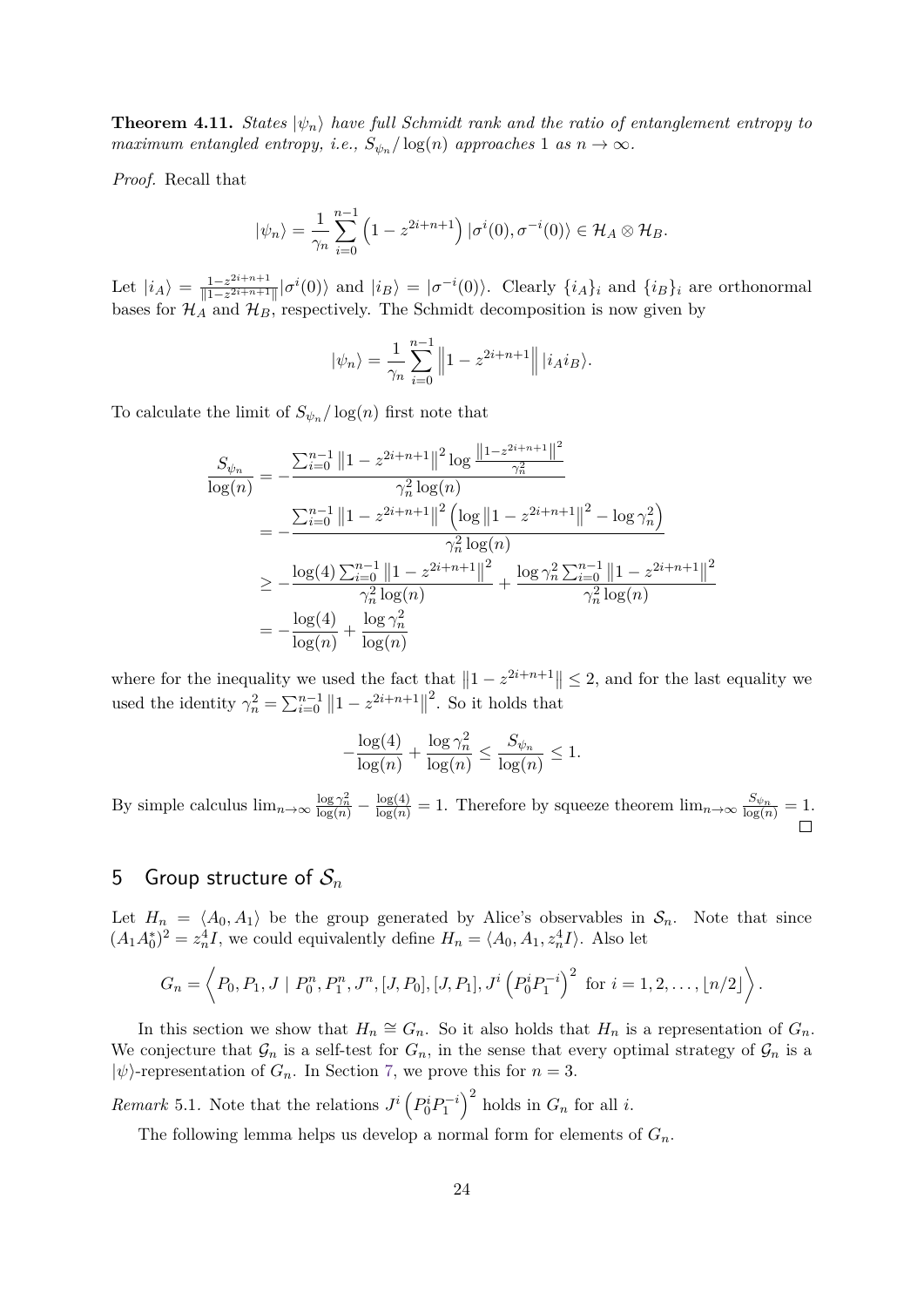<span id="page-24-0"></span>**Lemma 5.2.** For all  $i, j$ , the elements  $P_0^i P_1^{-i}$  and  $P_0^j P_1^{-j}$  commute.

*Proof.*

$$
(P_0^i P_1^{-i})(P_0^j P_1^{-j}) = J^{-i} P_1^i P_0^{-i} P_0^j P_1^{-j}
$$
  
=  $J^{-i} P_1^i P_0^{j-i} P_1^{-j}$   
=  $J^{-i} P_1^i (P_0^{j-i} P_1^{-(j-i)}) P_1^{-i}$   
=  $J^{-i-(j-i)} P_1^i P_1^{j-i} P_0^{-(j-i)} P_1^{-i}$   
=  $J^{-j} (P_1^j P_0^{-j})(P_0^i P_1^{-i})$   
=  $J^{-j} (J^j P_0^j P_1^{-j})(P_0^i P_1^{-i})$   
=  $(P_0^j P_1^{-j})(P_0^i P_1^{-i}).$ 

<span id="page-24-1"></span>**Lemma 5.3.** For every  $g \in G_n$  there exist  $i, j \in [n]$  and  $q_k \in \{0, 1\}$  for  $k = 1, 2, \ldots, n - 1$  such *that*

$$
g = J^i P_0^j (P_0 P_1^{-1})^{q_1} (P_0^2 P_1^{-2})^{q_2} \cdots (P_0^{n-1} P_1^{-(n-1)})^{q_{n-1}}.
$$

*Proof.* First note that *J* is central, therefore we can write  $g$  in  $G_n$  as

*jk*−<sup>2</sup>

$$
g = J^i P_0^{j_1} P_1^{j_2} P_0^{j_3} \cdots P_1^{j_k},
$$

for some  $k \in \mathbb{N}, i \in [n], j_l \in [n]$  where  $l = 1, 2, \ldots, k$ . Without loss of generality, let k be even. We perform the following sequence of manipulations

$$
g = J^{i} P_{0}^{j_{1}} P_{1}^{j_{2}} P_{0}^{j_{3}} \cdots P_{1}^{j_{k-2}} P_{0}^{j_{k-1}} P_{1}^{j_{k}}
$$
  
\n
$$
= J^{i} P_{0}^{j_{1}} P_{1}^{j_{2}} P_{0}^{j_{3}} \cdots P_{1}^{j_{k-2}} P_{0}^{j_{k-1}} P_{0}^{j_{k}} (P_{0}^{-j_{k}} P_{1}^{j_{k}})
$$
  
\n
$$
= J^{i} P_{0}^{j_{1}} P_{1}^{j_{2}} P_{0}^{j_{3}} \cdots P_{1}^{j_{k-2}} P_{1}^{j_{k-1}+j_{k}} (P_{1}^{-(j_{k-1}+j_{k})} P_{0}^{j_{k-1}+j_{k}}) (P_{0}^{-j_{k}} P_{1}^{j_{k}})
$$
  
\n
$$
= J^{i-(j_{k-1}+j_{k})} P_{0}^{j_{1}} P_{1}^{j_{2}} P_{0}^{j_{3}} \cdots P_{1}^{j_{k-2}+j_{k-1}+j_{k}} (P_{0}^{-(j_{k-1}+j_{k})} P_{1}^{j_{k-1}+j_{k}}) (P_{0}^{-j_{k}} P_{1}^{j_{k}})
$$
  
\n
$$
= \cdots
$$
  
\n
$$
= J^{i-s} P_{0}^{-s_{1}} (P_{0}^{s_{2}} P_{1}^{-s_{2}}) \cdots (P_{0}^{s_{k-1}} P_{1}^{-s_{k-1}}) (P_{0}^{s_{k}} P_{1}^{-s_{k}}),
$$

where  $s_l = -\sum_{t=l}^{k} j_t$  and  $s = -\sum_{t=1}^{(k-2)/2} s_{2t+1}$ . Then we use the commutation relationship from lemma [5.2](#page-24-0) to group the terms with the same  $P_0$  and  $P_1$  exponents, and use the relation  $J^{i}(P_0^{i}P_1^{-i})^2$  to reduce each term to have an exponent of less than 1, introducing extra *J* terms as needed. Finally after reducing the exponents of  $J$  and  $P_0$ , knowing that they are all order  $n$ , we arrive at the desired form.  $\Box$ 

**Corollary 5.4.**  $|G_n| \leq n^2 2^{n-1}$  *for all*  $n \in \mathbb{N}$ *.* 

*j*3

*Proof.* Follows from lemma [5.3.](#page-24-1)

**Lemma 5.5.**  $|H_n| \ge n^2 2^{n-1}$  for all  $n \in \mathbb{N}$ .

*Proof.* We lower bound the order of the group  $H_n$  by exhibiting  $n^2 2^{n-1}$  distinct elements in the group. We divide the proof into cases depending on the parity of *n*.

First note that  $z^2D_i \in H_n$  for all  $i \in [n]$  since

$$
z^{-4i}A_1^i A_0^{-i}A_1^{i+1}A_0^{-(i+1)} = z^{-4i}z^{2i}D_{[i]}X^i X^{-i}z^{2(i+1)}D_{[i+1]}X^{i+1}X^{-(i+1)} = z^2D_i,
$$

 $\Box$ 

 $\Box$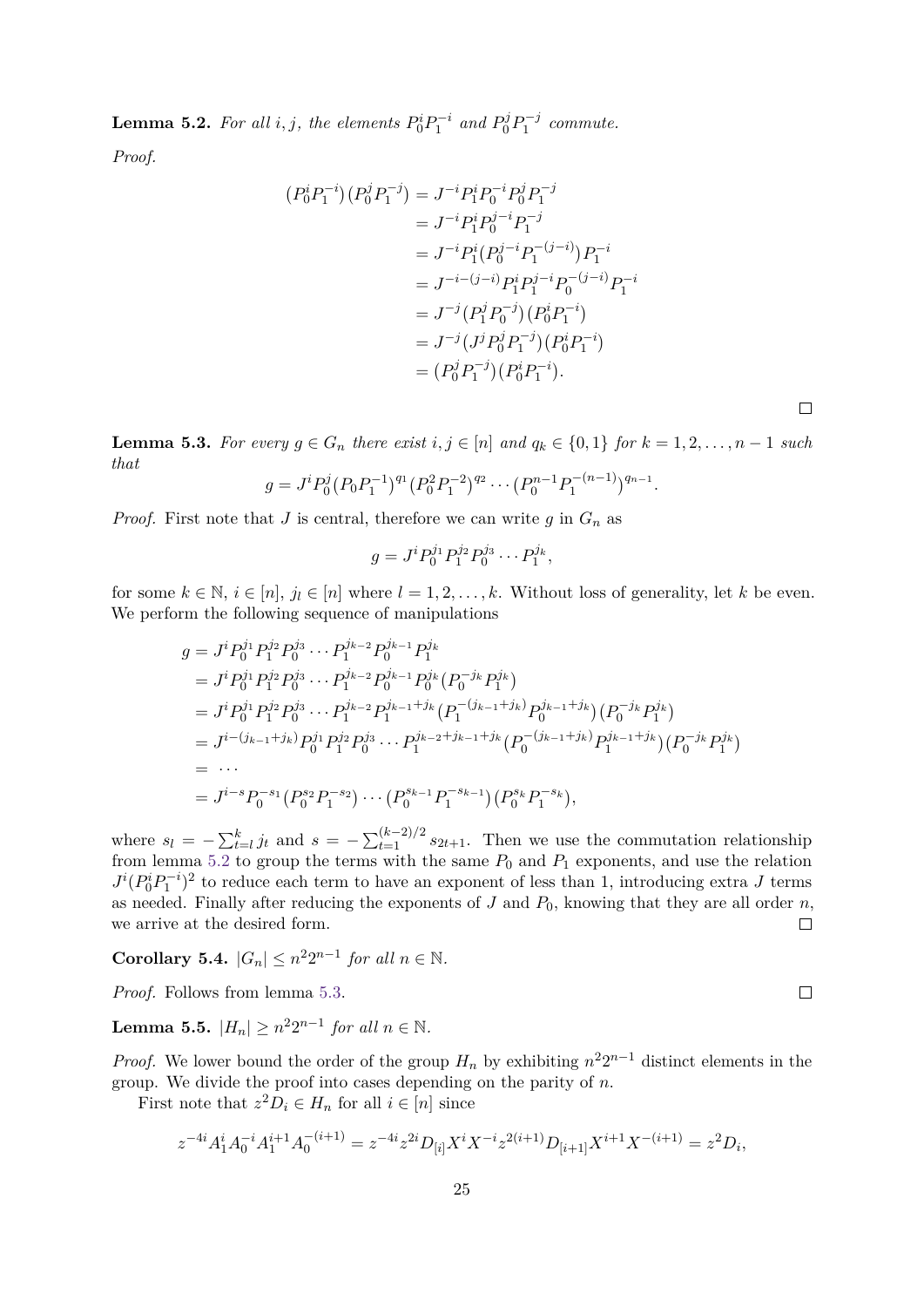where in the first equality we use Proposition [4.5.](#page-18-2) This allows us to generate  $z^2 D_{i_0} D_{i_1} \cdots D_{i_{k-1}}$ if *k* is odd via

$$
z^{-4(k-1)/2}(z^2D_{i_0})(z^2D_{i_1})\cdots(z^2D_{i_{k-1}})=z^2D_{i_0}D_{i_1}\cdots D_{i_{k-1}},
$$
\n(1)

and  $D_{i_0}D_{i_1}\cdots D_{i_{k-1}}$  if *k* is even by

$$
z^{-4(k/2)}(z^2D_{i_0})(z^2D_{i_1})\cdots(z^2D_{i_{k-1}})=D_{i_0}D_{i_1}\cdots D_{i_{k-1}}.
$$
\n(2)

Let *n* be odd. From (2) we will be able to generate elements of the form  $z^{4i}D_0^{q_0}D_1^{q_1}\cdots D_{n-1}^{q_{n-1}}X^j$ where there are an even number of nonzero  $q_k$  for  $i, j \in [n]$ . It should be clear that the elements with  $i \neq i' \in \{0, 1, \ldots, (n-1)/2\}$  will be distinct. For  $i > (n-1)/2$ , we simply note that we can factor out a  $z^{2n} = -1$  and so we get elements of the form  $z^{4i'+2}D_0^{q_0}D_1^{q_1}\cdots D_{n-1}^{q_{n-1}}X^j$ , where there are an odd number of nonzero  $q_k$  for  $i' \in \{0, 1, \ldots, (n-3)/2\}, j \in [n]$ . Each of these will be distinct from each other as, again, the powers of the *n*th root of unity will be distinct, and distinct from the previous case by the parity of the sign matrices. Therefore we are able to lower-bound  $|C_n|$  by  $n^2 2^{n-1}$ .

If *n* is even, we will still be able to generate elements of the form  $z^{4i}D_0^{q_0}D_1^{q_1}\cdots D_{n-1}^{q_{n-1}}X^j$  where there are an even number of nonzero  $q_k$  for  $i, j \in [n]$ . However, note that for  $i > (n-2)/2$ , we begin to generate duplicates. So from (1) we can generate elements of the form  $z^{4i+2}D_0^{q_0}D_1^{q_1}\cdots D_{n-1}^{q_{n-1}}X^j$ for  $i, j \in [n]$  and an odd number of nonzero  $q_k$ . These will be distinct from the previous elements by the parity of the sign matrices but again will begin to generate duplicates after  $i > (n-2)/2$ . Therefore we have the lower-bound of  $\frac{n}{2}n2^{n-1} + \frac{n}{2}n2^{n-1} = n^22^{n-1}$  elements.  $\Box$ 

### **Lemma 5.6.** *There exists a surjective homomorphism*  $f: G_n \to H_n$ .

*Proof.* Let us define  $f: \{J, P_0, P_1\} \to H_n$  by  $f(J) = z^4 I, f(P_0) = A_0, f(P_1) = A_1$ . We show that *f* can be extended to a homomorphism from  $G_n$  to  $H_n$ . Consider the formal extension  $\tilde{f}$  of f to the free group generated by  $\{J, P_0, P_1\}$ . We know from the theory of group presentations that *f* can be extended to a homomorphism if and only if  $\tilde{f}(r) = I$  for all relation *r* in the presentation of *Gn*.

It is clear that f respects the first five relations of  $G_n$ . Now we check the last family of relations:

$$
\widetilde{f}(J^{i}(P_0^{i}P_1^{-i})^2) = z^{4i}(A_0^{i}A_1^{-i})^2
$$
  
=  $z^{4i}(X^{i}z^{-2i}(D_0X)^{-i})^2$   
=  $(X^{i}X^{-i}D_{[i]})^2$   
=  $D_{[i]}^2$   
= I.

The homomorphism f is surjective because  $A_0$ ,  $A_1$  generate the group  $H_n$ .

<span id="page-25-0"></span>**Theorem 5.7.**  $H_n \cong G_n$  *for all*  $n \in \mathbb{N}$ .

*Proof.* Since *f* is surjective, then  $n^2 2^{n-1} \leq |H_n| \leq |G_n| \leq n^2 2^{n-1}$ . Thus  $|H_n| = |G_n|$ , so the homomorphism is also injective.  $\Box$ 

<span id="page-25-1"></span>*Remark* 5.8. What about the group generated by Bob's operators in  $S_n$ ? We can define

$$
G'_n = \left\langle Q_0, Q_1, J \mid Q_0^n, Q_1^n, J^n, [J, Q_0], [J, Q_1], J^i \left( Q_0^{-i} Q_1^{-i} \right)^2 \text{ for } i = 1, 2, \ldots, \lfloor n/2 \rfloor \right\rangle.
$$

and with a similar argument as in Theorem [5.7](#page-25-0) show that  $\langle B_0, B_1, z_n^4 I \rangle \cong G_n'$ . It is now easily verified that the mapping  $P_0 \mapsto Q_0^{-1}, P_1 \mapsto Q_1, J \mapsto J$  is an isomorphism between  $G_n$  and  $G'_n$ . So Alice and Bob's operator generate the same group, that is  $\langle A_0, A_1, z_n^4 I \rangle = \langle B_0, B_1, z_n^4 I \rangle$ . The latter fact could also be verified directly.

 $\Box$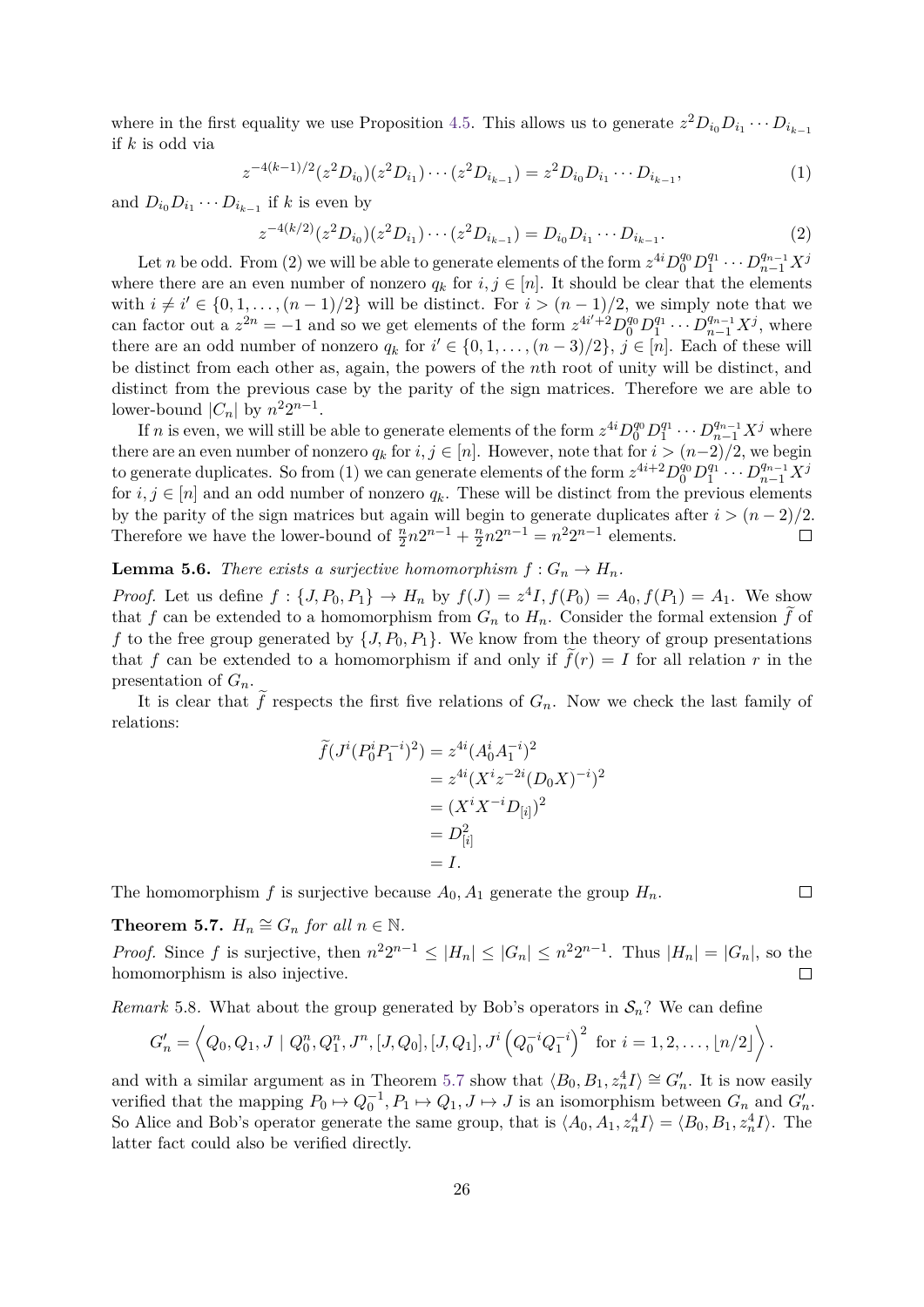### <span id="page-26-0"></span>6 Sum of squares framework

In this paper, the sum of squares (SOS) proofs are used to demonstrate that certain noncommutative polynomials are positive semidefinite. We use this approach to upper bound the quantum value of non-local games and to establish rigidity. This approach has been used previously in the literature, e.g., [\[NPA08,](#page-41-12) [BP15\]](#page-39-2). We illustrate the basics of this framework by going over the proof of optimality and rigidity of CHSH. At the end of this section, we extend this method to deal with the complexities of  $\mathcal{G}_n$  and similar games.

By Proposition [3.1,](#page-16-1) the probability of winning  $\mathcal{G}_2$  using a strategy consisting of a state  $|\psi\rangle$ and observables  $A_0$ ,  $A_1$  for Alice and  $B_0$ ,  $B_1$  for Bob is given by the expression

$$
\frac{1}{2} + \frac{1}{8} \langle \psi | (A_0 B_0 + A_0 B_1 + A_1 B_0 - A_1 B_1) | \psi \rangle.
$$

To prove  $\nu^*(\mathcal{G}_2) = \frac{1}{2} +$  $\sqrt{2}$  $\frac{\sqrt{2}}{4}$ , we just need to show that

<span id="page-26-1"></span>
$$
2\sqrt{2}I - (A_0B_0 + A_0B_1 + A_1B_0 - A_1B_1) \succeq 0,
$$

for any observables  $A_0, A_1, B_0, B_1$ . This immediately follows from the following SOS decomposition

$$
2\sqrt{2}I - (A_0B_0 + A_0B_1 + A_1B_0 - A_1B_1) = \frac{\sqrt{2}}{4}(A_0 + A_1 - \sqrt{2}B_0)^2 + \frac{\sqrt{2}}{4}(A_0 - A_1 - \sqrt{2}B_1)^2.
$$
\n(6.1)

Next we use this SOS and the Gowers-Hatami theorem to establish that CHSH is a self-test for the strategy  $S_2$  given in Example [4.1.](#page-17-1) We learned in Section [5](#page-23-0) that  $A_0 = B_0 = \sigma_x$  and  $A_1 = B_1 = \sigma_y$  generate

$$
G_2 = \left\langle P_0, P_1, J \mid P_0^2, P_1^2, J^2, [J, P_0], [J, P_1], J (P_0 P_1)^2 \right\rangle,
$$

which is in fact the dihedral group  $D_4$  (also known as the Weyl-Heisenberg group).

The strategy  $S_2$  gives a representation of  $D_4$  as seen by the homomorphism  $J \mapsto -I$ ,  $P_0 \mapsto A_0$ , and  $P_1 \mapsto A_1$ . Our first step in proving rigidity is to show that a weaker statement holds for any optimal strategy  $(\{\widetilde{A}_0, \widetilde{A}_1\}, \{\widetilde{B}_0, \widetilde{B}_1\}, |\widetilde{\psi}\rangle)$  where  $|\widetilde{\psi}\rangle \in \mathcal{H}_A \otimes \mathcal{H}_B$  and  $\mathcal{H}_A = \mathbb{C}^{d_A}, \mathcal{H}_B =$  $\mathbb{C}^{d_B}$ . More precisely, we show that any optimal strategy gives rise to a  $|\tilde{\psi}\rangle$ -representation. By optimality

$$
\langle \widetilde{\psi} | (2\sqrt{2}I - (\widetilde{A}_0 \widetilde{B}_0 + \widetilde{A}_0 \widetilde{B}_1 + \widetilde{A}_1 \widetilde{B}_0 - \widetilde{A}_1 \widetilde{B}_1)) | \widetilde{\psi} \rangle = 0.
$$

Then by [\(6.1\)](#page-26-1)

$$
\widetilde{B}_0|\widetilde{\psi}\rangle = \frac{1}{\sqrt{2}}(\widetilde{A}_0 + \widetilde{A}_1)|\widetilde{\psi}\rangle,
$$
  

$$
\widetilde{B}_1|\widetilde{\psi}\rangle = \frac{1}{\sqrt{2}}(\widetilde{A}_0 - \widetilde{A}_1)|\widetilde{\psi}\rangle.
$$

These then let us derive the state-dependent anti-commutation relation

$$
(\widetilde{B}_0 \widetilde{B}_1 + \widetilde{B}_1 \widetilde{B}_0)|\widetilde{\psi}\rangle = \frac{1}{\sqrt{2}} (\widetilde{B}_0(\widetilde{A}_0 - \widetilde{A}_1) + \widetilde{B}_1(\widetilde{A}_0 + \widetilde{A}_1))|\widetilde{\psi}\rangle
$$
  
\n
$$
= \frac{1}{\sqrt{2}}((\widetilde{A}_0 - \widetilde{A}_1)\widetilde{B}_0 + (\widetilde{A}_0 + \widetilde{A}_1)\widetilde{B}_1)|\widetilde{\psi}\rangle
$$
  
\n
$$
= \frac{1}{2}((\widetilde{A}_0 - \widetilde{A}_1)(\widetilde{A}_0 + \widetilde{A}_1) + (\widetilde{A}_0 + \widetilde{A}_1)(\widetilde{A}_0 - \widetilde{A}_1))|\widetilde{\psi}\rangle
$$
  
\n
$$
= 0,
$$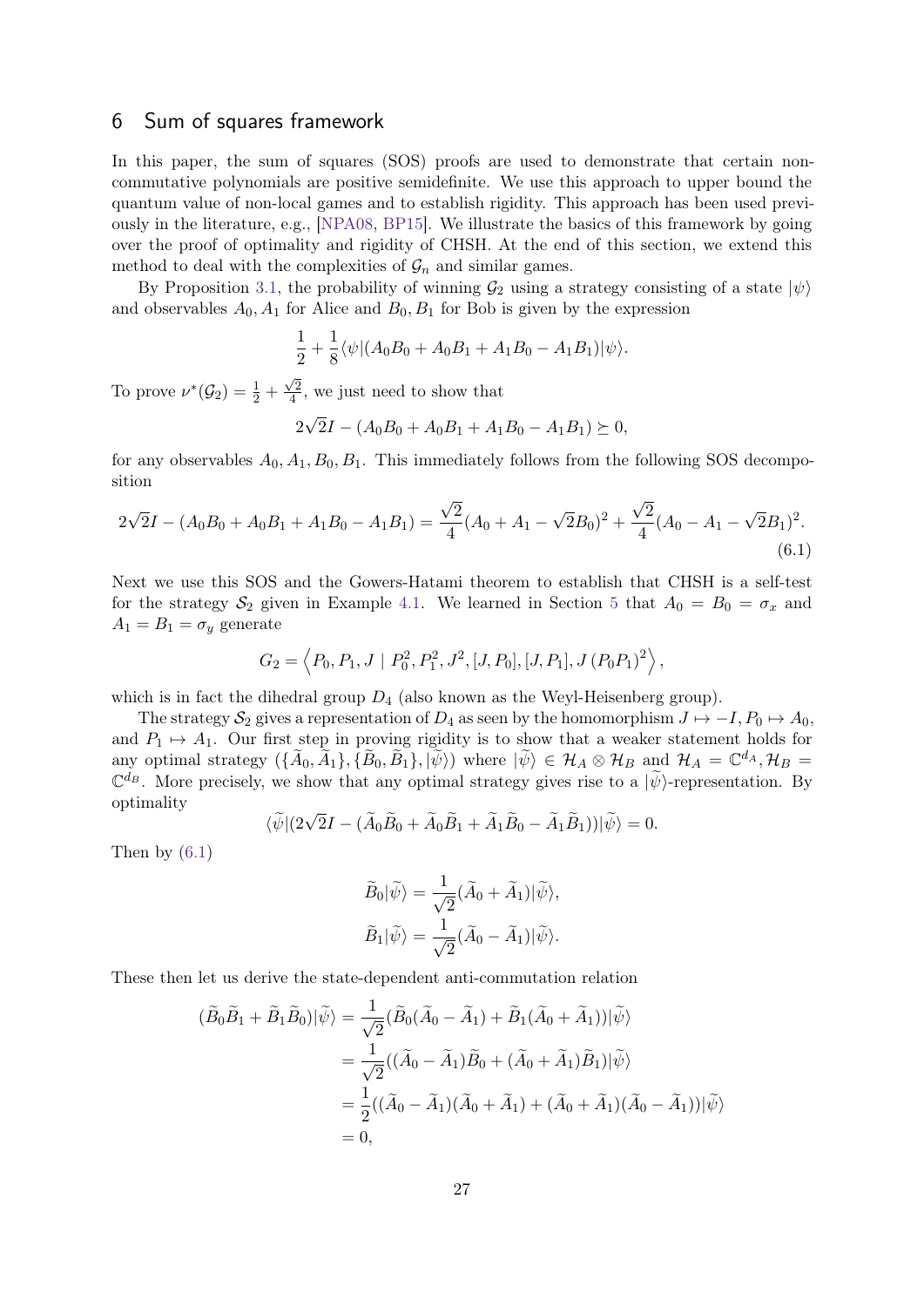where in the second equality we used the fact that Alice and Bob's operators commute. Similarly we have that

$$
(\widetilde{A}_0\widetilde{A}_1+\widetilde{A}_1\widetilde{A}_0)|\widetilde{\psi}\rangle=0.
$$

Define the functions  $f_A: D_4 \to U_{d_A}(\mathbb{C}), f_B: D_4 \to U_{d_B}$  by

$$
f_A(J^i P_0^j P_1^k) = (-1)^i \widetilde{A}_0^j \widetilde{A}_1^k,
$$
  

$$
f_B(J^i P_0^j P_1^k) = (-1)^i \widetilde{B}_0^j \widetilde{B}_1^k,
$$

for all  $i, j, k \in [2]$ . This is well-defined because every element of  $D_4$  can be written uniquely as  $J^i P_0^j P_1^k$  (See Section [5\)](#page-23-0). Next we show that *f<sub>A</sub>* is a  $|\psi\rangle$ -representation, and a similar argument holds for  $f_B$ . We show that for all  $i_1, j_1, k_1, i_2, j_2, k_2 \in [2]$ 

$$
f_A(J^{i_1}P_0^{j_1}P_1^{k_1})f_A(J^{i_2}P_0^{j_2}P_1^{k_2})|\psi\rangle = f_A((J^{i_1}P_0^{j_1}P_1^{k_1})(J^{i_2}P_0^{j_2}P_1^{k_2}))|\psi\rangle
$$
  
=  $f_A(J^{i_1+i_2+k_1j_2}P_0^{j_1+j_2}P_1^{k_1+k_2})|\psi\rangle.$ 

We prove this as follows

$$
f_A(J^{i_1}P_0^{j_1}P_1^{k_1})f_A(J^{i_2}P_0^{j_2}P_1^{k_2})|\psi\rangle = ((-1)^{i_1}\tilde{A}_0^{j_1}\tilde{A}_1^{k_1})((-1)^{i_2}\tilde{A}_0^{j_2}\tilde{A}_1^{k_2})|\psi\rangle
$$
  

$$
= (-1)^{i_1+i_2+k_2}j_2\tilde{A}_0^{j_1}\tilde{A}_1^{k_1+k_2}\tilde{A}_0^{j_2}|\psi\rangle
$$
  

$$
= (-1)^{i_1+i_2+k_1}j_2\tilde{A}_0^{j_1+j_2}\tilde{A}_1^{k_1+k_2}|\psi\rangle
$$
  

$$
= f_A(J^{i_1+i_2+k_1}j_2P_0^{j_1+j_2}P_1^{k_1+k_2})|\psi\rangle,
$$

where in lines 2 and 3, we make essential use of the fact that the exponents are modulo 2.

The representation theory of  $D_4$  is simple. There are four irreducible representations of dimension one: These are given by  $P_0 \mapsto (-1)^i, P_1 \mapsto (-1)^j, J \mapsto 1$  for  $i, j \in [2]$ . The only irreducible representation of dimension larger than one is given by

$$
\rho(P_0) = \sigma_x, \ \rho(P_1) = \sigma_y, \ \rho(J) = -I.
$$

Among these,  $\rho$  is the only irreducible representation that gives rise to an optimal strategy for CHSH. In addition  $|\psi_2\rangle$  is the unique state that maximizes  $\nu(\text{CHSH}, \mathcal{S}_{\rho,\rho,|\psi\rangle})$ . This follows since  $|\psi_2\rangle$  is the unique eigenvector associated with the largest eigenvalue of  $\mathcal{B}_2(\sigma_x, \sigma_y, \sigma_x, \sigma_y)$ . The rigidity of CHSH follows from Corollary [2.5.](#page-15-1)

Now we propose a general framework for proving rigidity of  $\mathcal{G}_n$  and similar games. This framework extends the methods demonstrated in the CHSH example to deal with more complex games. For concreteness, we focus on  $\mathcal{G}_n$ . We use Corollary [2.5](#page-15-1) to prove rigidity. This requires us to ascertain two facts about the game  $\mathcal{G}$ :

- 1. Every optimal strategy induces  $|\psi\rangle$ -representations of some groups  $G_A$  and  $G_B$ .
- 2. There is a unique pair of irreducible representations  $\rho$ ,  $\sigma$  of  $G_A$ ,  $G_B$ , respectively, such that  $\nu(\mathcal{G}, \rho, \sigma) = \nu^*(\mathcal{G}).$

The first step is to obtain algebraic relations (i.e., groups *G<sup>A</sup>* and *GB*) between the observables of optimal strategies. Suppose we found some SOS decomposition

$$
\lambda_n I - \mathcal{B}_n(a_0, a_1, b_0, b_1) = \sum_k T_k(a_0, a_1, b_0, b_1)^* T_k(a_0, a_1, b_0, b_1),
$$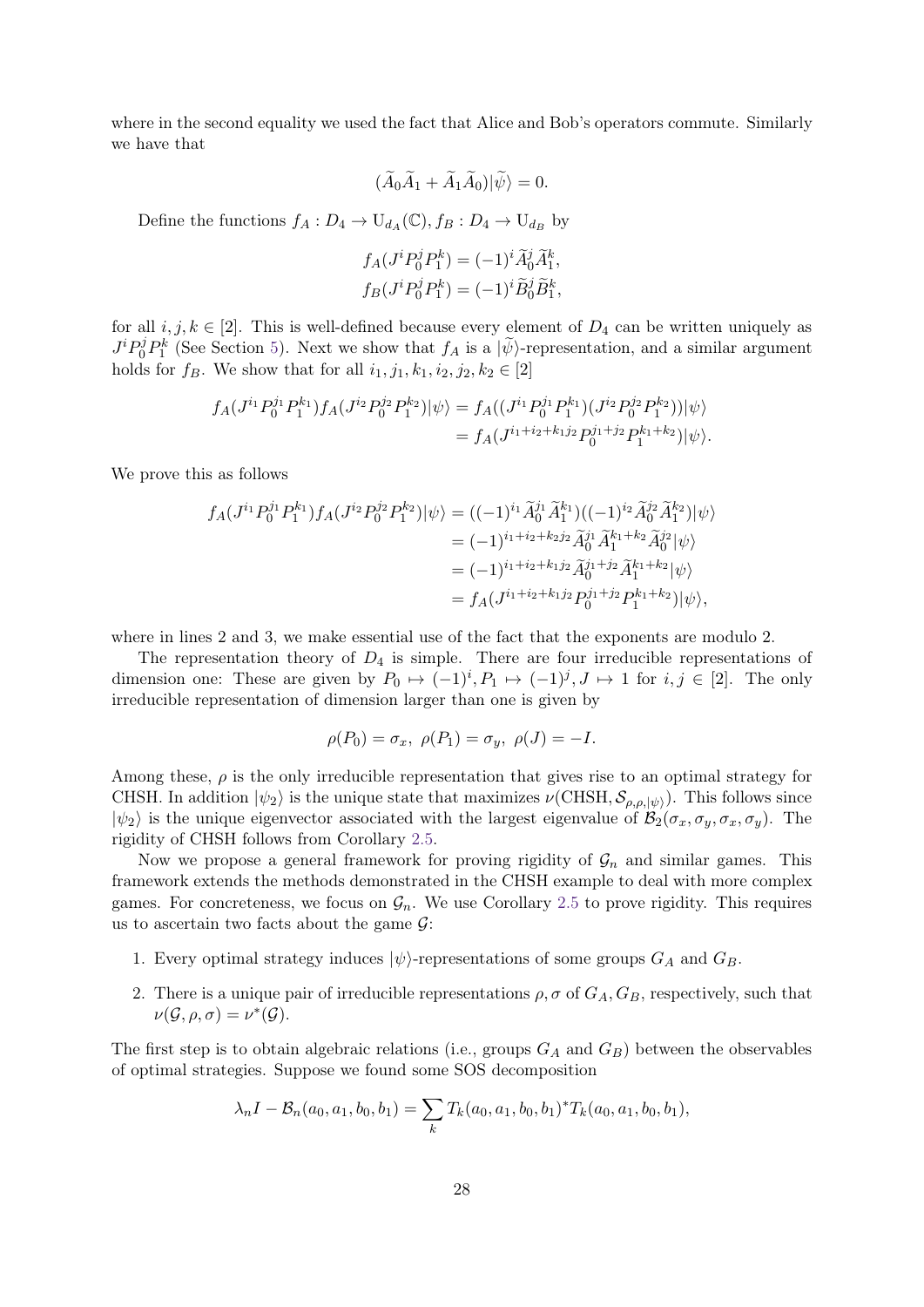where  $\mathcal{B}_n$  is the bias polynomial for  $\mathcal{G}_n$  and  $\lambda_n = 4n\nu^*(\mathcal{G}_n) - 4$ . This equality is over

$$
\mathbb{C}^*\langle a_0, a_1, b_0, b_1 \rangle / \langle a_i^n - 1, b_j^n - 1, a_i b_j - a_j b_i : \forall i, j \in \{0, 1\} \rangle
$$

where  $\mathbb{C}^*\langle a_0, a_1, b_0, b_1 \rangle$  is the ring of noncommutative polynomials equipped with adjoint, and  $\langle a_i^n - 1, b_j^n - 1, a_i b_j - a_j b_i : \forall i, j \in \{0, 1\} \rangle$  is the ideal that forces Alice and Bob's operators to form a valid strategy.

For any optimal strategy  $({A_0, A_1}, {B_0, B_1}, | \psi \rangle)$ , it holds that

$$
(\lambda_n I - \mathcal{B}_n(A_0, A_1, B_0, B_1)) |\psi\rangle = 0.
$$

So it must also hold that  $T_k(A_0, A_1, B_0, B_1)|\psi\rangle = 0$ . Let  $(M_i(A_0, A_1) - I)|\psi\rangle = 0$  be all the relations derived from  $T_k$  such that  $M_i$  are monomials only in Alice's operators. Similarly let  $(N_i(A_0, A_1) - I)|\psi\rangle = 0$  be all the monomial relations involving only Bob's operators. We call  $M_i, N_j$  the *group relations*. Define groups

$$
G_A = \langle P_0, P_1 : M_i(P_0, P_1) \rangle
$$
,  $G_B = \langle Q_0, Q_1 : N_j(Q_0, Q_1) \rangle$ .

In the case of  $\mathcal{G}_n$ , we in fact have  $G_A = G_B = G_n$ <sup>\*</sup> Next, prove that, for all optimal strategies, the functions  $f_A, f_B$  defined by  $f_A(P_i) = A_i$  and  $f_B(Q_j) = B_j$  (as in the preliminaries) are  $|\psi\rangle$ -representations of  $G_A, G_B$ , respectively.

To prove the second assumption, one approach is the brute force enumeration of irreducible representation pairs. A more practical approach, when dealing with families of games, is to demonstrate uniqueness of the pair of optimal irreducible representations using ring relations. Let  $R_i(A_0, A_1)|\psi\rangle = 0$  be all the relations derived from  $T_k$ . We call  $R_i(A_0, A_1)|\psi\rangle = 0$  ring relations. They are allowed to be arbitrary polynomials (as opposed to monomials in the case of group relations). Similarly let  $S_i(B_0, B_1)|\psi\rangle = 0$  be all the relations derived from  $T_k$  involving only Bob's operators. Then show that there is a unique irreducible representation  $\rho$  of  $G_A$  (resp.  $\sigma$  of  $G_B$ ) satisfying the ring relations, i.e.,  $R_i(\rho(P_0), \rho(P_1)) = 0$  (resp.  $S_i(\sigma(Q_0), \sigma(Q_1)) = 0$ 0). Note that here we require the stronger constraint  $R_i(\rho(P_0), \rho(P_1)) = 0$  as opposed to  $R_i(\rho(P_0), \rho(P_1))|\psi\rangle = 0.$ <sup>[†](#page-0-0)</sup>

In some special cases, e.g., games  $\mathcal{G}_n$ , there is one ring relation that rules them all. For  $\mathcal{G}_n$ there is a unique irreducible representation of  $G_n$  satisfying the ring relation  $(H_n+(n-2)I)|\psi\rangle =$ 0 where

<span id="page-28-0"></span>
$$
H_n = H_n(A_0, A_1) = \omega \sum_{i=0}^{n-1} A_0^i A_1 A_0^{(n-i-1)}.
$$
\n(6.2)

For example in the case of  $G_5$ , there are 25 degree one irreducible representations given by  $P_0 \mapsto \omega_5^i, P_1 \mapsto \omega_5^j, J \mapsto \omega^{2(j-i)}$  for all  $i, j \in [5]$ . There are also 15 irreducible representations of degree five: For each  $i \in [5]$ , there are three irreducible representations sending  $J \to \omega_5^i I_5$ . Among these 40 irreducible representations only one satisfies the ring relation  $(H_5 + 3I)|\psi\rangle = 0$ . This unique irreducible representation is one of the three irreducible representations mapping  $J \mapsto \omega_5 I_5$ .<sup>†</sup>

<sup>∗</sup> In Section [5,](#page-23-0) we gave a presentation for *G<sup>n</sup>* using three generators, but in fact one could obtain a presentation using only two generators.

<sup>&</sup>lt;sup>†</sup>The intuition behind this step is the one-to-one correspondence between the group representations of  $G_A$ and the ring representations of the group ring  $\mathbb{C}[G_A]$ . The optimal pair of irreducible representations are in fact irreducible representations of rings  $\mathbb{C}[G_A]/\langle R_i(P_0, P_1) \rangle$  and  $\mathbb{C}[G_B]/\langle S_i(Q_0, Q_1) \rangle$ .

<sup>&</sup>lt;sup>‡</sup>Interestingly, cousin games of  $\mathcal{G}_5$ , defined using systems of equation  $x_0x_1 = 1, x_0, x_1 = \omega^i$  for  $i \in [5]$ , generate the same group  $G_5$ . For every *i*, the unique optimal irreducible representation strategy is one of the three irreducible representations mapping  $J \mapsto \omega_5^i I_5$ .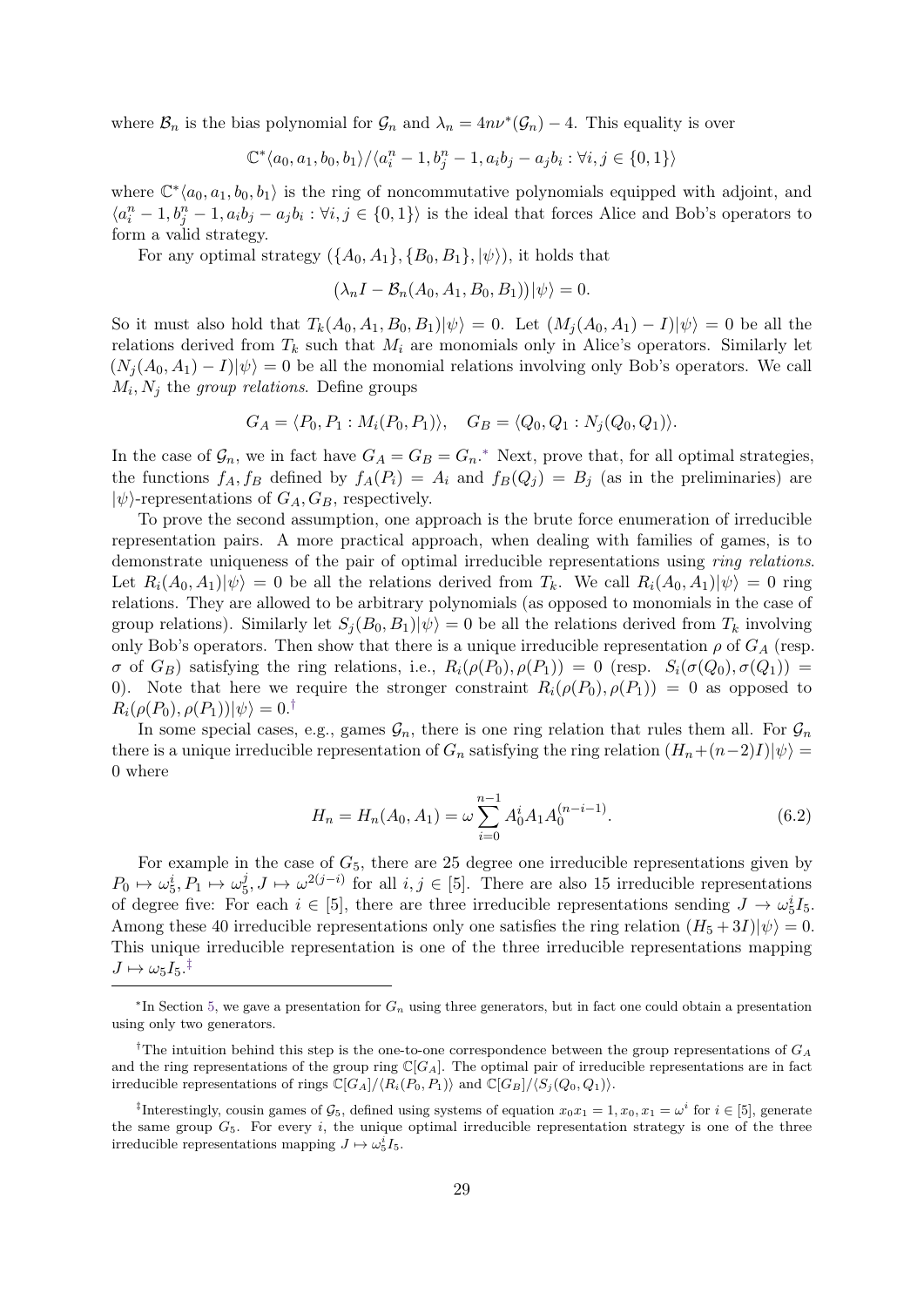In section [8,](#page-36-0) we show that in the special case of pseudo-telepathic games, this framework reduces to the solution group formalism of Cleve, Liu, and Slofstra [\[CLS17\]](#page-40-10). The group derived from the SOS is the solution group, and the analogue of the ring relation that hones in on the optimal irreducible representation  $\rho$  is the requirement that  $\rho(J) \neq I$ .

In the next section, we use the SOS framework to give a full proof of the rigidity of  $\mathcal{G}_3$ . While omitted, the cases of  $\mathcal{G}_4$ ,  $\mathcal{G}_5$  follow similarly. The SOS decompositions of  $\mathcal{B}_4$ ,  $\mathcal{B}_5$  are comparatively long and tedious.

# <span id="page-29-0"></span>7 Optimality and rigidity for  $\mathcal{G}_3$

In this section, we show that  $S_3$  is optimal, and therefore  $\nu^*(\mathcal{G}_3) = 5/6$ . We also show that  $\mathcal{G}_3$  is a self-test for the strategy  $S_3$ . We obtain these results by obtaining algebraic relations between operators in any optimal strategy using an SOS decomposition for  $B_3$ .

#### <span id="page-29-1"></span>7.1 Optimality of  $S_3$

For every operator  $A_i$ ,  $B_j$  for which  $A_i^3 = B_j^3 = I$  and  $[A_i, B_j] = 0$ , we have the following SOS decomposition:

$$
6I - A_0B_0^* - A_0^*B_0 - A_0B_1 - A_0^*B_1^* - A_1B_0^* - A_1^*B_0 - \omega^*A_1B_1 - \omega A_1^*B_1^*
$$
  
=  $\lambda_1(S_1^*S_1 + S_2^*S_2) + \lambda_2(T_1^*T_1 + T_2^*T_2) + \lambda_3(T_3^*T_3 + T_4^*T_4) + \lambda_4(T_5^*T_5 + T_6^*T_6),$  (7.1)

where

$$
S_1 = A_0 + \omega A_1 + \omega^* B_0 + \omega B_1^*,
$$
  
\n
$$
S_2 = A_0^* + \omega^* A_1^* + \omega B_0^* + \omega^* B_1,
$$
  
\n
$$
T_1 = A_0 B_0^* + ai A_0^* B_0 - a A_0 B_1 + i A_0^* B_1^* + a A_1 B_0^* - i A_1^* B_0 - \omega^* A_1 B_1 - ai \omega A_1^* B_1^*,
$$
  
\n
$$
T_2 = A_0 B_0^* + ai A_0^* B_0 + a A_0 B_1 - i A_0^* B_1^* - a A_1 B_0^* + i A_1^* B_0 - \omega^* A_1 B_1 - ai \omega A_1^* B_1^*,
$$
  
\n
$$
T_3 = A_0 B_0^* - ai A_0^* B_0 - a A_0 B_1 - i A_0^* B_1^* + a A_1 B_0^* + i A_1^* B_0 - \omega^* A_1 B_1 + ai \omega A_1^* B_1^*,
$$
  
\n
$$
T_4 = A_0 B_0^* - ai A_0^* B_0 + a A_0 B_1 + i A_0^* B_1^* - a A_1 B_0^* - i A_1^* B_0 - \omega^* A_1 B_1 + ai \omega A_1^* B_1^*,
$$
  
\n
$$
T_5 = A_0 B_0^* + b A_0^* B_0 - b A_0 B_1 - A_0^* B_1^* - b A_1 B_0^* - A_1^* B_0 + \omega^* A_1 B_1 + b \omega A_1^* B_1^*,
$$
  
\n
$$
T_6 = 6I - A_0 B_0^* - A_0^* B_0 - A_0 B_1 - A_0^* B_1^* - A_1 B_0^* - A_1^* B_0 - \omega^* A_1 B_1 - \omega A_1^* B_1^*,
$$

and

<span id="page-29-3"></span>
$$
\lambda_1 = \frac{5}{86}, \ \lambda_2 = \frac{14 + \sqrt{21}}{4 \cdot 86}, \ \lambda_3 = \frac{14 - \sqrt{21}}{4 \cdot 86}, \ \lambda_4 = \frac{7}{86},
$$
  
\n $a = \frac{2\omega + 3\omega^*}{\sqrt{7}}, \ b = \frac{3\omega + 8\omega^*}{7}, \ \omega = \omega_3.$ 

This SOS decomposition tells us that  $\mathcal{B}_3 \preceq 6I$  in positive semidefinite order. So from Theorem [3.1,](#page-16-1) it holds that  $\nu^*(\mathcal{G}_3) \leq 5/6$ . Combined with Theorem [4.9,](#page-22-0) we have  $\nu^*(\mathcal{G}_3) = 5/6$ .

This SOS is obtained from the dual semidefinite program associated with the second level of the NPA hierarchy. Surprisingly, the first level of NPA is not enough to obtain this upper bound, as was the case with CHSH.

### <span id="page-29-2"></span>7.2 Algebraic relations

As in Section [6,](#page-26-0) we derive group and ring relations for optimal strategies of  $\mathcal{G}_3$  from the SOS [\(7.1\)](#page-29-3). For the rest of this section, let  $(A_0, A_1, B_0, B_1, |\psi\rangle)$  be an optimal strategy. Then  $\langle \psi | (6I -$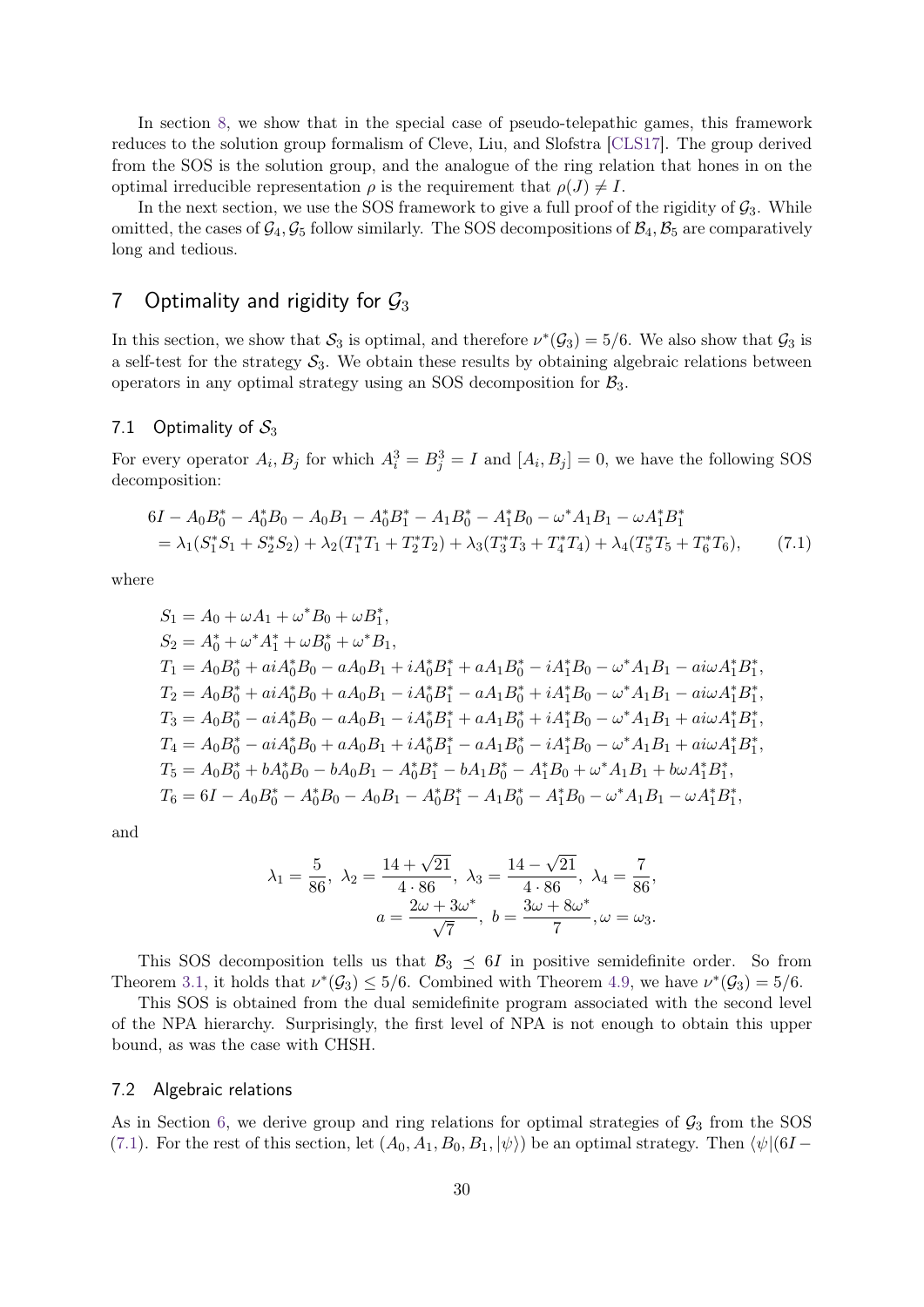$\mathcal{B}_3|\psi\rangle = 0$ . So it also holds that  $S_i|\psi\rangle = 0$  and  $T_j|\psi\rangle = 0$  for all  $i \in [2]$  and  $j \in [6]$ . Therefore

$$
(T_1 + T_2 + T_3 + T_4)|\psi\rangle = 0, \quad (T_1 + T_2 - T_3 - T_4)|\psi\rangle = 0,
$$
  

$$
(T_1 - T_2 + T_3 - T_4)|\psi\rangle = 0, \quad (T_1 - T_2 - T_3 + T_4)|\psi\rangle = 0.
$$

From which by simplification we obtain the four relations

$$
A_0 B_0^* |\psi\rangle = \omega^* A_1 B_1 |\psi\rangle, \quad A_0^* B_0 |\psi\rangle = \omega A_1^* B_1^* |\psi\rangle, A_0 B_1 |\psi\rangle = A_1 B_0^* |\psi\rangle, \quad A_0^* B_1^* |\psi\rangle = A_1^* B_0 |\psi\rangle.
$$
 (7.2)

Now from these four relations and the fact that  $A_i, B_j$  are generalized observables satisfying  $[A_i, B_j] = 0$ , we obtain

$$
\omega^* A_0^* A_1 |\psi\rangle = B_1^* B_0^* |\psi\rangle \tag{7.3}
$$

$$
\omega A_0 A_1^* |\psi\rangle = B_1 B_0 |\psi\rangle \tag{7.4}
$$

<span id="page-30-10"></span><span id="page-30-7"></span><span id="page-30-4"></span><span id="page-30-2"></span><span id="page-30-0"></span>
$$
A_0^* A_1 |\psi\rangle = B_0 B_1 |\psi\rangle \tag{7.5}
$$

$$
A_0 A_1^* |\psi\rangle = B_0^* B_1^* |\psi\rangle
$$
  
\n
$$
A_1^* A_0 |\psi\rangle = \omega^* B_0 B_1 |\psi\rangle
$$
\n(7.6)

<span id="page-30-11"></span>
$$
A_1 A_0^* |\psi\rangle = \omega B_0^* B_1^* |\psi\rangle \tag{7.8}
$$

<span id="page-30-1"></span>
$$
A_1^* A_0 |\psi\rangle = B_1^* B_0^* |\psi\rangle \tag{7.9}
$$

<span id="page-30-3"></span>
$$
A_1 A_0^* |\psi\rangle = B_1 B_0 |\psi\rangle. \tag{7.10}
$$

From the pair of relations [\(7.3\)](#page-30-0) and [\(7.9\)](#page-30-1) as well as the pair of relations [\(7.4\)](#page-30-2) and [\(7.10\)](#page-30-3), we obtain the following relations between Alice's observables acting on the state  $|\psi\rangle$ :

<span id="page-30-9"></span><span id="page-30-8"></span>
$$
A_0^* A_1 |\psi\rangle = \omega A_1^* A_0 |\psi\rangle, \qquad (7.11)
$$

$$
A_1 A_0^* |\psi\rangle = \omega A_0 A_1^* |\psi\rangle. \tag{7.12}
$$

Next we prove two propositions regarding  $H = H_3 = \omega A_0 A_1 A_0 + \omega A_0^* A_1 + \omega A_1 A_0^*$  defined in [\(6.2\)](#page-28-0).

<span id="page-30-12"></span>**Proposition 7.1.**  $(H + H^*)|\psi\rangle = -2|\psi\rangle$ 

*Proof.* We start by writing

$$
\begin{aligned} (\omega B_0^* + \omega^* B_1 + B_0 B_1^* + B_1^* B_0) |\psi\rangle &= (\omega^* B_0 + \omega B_1^*) (\omega^* B_0 + \omega B_1^*) |\psi\rangle \\ &= -(\omega^* B_0 + \omega B_1^*) (A_0 + \omega A_1) |\psi\rangle \\ &= -(A_0 + \omega A_1) (\omega^* B_0 + \omega B_1^*) |\psi\rangle \\ &= (A_0 + \omega A_1) (A_0 + \omega A_1) |\psi\rangle \\ &= (A_0^* + \omega^* A_1^* + \omega A_0 A_1 + \omega A_1 A_0) |\psi\rangle, \end{aligned}
$$

where for the second and fourth equality, we used the relation  $S_1|\psi\rangle = 0$ , and for the third equality we used the fact that Alice and Bob's operators commute. Now using  $S_2|\psi\rangle = 0$ , we obtain

<span id="page-30-6"></span><span id="page-30-5"></span>
$$
(B_0 B_1^* + B_1^* B_0)|\psi\rangle = (2A_0^* + 2\omega^* A_1^* + \omega A_0 A_1 + \omega A_1 A_0)|\psi\rangle.
$$
 (7.13)

Similarly we have

$$
(B_1B_0^* + B_0^*B_1)|\psi\rangle = (2A_0 + 2\omega A_1 + \omega^* A_0^* A_1^* + \omega^* A_1^* A_0^*)|\psi\rangle.
$$
 (7.14)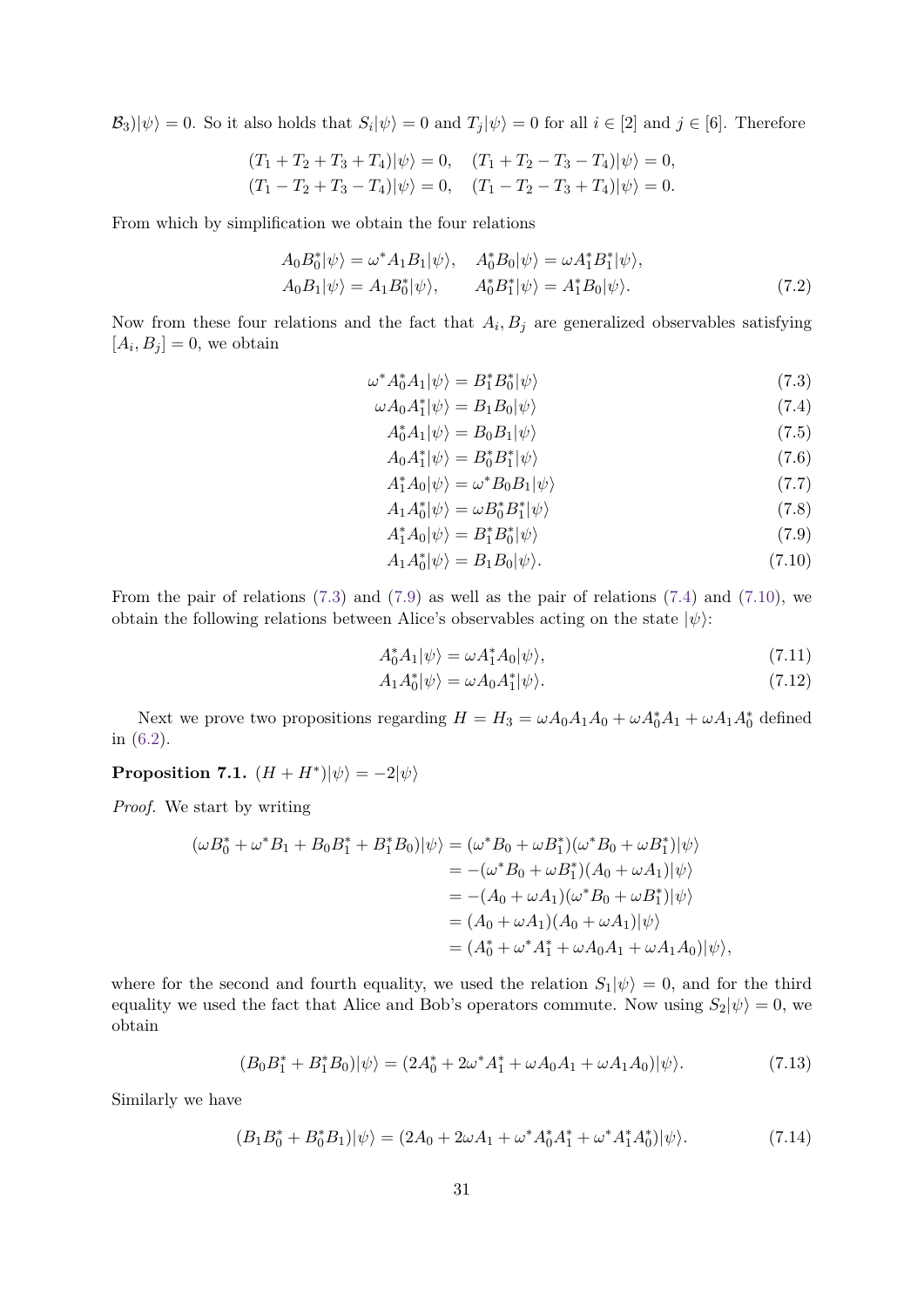We proceed by simplifying  $T_6|\psi\rangle = 0$  using relations [\(7.2\)](#page-30-4) to obtain

<span id="page-31-0"></span>
$$
(3I - A_0B_0^* - A_0^*B_0 - A_0B_1 - A_0^*B_1^*)|\psi\rangle = 0.
$$

Let  $P = A_0 B_0^* + A_0^* B_0 + A_0 B_1 + A_0^* B_1^*$ , and write

$$
0 = (3I - A_0B_0^* - A_0^*B_0 - A_0B_1 - A_0^*B_1^*)^* (3I - A_0B_0^* - A_0^*B_0 - A_0B_1 - A_0^*B_1^*) |\psi\rangle
$$
  
= (13I - 5P + A\_0^\*(B\_1B\_0^\* + B\_0^\*B\_1) + A\_0(B\_0B\_1^\* + B\_1^\*B\_0) + B\_0^\*B\_1^\* + B\_0B\_1 + B\_1B\_0 + B\_1^\*B\_0^\*) |\psi\rangle  
= (-2I + A\_0^\*(B\_1B\_0^\* + B\_0^\*B\_1) + A\_0(B\_0B\_1^\* + B\_1^\*B\_0) + B\_0^\*B\_1^\* + B\_0B\_1 + B\_1B\_0 + B\_1^\*B\_0^\*) |\psi\rangle, (7.15)

where in the last line, we used  $(3I - P)|\psi\rangle = 0$ . Using identities [\(7.13\)](#page-30-5) and [\(7.14\)](#page-30-6)

$$
(A_0^*(B_1B_0^* + B_0^*B_1) + A_0(B_0B_1^* + B_1^*B_0))|\psi\rangle
$$
  
= 
$$
(4I + \omega A_0A_1A_0 + \omega^* A_0^* A_1^* A_0^* + 2\omega A_0^* A_1 + \omega^* A_0A_1^* + 2\omega^* A_0A_1^* + \omega A_0^* A_1)|\psi\rangle.
$$

Transferring Bob's operators to Alice using identities [\(7.3-](#page-30-0)[7.6\)](#page-30-7)

$$
(B_0^* B_1^* + B_0 B_1 + B_1 B_0 + B_1^* B_0^*)|\psi\rangle = (A_0 A_1^* + A_0^* A_1 + \omega A_0 A_1^* + \omega^* A_0^* A_1)|\psi\rangle.
$$

Plugging these back in [\(7.15\)](#page-31-0)

$$
0 = (2I + \omega A_0 A_1 A_0 + \omega^* A_0^* A_1^* A_0^* + (3\omega + \omega^* + 1) A_0^* A_1 + (3\omega^* + \omega + 1) A_0 A_1^*) |\psi\rangle
$$
  
= (2I + \omega A\_0 A\_1 A\_0 + \omega^\* A\_0^\* A\_1^\* A\_0^\* + 2\omega A\_0^\* A\_1 + 2\omega^\* A\_0 A\_1^\*) |\psi\rangle  
= (2I + \omega A\_0 A\_1 A\_0 + \omega^\* A\_0^\* A\_1^\* A\_0^\* + \omega A\_0^\* A\_1 + \omega^\* A\_1^\* A\_0 + \omega^\* A\_0 A\_1^\* + \omega A\_1 A\_0^\*) |\psi\rangle.  
= (2I + H + H^\*) |\psi\rangle,

where in the first line we used  $1 + \omega + \omega^* = 0$ , and in the second line we used identities [\(7.11\)](#page-30-8) and [\(7.12\)](#page-30-9).  $\Box$ 

<span id="page-31-2"></span>**Proposition 7.2.**  $(H+I)|\psi\rangle = (H^*+I)|\psi\rangle = 0.$ 

*Proof.* First note

$$
\langle \psi | H^* H | \psi \rangle = \langle \psi | (3I + A_0^* A_1^* A_0 A_1 + A_1^* A_0^* A_1 A_0 + A_1^* A_0 A_1 A_0^* + A_0 A_1^* A_0^* A_1 + A_0^* A_1^* A_0^* A_1 A_0^* + A_0 A_1^* A_0 A_1 A_0 | \psi \rangle.
$$
 (7.16)

Using  $(7.11)$  and  $(7.12)$ , we have

$$
\langle \psi | A_0 A_1^* A_0^* A_1 | \psi \rangle = \omega \langle \psi | A_0 A_1^* A_1^* A_0 | \psi \rangle = \omega \langle \psi | A_0 A_1 A_0 | \psi \rangle,
$$
  

$$
\langle \psi | A_0^* A_1^* A_0^* A_1 A_0^* | \psi \rangle = \omega \langle \psi | A_0^* A_1^* A_0^* A_0 A_1^* | \psi \rangle = \omega \langle \psi | A_0^* A_1 | \psi \rangle,
$$

and using [\(7.5\)](#page-30-10) and [\(7.7\)](#page-30-11)

$$
\langle\psi|A_0^*A_1^*A_0A_1|\psi\rangle=\langle\psi|A_0^*A_1A_1A_0^*A_0^*A_1|\psi\rangle=\omega\langle\psi|B_1^*B_0^*A_1A_0^*B_0B_1|\psi\rangle=\omega\langle\psi|A_1A_0^*|\psi\rangle,
$$

and taking conjugate transpose of these three we obtain

<span id="page-31-1"></span> $\langle \psi | A_1^* A_0 A_1 A_0^* | \psi \rangle = \omega^* \langle \psi | A_0^* A_1^* A_0^* | \psi \rangle,$  $\langle \psi | A_0 A_1^* A_0 A_1 A_0 | \psi \rangle = \omega^* \langle \psi | A_1^* A_0 | \psi \rangle$ ,  $\langle \psi | A_1^* A_0^* A_1 A_0 | \psi \rangle = \omega^* \langle \psi | A_0 A_1^* | \psi \rangle.$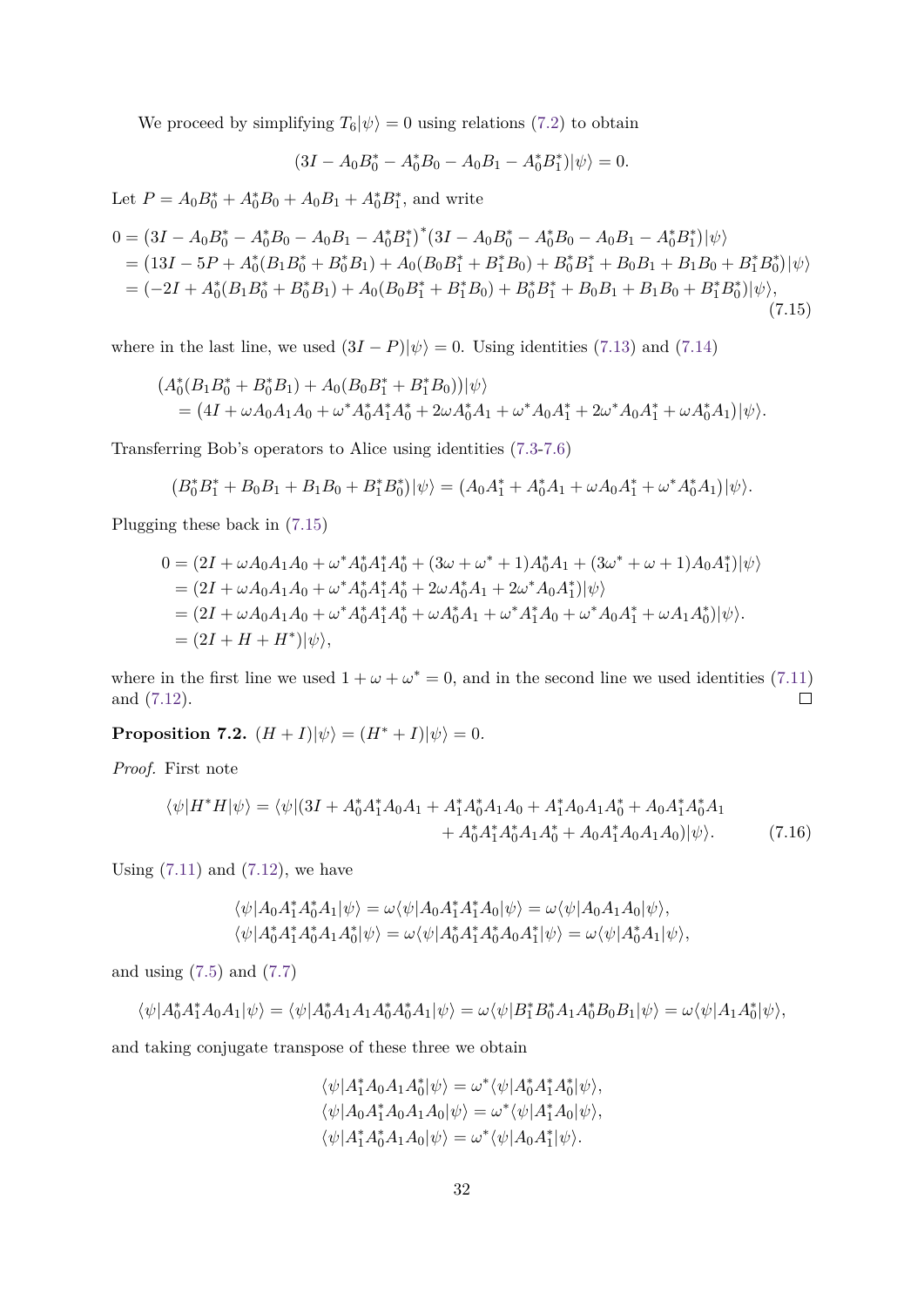Plugging these back in [\(7.16\)](#page-31-1), we obtain

$$
||H|\psi\rangle||^2 = \langle \psi|H^*H|\psi\rangle
$$
  
=  $\langle \psi|(3I + \omega A_0 A_1 A_0 + \omega A_0^* A_1 + \omega A_1 A_0^* + \omega^* A_0^* A_1^* A_0^* + \omega^* A_1^* A_0 + \omega^* A_0 A_1^*)|\psi\rangle$   
=  $\langle \psi|(3I + H + H^*)|\psi\rangle$   
=  $\langle \psi|I|\psi\rangle$   
= 1,

where in fourth equality we used Proposition [7.1.](#page-30-12) Similarly  $||H^*|\psi\rangle|| = 1$ . From  $(H + H^*)|\psi\rangle =$  $-2|\psi\rangle$  and the fact that  $H|\psi\rangle$  and  $H^*|\psi\rangle$  are unit vectors, we get that  $H|\psi\rangle = H^*|\psi\rangle = -|\psi\rangle$ .

<span id="page-32-1"></span> ${\bf Proposition 7.3.}$   $A_0A_1A_0|\psi\rangle = \omega A_0^*A_1^*A_0^*|\psi\rangle.$ 

*Proof.* By Proposition [7.2,](#page-31-2)  $H|\psi\rangle = H^*|\psi\rangle$ , and by identities [\(7.11\)](#page-30-8), [\(7.12\)](#page-30-9),  $(\omega A_0^* A_1 + \omega A_1 A_0^*)|\psi\rangle =$  $(\omega^* A_1^* A_0 + \omega^* A_0 A_1^*) |\psi\rangle$ . Putting these together, we obtain  $A_0 A_1 A_0 |\psi\rangle = \omega A_0^* A_1^* A_0^* |\psi\rangle$ .  $\Box$ 

**Proposition 7.4.**  $A_0A_1^*A_0^*A_1|\psi\rangle = A_0^*A_1A_0A_1^*|\psi\rangle$  *in other words*  $A_0A_1^*$  *and*  $A_0^*A_1$  *commute on*  $|\psi\rangle$ 

*Proof.* To see this write

$$
A_0 A_1^* A_0^* A_1 |\psi\rangle = \omega A_0 A_1^* A_1^* A_0 |\psi\rangle
$$
  
=  $\omega A_0 A_1 A_0 |\psi\rangle$   
=  $\omega^* A_0^* A_1^* A_0^* |\psi\rangle$   
=  $\omega^* A_0^* A_1 A_1 A_0^* |\psi\rangle$   
=  $A_0^* A_1 A_0 A_1^* |\psi\rangle$ ,

where in the first line we used [7.11,](#page-30-8) in the third line we used [7.3,](#page-32-1) and in the fifth line we used [7.12.](#page-30-9)

 $\Box$ 

### <span id="page-32-0"></span>7.3 Rigidity of  $\mathcal{G}_3$

Suppose  $({A_0, A_1}, {B_0, B_1}, \ket{\psi})$  is an optimal strategy for  $\mathcal{G}_3$ . By Theorem [5.7,](#page-25-0) we know that the optimal operators of Alice defined in section [4.1](#page-17-0) generate the group

$$
G_3 = \left\langle J, P_0, P_1: J^3, P_0^3, P_1^3, [J, P_0], [J, P_1], J(P_0 P_1^{-1})^2 \right\rangle,
$$

The same group is generated by Bob's operators as in Remark [5.8.](#page-25-1) We apply Corollary [2.5](#page-15-1) with  $G_A = G_B = G_3$ . In order to do this, we first prove the following lemma stating that every optimal strategy is a  $|\psi\rangle$ -representation of *G*.

**Lemma 7.5.** *Let*  $(\{A_0, A_1\}, \{B_0, B_1\}, |\psi\rangle)$  *be an optimal strategy for*  $\mathcal{G}_3$ *. Define maps*  $f_A, f_B$ :  $G_3 \to U_d(\mathbb{C})$  *by* 

$$
f_A(J) = \omega_3 I
$$
,  $f_A(P_0) = A_0$ ,  $f_A(P_0 P_1^{-1}) = A_0 A_1^*$ ,  $f_A(P_0^{-1} P_1) = A_0^* A_1$   
\n $f_B(J) = \omega_3 I$ ,  $f_B(P_0) = B_0^*$ ,  $f_B(P_0 P_1^{-1}) = B_0^* B_1^*$ ,  $f_B(P_0^{-1} P_1) = B_0 B_1$ 

and extend it to all of  $G_3$  using the normal form from Lemma [5.3.](#page-24-1) Then  $f_A, f_B$  are  $|\psi\rangle$ *representations of G*3*.*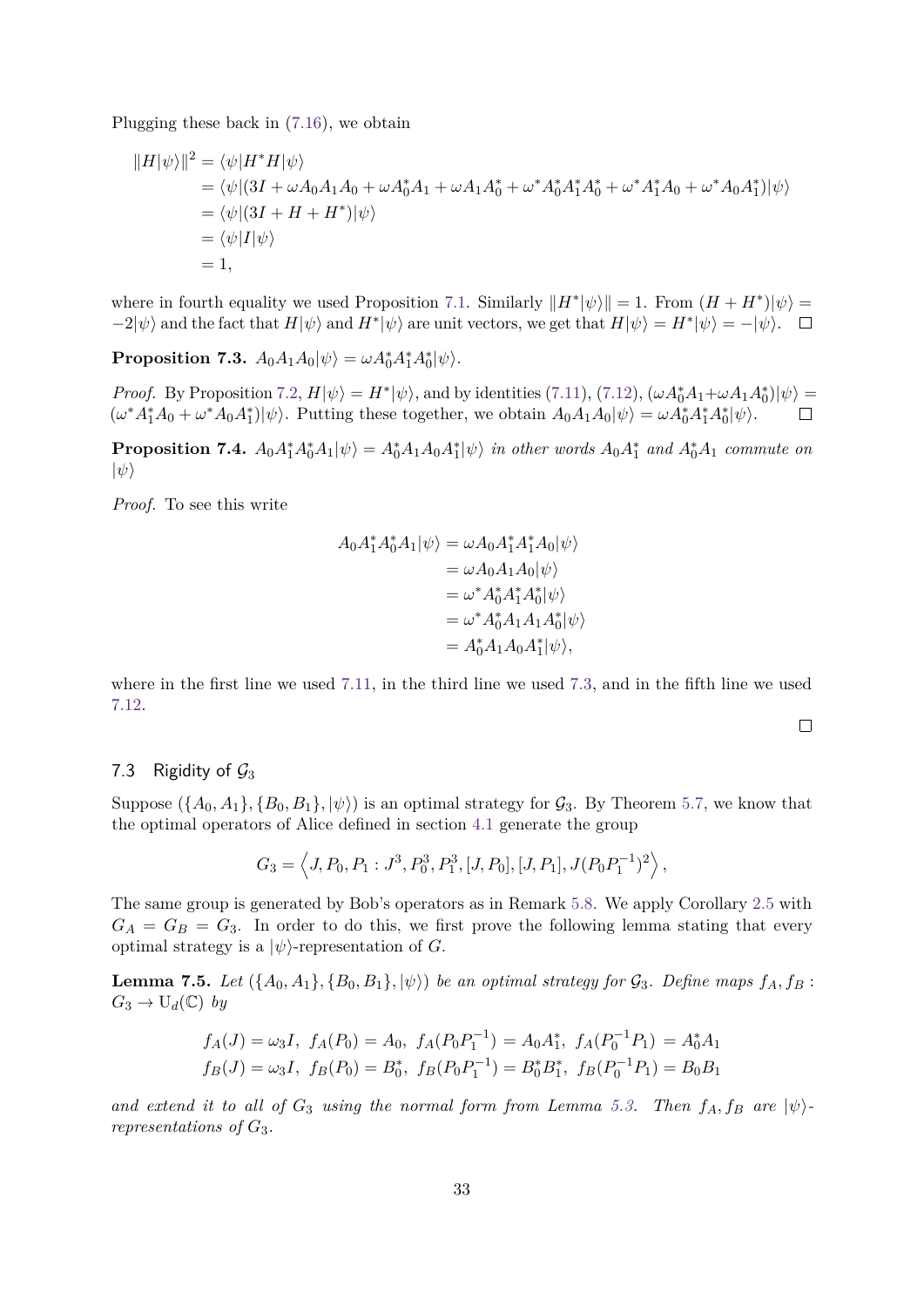*Proof.* These maps are well defined since every element of  $G_3$  can be written uniquly as

<span id="page-33-0"></span>
$$
J^{i}P_{0}^{j}(P_{0}P_{1}^{-1})^{q_{1}}(P_{0}^{-1}P_{1})^{q_{2}}
$$

for  $i, j \in [3], q_1, q_2 \in [2]$ . All we need is that  $f_A(g)f_A(g')|\psi\rangle = f_A(gg')|\psi\rangle$  for all  $g, g' \in G_3$ . The proof is reminiscent of the proof that  $gg'$  can be written in normal form for every  $g, g' \in G_3$ . Except that we need to be more careful here, since we are dealing with Alice's operators  $A_0, A_1$ , and not the abstract group elements  $P_0, P_1$ . Therefore we can only use the state-dependent relations derived in the previous section. We must show that

$$
f_A(J^i P_0^j (P_0 P_1^{-1})^{q_1} (P_0^{-1} P_1)^{q_2}) f_A(J^{i'} P_0^{j'} (P_0 P_1^{-1})^{q'_1} (P_0^{-1} P_1)^{q'_2}) |\psi\rangle
$$
  
=  $f_A(J^i P_0^j (P_0 P_1^{-1})^{q_1} (P_0^{-1} P_1)^{q_2} J^{i'} P_0^{j'} (P_0 P_1^{-1})^{q'_1} (P_0^{-1} P_1)^{q'_2}) |\psi\rangle$  (7.17)

for all  $i, j, i', j' \in [3]$  and  $q_1, q_2, q'_1, q'_2 \in [2]$ .

**Claim 1.** *Without loss of generality, we can assume*  $i = j = i' = q'_1 = q'_2 = 0$ .

*Proof.* Fix  $i, j, q_1, q_2, i', j', q'_1, q'_2$ . We first show that without loss of generality we can assume  $q'_1 = q'_2 = 0$ . By Lemma [5.3,](#page-24-1) there exist  $i'', j'' \in [3], q''_1, q''_2 \in [2]$  such that

$$
(J^{i}P_{0}^{j}(P_{0}P_{1}^{-1})^{q_{1}}(P_{0}^{-1}P_{1})^{q_{2}})(J^{i'}P_{0}^{j'}) = J^{i''}P_{0}^{j''}(P_{0}P_{1}^{-1})^{q''_{1}}(P_{0}^{-1}P_{1})^{q''_{2}}.
$$

So it also holds that

$$
(J^{i}P_{0}^{j}(P_{0}P_{1}^{-1})^{q_{1}}(P_{0}^{-1}P_{1})^{q_{2}})(J^{i'}P_{0}^{j'}(P_{0}P_{1}^{-1})^{q'_{1}}(P_{0}^{-1}P_{1})^{q'_{2}}) = J^{i''}P_{0}^{j''}(P_{0}P_{1}^{-1})^{q_{1}''+q'_{1}}(P_{0}^{-1}P_{1})^{q_{2}''+q'_{2}}
$$

since by Lemma [5.2,](#page-24-0)  $P_0P_1^{-1}$  and  $P_0^{-1}P_1$  commute. So the right-hand-side of [\(7.17\)](#page-33-0) can be written

$$
f_A(J^i P_0^j (P_0 P_1^{-1})^{q_1} (P_0^{-1} P_1)^{q_2} J^{i'} P_0^{j'} (P_0 P_1^{-1})^{q'_1} (P_0^{-1} P_1)^{q'_2}) |\psi\rangle
$$
  
\n
$$
= f_A(J^{i''} P_0^{j''} (P_0 P_1^{-1})^{q'_1 + q'_1} (P_0^{-1} P_1)^{q'_2 + q'_2}) |\psi\rangle
$$
  
\n
$$
= \omega^{i''} A_0^{j''} (A_0 A_1^{-1})^{q''_1 + q'_1} (A_0^{-1} A_1)^{q'_2 + q'_2} |\psi\rangle
$$
  
\n
$$
= (B_0 B_1)^{q'_2} (B_0^* B_1^*)^{q'_1} \omega^{i''} A_0^{j''} (A_0 A_1^{-1})^{q''_1} (A_0^{-1} A_1)^{q'_2} |\psi\rangle
$$
  
\n
$$
= (B_0 B_1)^{q'_2} (B_0^* B_1^*)^{q'_1} f_A (J^{i''} P_0^{j''} (P_0 P_1^{-1})^{q''_1} (P_0^{-1} P_1)^{q'_2}) |\psi\rangle
$$
  
\n
$$
= (B_0 B_1)^{q'_2} (B_0^* B_1^*)^{q'_1} f_A ((J^i P_0^j (P_0 P_1^{-1})^{q_1} (P_0^{-1} P_1)^{q_2}) (J^{i'} P_0^{j'})) |\psi\rangle,
$$

where in the fourth equality, we used  $(7.5)$  and  $(7.6)$  and the fact that Alice and Bob's operators commute.

Also since Alice and Bob's operators commute

$$
f_A(J^{i'}P_0^{j'}(P_0P_1^{-1})^{q'_1}(P_0^{-1}P_1)^{q'_2})|\psi\rangle = \omega^{i'}A_0^{j'}(A_0A_1^*)^{q'_1}(A_0^*A_1)^{q'_2}|\psi\rangle
$$
  
\n
$$
= (B_0B_1)^{q'_2}\omega^{i'}A_0^{j'}(A_0A_1^*)^{q'_1}|\psi\rangle
$$
  
\n
$$
= (B_0B_1)^{q'_2}(B_0^*B_1^*)^{q'_1}\omega^{i'}A_0^{j'}|\psi\rangle
$$
  
\n
$$
= (B_0B_1)^{q'_2}(B_0^*B_1^*)^{q'_1}f_A(J^{i'}P_0^{j'})|\psi\rangle.
$$

Therefore the left-hand-side of [\(7.17\)](#page-33-0) can be written as

$$
f_A(J^i P_0^j (P_0 P_1^{-1})^{q_1} (P_0^{-1} P_1)^{q_2}) f_A(J^{i'} P_0^{j'} (P_0 P_1^{-1})^{q'_1} (P_0^{-1} P_1)^{q'_2}) |\psi\rangle
$$
  
=  $(B_0 B_1)^{q'_2} (B_0^* B_1^*)^{q'_1} f_A(J^i P_0^j (P_0 P_1^{-1})^{q_1} (P_0^{-1} P_1)^{q_2}) f_A(J^{i'} P_0^{j'}) |\psi\rangle$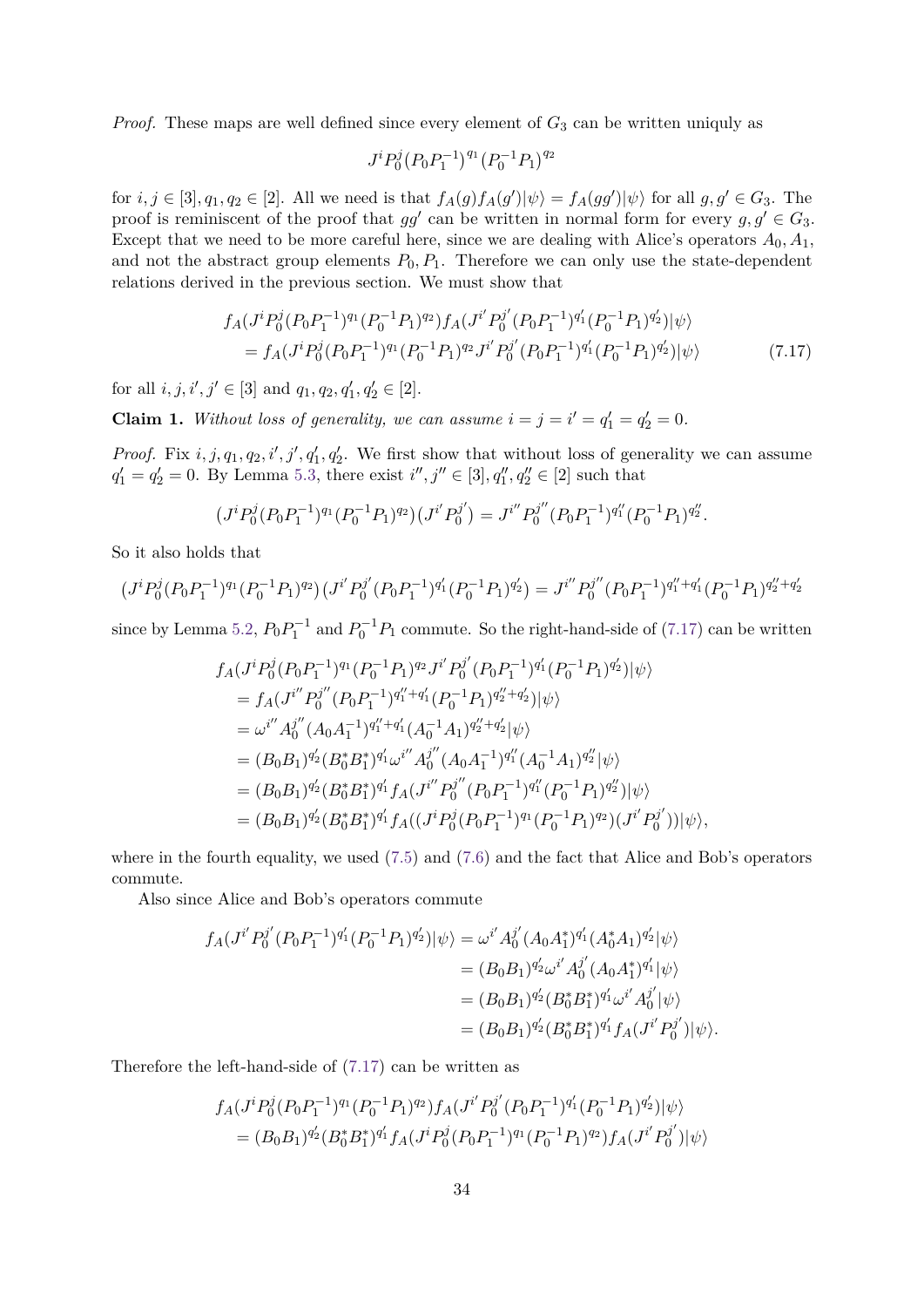Since  $B_0, B_1$  are unitaries, [\(7.17\)](#page-33-0) is equivalent to the following identity

$$
f_A(J^i P_0^j (P_0 P_1^{-1})^{q_1} (P_0^{-1} P_1)^{q_2}) f_A(J^{i'} P_0^{j'}) |\psi\rangle = f_A((J^i P_0^j (P_0 P_1^{-1})^{q_1} (P_0^{-1} P_1)^{q_2}) (J^{i'} P_0^{j'})) |\psi\rangle,
$$

in other words we can assume without loss of generality  $q'_1 = q'_2 = 0$ . The case of  $i = j = 0$  is handled similarly. Also since *J* and  $f(J)$  are both central, we can assume  $i' = 0$ .  $\Box$ 

By this claim, we just need to verify

$$
f_A((P_0P_1^{-1})^{q_1}(P_0^{-1}P_1)^{q_2})f_A(P_0^{j'})|\psi\rangle = f_A((P_0P_1^{-1})^{q_1}(P_0^{-1}P_1)^{q_2}P_0^{j'})|\psi\rangle \tag{7.18}
$$

There are 12 cases to consider:  $q_1, q_2 \in [2], j' \in [3]$ . The case of  $j' = 0$  is trivial, and the case of  $j' = 2$  is handled similar to the case of  $j' = 1$ . So we only consider the case of  $j' = 1$ . The case of  $q_1 = q_2 = 0$  is trivial. We analyse the remaining three cases one-by-one:

•  $q_1 = 0, q_2 = 1$ : First note that

$$
(P_0^{-1}P_1)P_0 = P_0P_0P_1^{-1}P_1^{-1}P_0 = J^2P_0(P_0P_1^{-1})(P_0^{-1}P_1),
$$

which allows us to write

$$
f_A((P_0^{-1}P_1))f_A(P_0)|\psi\rangle = A_0^* A_1 A_0|\psi\rangle
$$
  
\n
$$
= A_0^* A_1^* A_1^* A_0|\psi\rangle
$$
  
\n
$$
= \omega^* A_0^* A_1^* A_0^* A_1|\psi\rangle
$$
  
\n
$$
= \omega^* A_0 (A_0 A_1^*)(A_0^* A_1)|\psi\rangle
$$
  
\n
$$
= f_A(J^2 P_0(P_0 P_1^{-1})(P_0^{-1} P_1))|\psi\rangle
$$
  
\n
$$
= f_A((P_0^{-1}P_1)P_0)|\psi\rangle,
$$

where in the third line we used [\(7.11\)](#page-30-8).

•  $q_1 = 1, q_2 = 0$ :

$$
(P_0 P_1^{-1}) P_0 = J^2 P_0 (P_0^{-1} P_1)
$$

which allows us to write

$$
f_A(P_0P_1^{-1})f_A(P_0)|\psi\rangle = (A_0A_1^*)A_0|\psi\rangle
$$
  
=  $A_0(A_1^*A_0)|\psi\rangle$   
=  $\omega^*A_0(A_0^*A_1)|\psi\rangle$   
=  $f_A(J^2P_0(P_0^{-1}P_1))|\psi\rangle$   
=  $f_A((P_0P_1^{-1})P_0)|\psi\rangle$ ,

where in the third line we used [\(7.11\)](#page-30-8).

• 
$$
q_1 = q_2 = 1
$$
:  
\n
$$
(P_0 P_1^{-1})(P_0^{-1} P_1)P_0 = J(P_0 P_1^{-1})(P_1^{-1} P_0)P_0 = JP_0(P_1 P_0^{-1}) = J^2 P_0(P_0 P_1^{-1}).
$$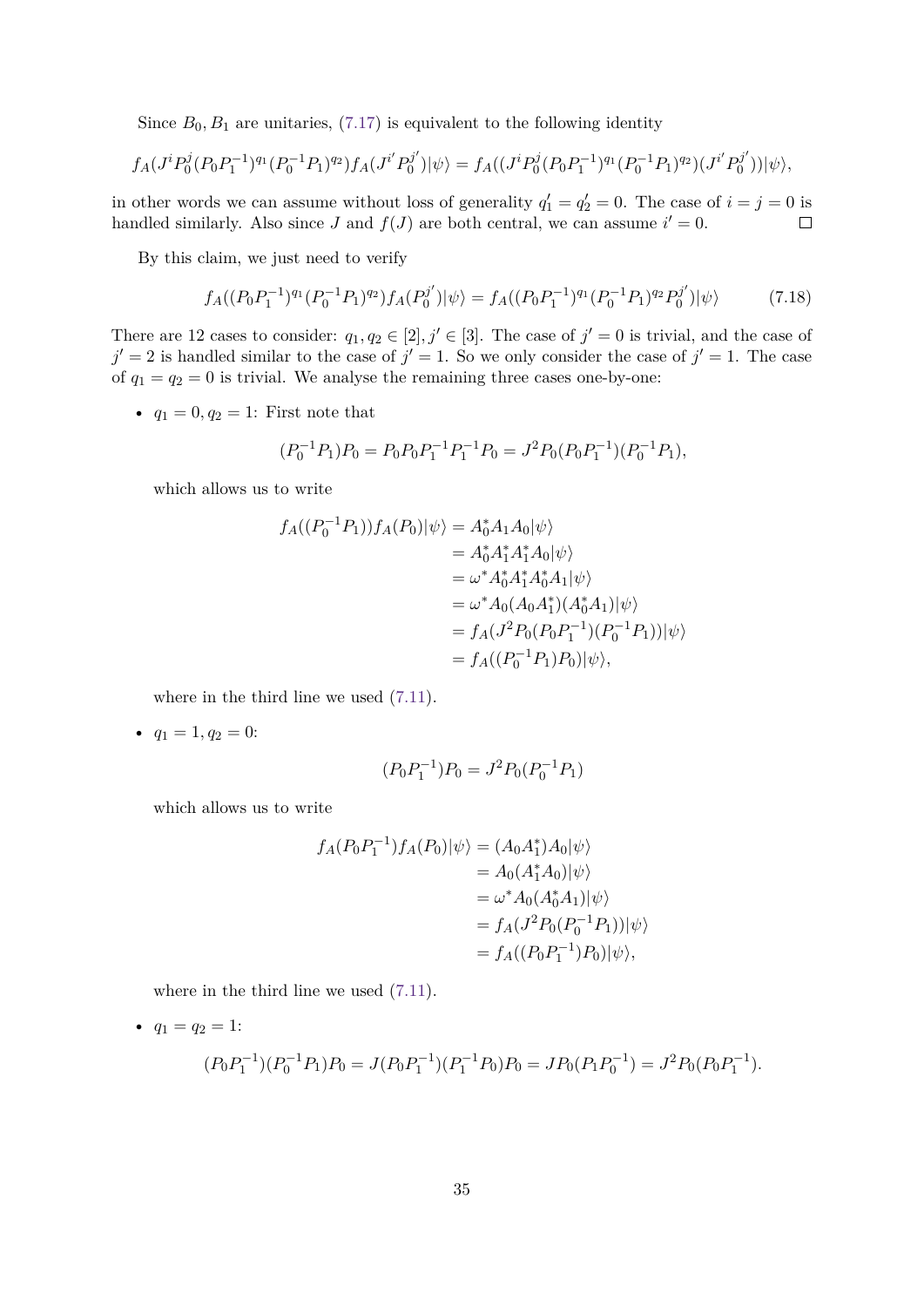Now write

$$
f_A((P_0P_1^{-1})(P_0^{-1}P_1))f_A(P_0)|\psi\rangle = A_0A_1^*A_0^*A_1A_0|\psi\rangle
$$
  
\n
$$
= A_0A_1^*A_0A_0A_1A_0|\psi\rangle
$$
  
\n
$$
= \omega A_0A_1^*A_0A_0^*A_1^*A_0^*|\psi\rangle
$$
  
\n
$$
= \omega A_0(A_1A_0^*)|\psi\rangle
$$
  
\n
$$
= \omega^*A_0(A_0A_1^*)|\psi\rangle
$$
  
\n
$$
= f_A(J^2P_0(P_0P_1^{-1}))|\psi\rangle
$$
  
\n
$$
= f_A((P_0P_1^{-1})(P_0^{-1}P_1)P_0)|\psi\rangle,
$$

where in the third line we used Proposition [7.3](#page-32-1) and in the second last line we used [\(7.12\)](#page-30-9).

 $\Box$ 

 $\Box$ 

The proof that  $f_B$  is a  $|\psi\rangle$ -representation follows similarly.

#### **Theorem 7.6.**  $\mathcal{G}_3$  *is rigid.*

*Proof.* The representation theory of *G*<sup>3</sup> is simple. There are nine irreducible representation of dimension one: These are given by  $P_0 \mapsto \omega^i, P_1 \mapsto \omega^j, J \mapsto \omega^{2(j-i)}$  for  $i, j \in [3]$ . It also has three irreducible representations *g*1*, g*2*, g*3 of dimension three defined by

$$
g_1(P_0) = \begin{pmatrix} 0 & 0 & 1 \\ 1 & 0 & 0 \\ 0 & 1 & 0 \end{pmatrix}, g_1(P_1) = \begin{pmatrix} 0 & 0 & \omega^* \\ -\omega^* & 0 & 0 \\ 0 & -\omega^* & 0 \end{pmatrix}, g_1(J) = \begin{pmatrix} \omega & 0 & 0 \\ 0 & \omega & 0 \\ 0 & 0 & \omega \end{pmatrix},
$$

$$
g_2(P_0) = \begin{pmatrix} 0 & 0 & 1 \\ 1 & 0 & 0 \\ 0 & 1 & 0 \end{pmatrix}, g_2(P_1) = \begin{pmatrix} 0 & 0 & -1 \\ -1 & 0 & 0 \\ 0 & 1 & 0 \end{pmatrix}, g_2(J) = \begin{pmatrix} 1 & 0 & 0 \\ 0 & 1 & 0 \\ 0 & 0 & 1 \end{pmatrix},
$$

$$
g_3(P_0) = \begin{pmatrix} 0 & 1 & 0 \\ 0 & 0 & 1 \\ 1 & 0 & 0 \end{pmatrix}, g_3(P_1) = \begin{pmatrix} 0 & \omega & 0 \\ 0 & 0 & -\omega \\ -\omega & 0 & 0 \end{pmatrix}, g_3(J) = \begin{pmatrix} \omega^* & 0 & 0 \\ 0 & \omega^* & 0 \\ 0 & 0 & \omega^* \end{pmatrix}.
$$

Among these *g*1, is the only representation that gives rise to an optimal strategy. This follows from a simple enumeration of these 12 irreducible representations. However we could also immediately see this, since  $g_1$  is the only irreducible representation that satisfies the ring relation  $H_3 + I = 0$ .

Define a unitarily equivalent irreducible representation  $g'_1 = Ug_1U^*$  where  $U =$  $\sqrt{ }$  $\overline{\mathcal{L}}$ 0 1 0 1 0 0 0 0 1 V,  $\cdot$ 

Now  $\tilde{A}_0 = g_1(P_0), \tilde{A}_1 = g_1(P_1), \tilde{B}_0 = g'_1(P_0)^*, \tilde{B}_1 = g'_1(P_1)$  is the same strategy defined in example [4.2.](#page-17-2)

In addition

$$
|\psi_3\rangle = \frac{1}{\sqrt{10}} \left( (1 - z^4)|00\rangle + 2|12\rangle + (1 + z^2)|21\rangle \right)
$$

is the unique state that maximizes  $\nu(\mathcal{G}_3, \mathcal{S}_{g_1,g'_1,|\psi\rangle})$ . This follows since  $|\psi_3\rangle$  is the unique eigenvector associated with the largest eigenvalue of  $\mathcal{B}_3(A_0, A_1, B_0, B_1)$ . The rigidity of  $\mathcal{G}_3$ follows from Corollary [2.5.](#page-15-1)

*Remark* 7.7. The game  $\mathcal{G}_3$  is in fact a robust self-test. We omit the proof, but at a high-level, if a strategy  $({A_0, A_1}, {B_0, B_1}, \vert\psi\rangle)$  is *ε*-optimal for  $G_3$ , then

$$
\langle \psi | (6I - B_3) | \psi \rangle \le O(\varepsilon).
$$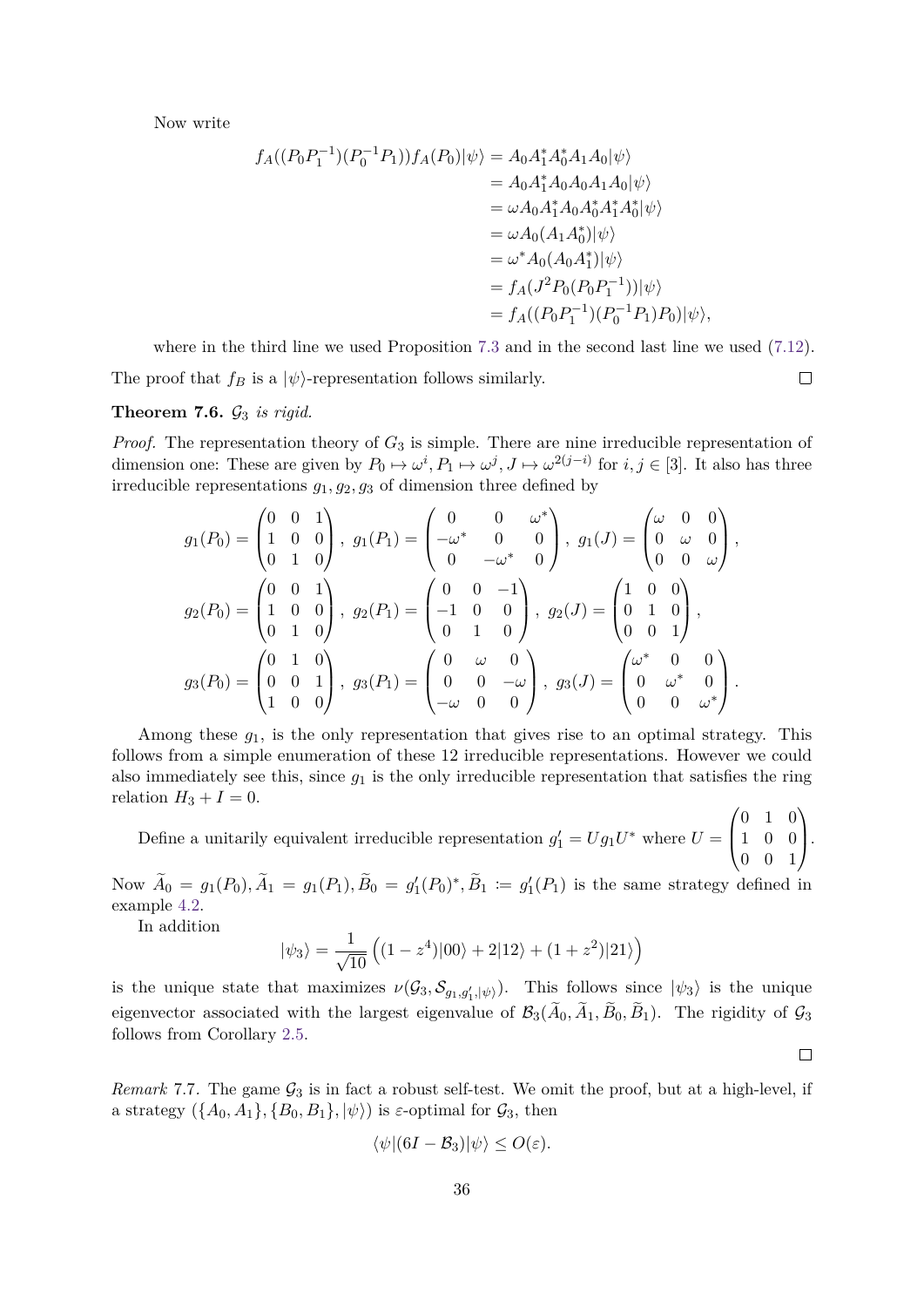Consequently,  $||S_i|\psi\rangle|| \leq O(\sqrt{\varepsilon})$ ,  $||T_j|\psi\rangle|| \leq O(\sqrt{\varepsilon})$  for all  $i \in [2], j \in [6]$ . From which one obtains a robust version of every relation in this section.

# <span id="page-36-0"></span>8 SOS approach to solution group

In this section we show that the connection between an LCS game over  $\mathbb{Z}_2$  and its solution group shown in [\[CLS17\]](#page-40-10) can be determined using sum of squares techniques.

We will suppress the tensor product notation and simply represent a strategy for an LCS game  $\mathcal{G}_{A,b}$  by a state  $|\psi\rangle \in \mathcal{H}$  and a collection of commuting measurement systems  $\{E_{i,x}\}\$ and  ${F_{j,y}}$ . Using the notation outlined in section [2.3](#page-11-0) we define the following sets of observables

- Alice's Observables:  $A_j^{(i)} = \sum_{x:x_j=1} E_{i,x} \sum_{x:x_j=-1} E_{i,x}$ , for each  $i \in [r]$  and  $j \in V_i$
- Bob's Observables: *B<sup>j</sup>* = *Fj,*<sup>1</sup> − *Fj,*−<sup>1</sup> for each *j* ∈ [*s*].

Note  $A_i^{(i)}$  $j^{(i)}$  commutes with  $A_{j'}^{(i)}$  $j'$  for all  $i \in [r]$  and  $j, j' \in V_i$  and  $B_j$  commutes with  $A_j^{(i)}$  $j^{(i)}$  for all  $i, j$ . These observables will satisfy the following identities:

<span id="page-36-1"></span>
$$
\sum_{x:x\in S_i} E_{i,x} = \frac{1}{2} \left( I + (-1)^{b_i} \prod_{k\in V_i} A_k^{(i)} \right) \tag{8.1}
$$

<span id="page-36-2"></span>
$$
\sum_{x:y=x_j} E_{i,x} = \frac{1}{2} \left( I + yA_j^{(i)} \right) \tag{8.2}
$$

The probability of Alice and Bob winning the game is given by evaluating  $\langle \psi | v | \psi \rangle$  where

$$
v = \sum_{\substack{i \in [r] \\ j \in V_i}} \frac{1}{r|V_i|} \left( \sum_{\substack{x, y: \\ x \in S_i \\ y = x_j}} E_{i,x} F_{j,y} \right)
$$
  
= 
$$
\sum_{i,j} \frac{1}{2r|V_i|} \left( 1 - \sum_{\substack{x, y: \\ x \in S_i \\ y = x_j}} E_{i,x} F_{j,y} \right)^2.
$$

Observe using identities [8.1](#page-36-1) and [8.2](#page-36-2) we have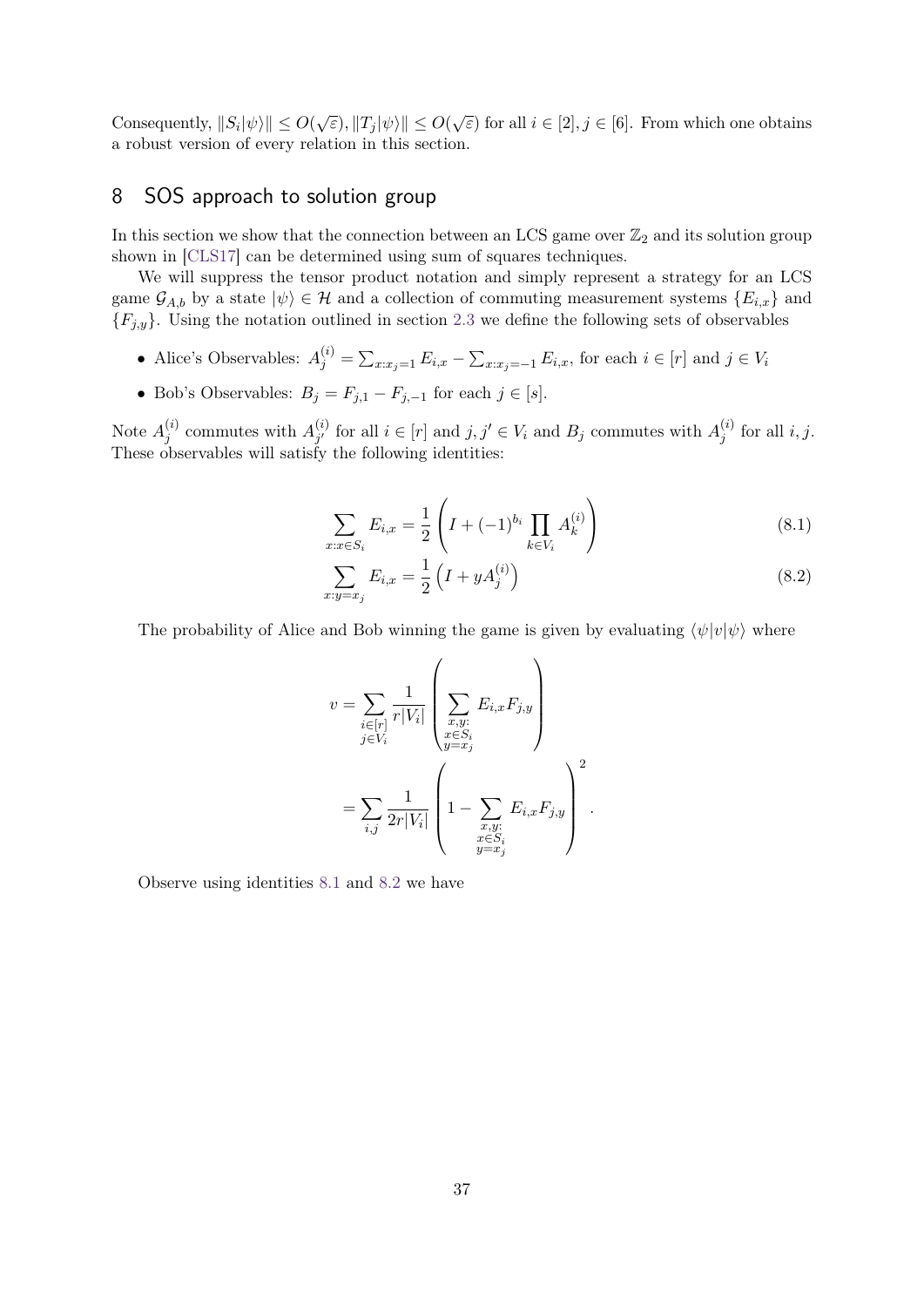$$
\begin{split}\n\left(1 - \sum_{\substack{x,y \ x \in S_i}} E_{i,x} F_{j,y} \right) &= I - \sum_{y} F_{j,y} \sum_{\substack{x \in S_i \\ y=x_j}} E_{i,x} \\
&= I - \frac{1}{4} \sum_{y} F_{j,y} \left( (I + yA_j^{(i)})(I + (-1)^{b_i} \prod_{k \in v_i} A_k^{(i)}) \right) \\
&= I - \frac{1}{4} \sum_{y} F_{j,y} \left( I + yA_j^{(i)} + (-1)^{b_i} \prod_{k \in v_i} A_k^{(i)} + y(-1)^{b_i} \prod_{k \in v_i} A_k^{(i)} A_j^{(i)} \right) \\
&= I - \frac{1}{4} F_{j,1} \left( I + A_j^{(i)} + (-1)^{b_i} \prod_{k \in v_i} A_k^{(i)} + (-1)^{b_i} \prod_{k \in v_i} A_k^{(i)} A_j^{(i)} \right) \\
&\quad - \frac{1}{4} F_{j,-1} \left( I - A_j^{(i)} + (-1)^{b_i} \prod_{k \in v_i} A_k^{(i)} + (-1)^{b_i} \prod_{k \in v_i} A_k^{(i)} A_j^{(i)} \right) \\
&= I - \frac{1}{4} I - \frac{1}{4} B_j A_j^{(i)} - \frac{1}{4} (-1)^{b_i} \prod_{k \in v_i} A_k^{(i)} - \frac{1}{4} B_j (-1)^{b_i} \prod_{k \in v_i} A_k^{(i)} A_j^{(i)} \\
&= \frac{1}{8} \left( (I - B_j A_j^{(i)})^2 + (I - (-1)^{b_i} \prod_{k \in v_i} A_k^{(i)})^2 + (I - (-1)^{b_i} \prod_{k \in v_i} A_k^{(i)} A_j^{(i)} B_j)^2 \right).\n\end{split}
$$

Thus Alice and Bob are using a perfect strategy if and only if

$$
0 = (I - B_j A_j^{(i)}) |\psi\rangle = (I - (-1)^{b_i} \prod_{k \in v_i} A_k^{(i)}) |\psi\rangle = (I - (-1)^{b_i} \prod_{k \in v_i} A_k^{(i)} A_j^{(i)} B_j) |\psi\rangle.
$$

The above equalities will hold exactly when the following two identities hold for all *i* and  $j \in V_i$ ,

$$
B_j|\psi\rangle = A_j^{(i)}|\psi\rangle \tag{8.3}
$$

<span id="page-37-2"></span><span id="page-37-1"></span>
$$
|\psi\rangle = (-1)^{b_i} \prod_{k \in v_i} A_k^{(i)} |\psi\rangle \tag{8.4}
$$

Using identities [8.3](#page-37-1) and [8.4](#page-37-2) it is possible to define a  $|\psi\rangle$ -representation for the solution group *GA,b*.

# <span id="page-37-0"></span>9 A non-rigid pseudo-telepathic LCS game

The canonical example of a pseudo-telepathic LCS games is the Mermin-Peres magic square game [\[Mer90\]](#page-41-6) defined in the following figure.

| e1    | $\scriptstyle{e_2}$ | $e_3$                   |
|-------|---------------------|-------------------------|
|       |                     | Π                       |
| $e_4$ | $e_5$               | $e_6$                   |
|       |                     | $\mathord{\textsf{  }}$ |
| $e_7$ | $e_8$               | еg                      |

Figure 3: This describes the Mermin-Peres magic square game. Each single-line indicates that the variables along the line multiply to 1, and the double-line indicates that the variables along the line multiply to  $-1$ .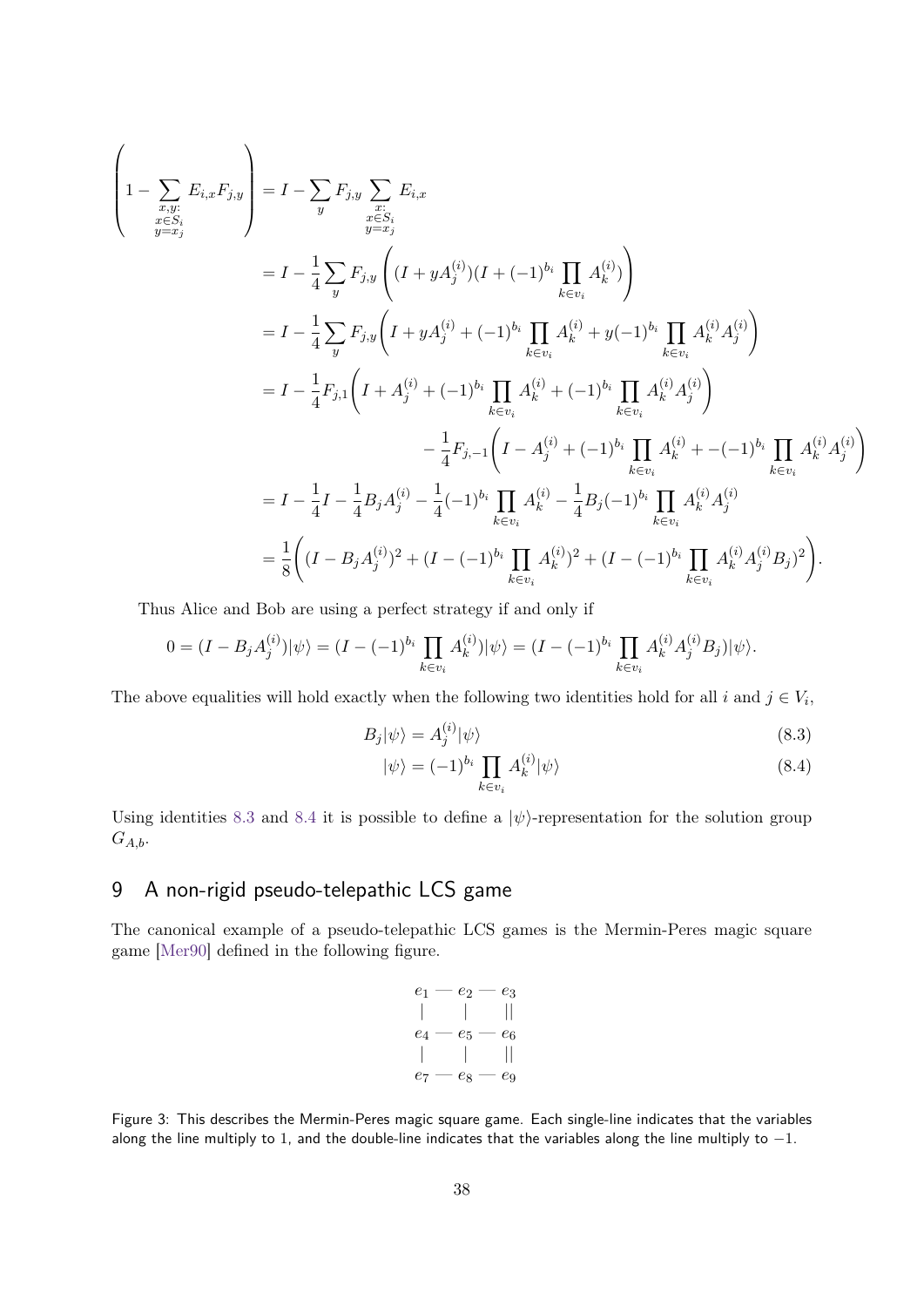It is well-known that the Mermin-Peres magic square game has the following operator solution for which the corresponding quantum strategy is rigid [\[WBMS15\]](#page-42-3).

$$
A_1 = I \otimes \sigma_Z, \quad A_2 = \sigma_Z \otimes I, \quad A_3 = \sigma_Z \otimes \sigma_Z
$$
  

$$
A_4 = \sigma_X \otimes I, \quad A_5 = I \otimes \sigma_X, \quad A_6 = \sigma_X \otimes \sigma_X
$$
  

$$
A_7 = \sigma_X \otimes \sigma_Z, \quad A_8 = \sigma_Z \otimes \sigma_X, \quad A_9 = \sigma_Y \otimes \sigma_Y,
$$

<span id="page-38-0"></span>In this section, we provide an example of a non-local game whose perfect solutions must obey particular group relations but is not a self-test. This game, glued magic square, is described in Figure [4.](#page-38-0)

$$
\begin{array}{c|c|c} e_1 - e_2 - e_3 \\ \mid & \mid & \mid \\ e_4 - e_5 - e_6 \\ \mid & \mid & \mid \\ e_7 - e_8 - e_9 \\ \mid & \mid & \mid \\ e_{10} - e_{11} - e_{12} \\ \mid & \mid & \mid \\ e_{13} - e_{14} - e_{15} \\ \mid & \mid & \mid \\ e_{16} - e_{17} - e_{18} \end{array}
$$

Figure 4: This describes a LCS game with 18 variables  $e_1, e_2, \ldots, e_{18}$ . Each single-line indicates that the variables along the line multiply to 1, and the double-line indicates that the variables along the line multiply to −1.

In order to show that this game is not a self-test, we first define two operator solutions, that give rise to perfect strategies. Let  $\mathcal{E} = \{E_1, E_2, \ldots, E_{18}\}\)$  be defined as

$$
E_i = \begin{cases} \begin{pmatrix} I_4 & 0 \\ 0 & A_i \end{pmatrix} & \text{for } i = 1, 2, ..., 9 \\ \begin{pmatrix} A_{i-9} & 0 \\ 0 & I_4 \end{pmatrix} & \text{for } i = 10, 11, ..., 18 \end{cases}
$$

and  $\mathcal{F} = \{F_1, F_2, \ldots, F_{18}\}\$  as

<span id="page-38-2"></span>
$$
F_i = \begin{cases} A_i & \text{for } i = 1, 2 \dots, 9 \\ I_4 & \text{for } i = 10, 11 \dots, 18 \end{cases}
$$

These two operators solutions  $\mathcal E$  and  $\mathcal F$  give rise to two quantum strategies with the entangled states  $|\psi_1\rangle = \frac{1}{\sqrt{2}}$  $\frac{1}{8} \sum_{i=0}^{7} |i\rangle |i\rangle$  and  $|\psi_2\rangle = \frac{1}{2}$  $\frac{1}{2}\sum_{i=0}^{3}|i\rangle|i\rangle.$ 

**Theorem 9.1.** *The glued magic square game is not a self-test for any quantum strategy.*

*Proof.* Suppose, for the sake of contradiction, there is a quantum strategy  $(\{A_i\}_i, \{B_j\}_j | \psi \rangle)$ that is rigid. Then there exist local isometries  $U_A$ ,  $U_B$  and  $V_A$ ,  $V_B$  such that

$$
(U_A E_1 \otimes U_B)|\psi_1\rangle = ((A_1 \otimes I)|\psi\rangle)|junk_1\rangle \tag{9.1}
$$

<span id="page-38-3"></span><span id="page-38-1"></span>
$$
(U_A E_5 \otimes U_B)|\psi_1\rangle = ((A_5 \otimes I)|\psi\rangle)|junk_1\rangle \tag{9.2}
$$

$$
(V_A F_1 \otimes V_B)|\psi_2\rangle = ((A_1 \otimes I)|\psi\rangle)|junk_2\rangle \tag{9.3}
$$

$$
(V_A F_5 \otimes V_B) |\psi_2\rangle = ((A_5 \otimes I)|\psi\rangle)|junk_2\rangle.
$$
\n(9.4)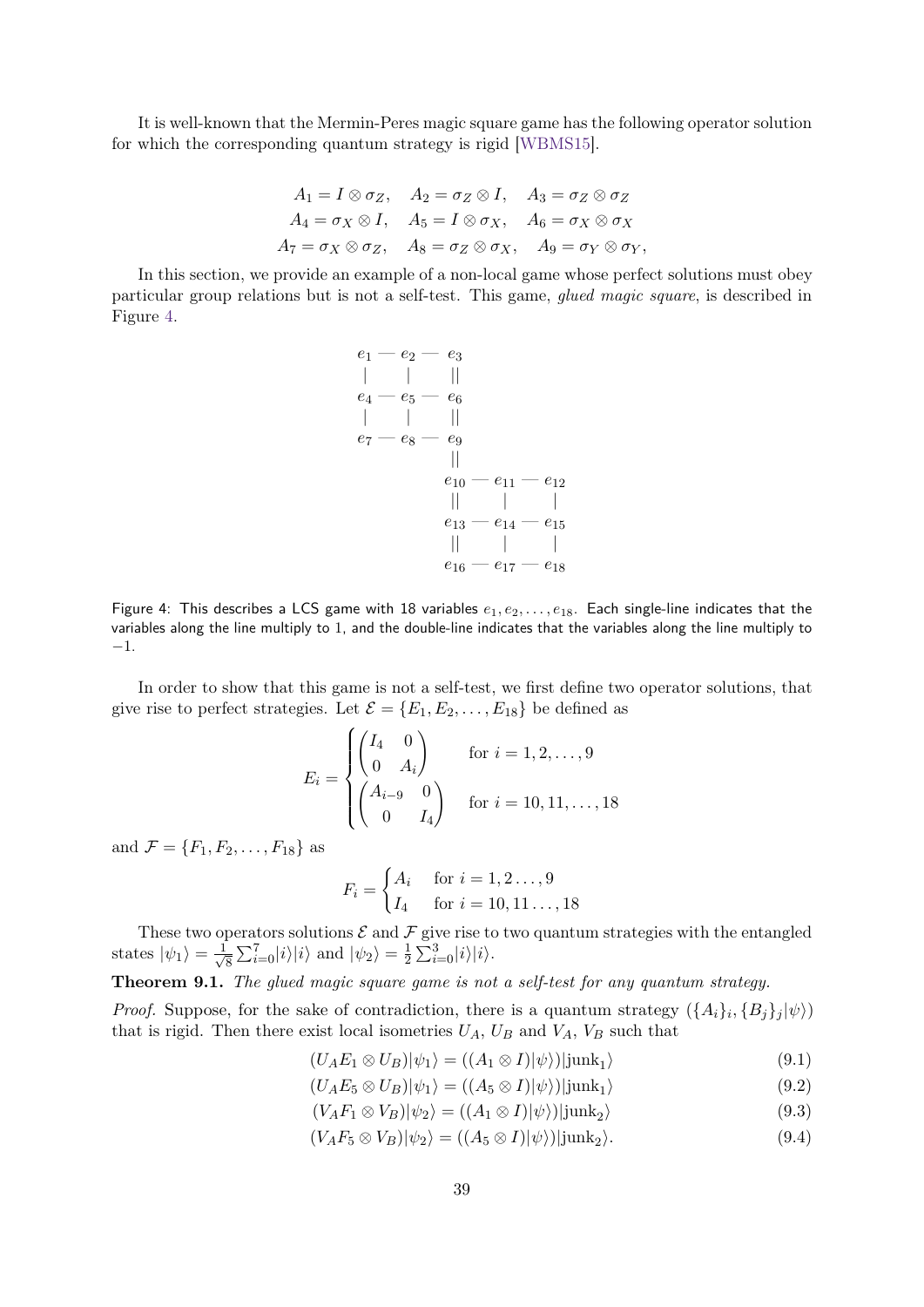From relation [\(9.2\)](#page-38-1), we obtain

$$
\langle \psi_1 | (E_5 U_A^* \otimes U_B^*) = \langle \mathrm{junk}_1 | (\langle \psi | (A_5^* \otimes I)),
$$

and hence together with relation [\(9.1\)](#page-38-2), we obtain the following relation between  $E_5E_1$  and  $A_5^*A_1$ 

$$
\langle \psi_1 | (E_5 E_1 \otimes I) | \psi_1 \rangle = \langle \psi | (A_5^* A_1 \otimes I) | \psi \rangle.
$$

Similarly, we also obtain

$$
\langle \psi_2 | (F_5 F_1 \otimes I) | \psi_2 \rangle = \langle \psi | (A_5^* A_1 \otimes I) | \psi \rangle,
$$

and hence

$$
\langle \psi_1 | (E_5 E_1 \otimes I) | \psi_1 \rangle = \langle \psi_2 | (F_5 F_1 \otimes I) | \psi_2 \rangle.
$$

By first applying the adjoint to relation [\(9.1\)](#page-38-2) and [\(9.3\)](#page-38-3), we obtain

$$
\langle \psi_1 | (E_1 E_5 \otimes I) | \psi_1 \rangle = \langle \psi_2 | (F_1 F_5 \otimes I) | \psi_2 \rangle.
$$

Now, since  $F_1$  and  $F_5$  anti-commute, we get the following relation between  $E_5E_1$  and  $E_1E_5$ 

$$
\langle \psi_1 | (E_5 E_1 \otimes I) | \psi_1 \rangle = - \langle \psi_1 | (E_1 E_5 \otimes I) | \psi_1 \rangle.
$$

However, a direct computation of  $\langle \psi_1 | (E_5 E_1 \otimes I) | \psi_1 \rangle$  shows that

$$
\langle \psi_1 | (E_5 E_1 \otimes I) | \psi_1 \rangle = \frac{1}{8} \sum_{i=0}^7 \langle i | E_5 E_1 | i \rangle = \frac{1}{8} \operatorname{Tr} (E_5 E_1) = \frac{1}{8} \operatorname{Tr} (E_1 E_5) = \langle \psi_1 | (E_1 E_5 \otimes I) | \psi_1 \rangle,
$$

and  $\text{Tr}(E_1E_5) = \text{Tr}(I_4) + \text{Tr}(I \otimes \sigma_Z \sigma_X) = 4 \neq 0$ . Hence, the glued magic square game is not rigid.  $\Box$ 

Although this game is not a self-test, we know from Section [8](#page-36-0) Alice's operators must provide a  $|\psi\rangle$ -representation for the solution group of glued magic square, and thus must satisfy particular group relations.

### References

- <span id="page-39-1"></span>[ABG+07] Antonio Acín, Nicolas Brunner, Nicolas Gisin, Serge Massar, Stefano Pironio, and Valerio Scarani. Device-independent security of quantum cryptography against collective attacks. Phys. Rev. Lett., 98:230501, 2007. [https://doi.org/10.1103/](https://doi.org/10.1103/physrevlett.98.230501) [physrevlett.98.230501](https://doi.org/10.1103/physrevlett.98.230501).
- <span id="page-39-0"></span>[Bel64] John Stewart Bell. On the einstein-podolsky-rosen paradox. Physics, 1:195, 1964. <https://doi.org/10.1103/PhysicsPhysiqueFizika.1.195>.
- <span id="page-39-2"></span>[BP15] Cédric Bamps and Stefano Pironio. Sum-of-squares decompositions for a family of clauser-horne-shimony-holt-like inequalities and their application to selftesting. Phys. Rev. A, 91(052111), 2015. [https://doi.org/10.1103/PhysRevA.](https://doi.org/10.1103/PhysRevA.91.052111) [91.052111](https://doi.org/10.1103/PhysRevA.91.052111).
- <span id="page-39-3"></span>[BS15] Mohammad Bavarian and Peter W. Shor. Information causality, szemerédi-trotter and algebraic variants of chsh. In Conference on Innovations in Theoretical Computer Science, 2015. <https://doi.org/10.1145/2688073.2688112>.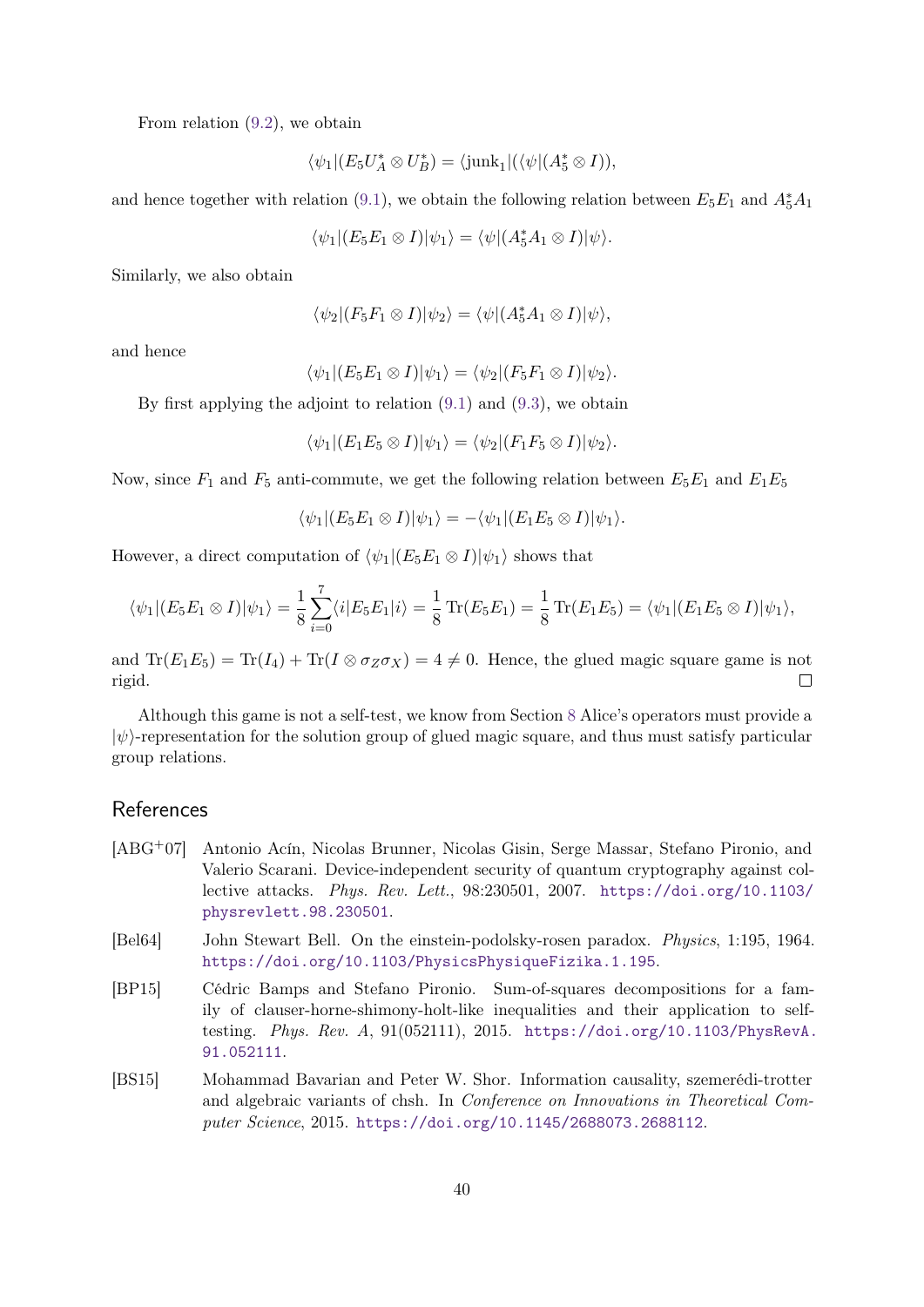- <span id="page-40-1"></span>[CGJV19a] Andrea Coladangelo, Alex B. Grilo, Stacey Jeffery, and Thomas Vidick. Verifier-ona-leash: New schemes for verifiable delegated quantum computation, with quasilinear resources. In Yuval Ishai and Vincent Rijmen, editors, Advances in Cryptology – EUROCRYPT 2019, pages 247–277, Cham, 2019. Springer International Publishing. [https://doi.org/10.1007/978-3-030-17659-4\\_9](https://doi.org/10.1007/978-3-030-17659-4_9).
- <span id="page-40-8"></span>[CGJV19b] Andrea Coladangelo, Alex B. Grilo, Stacey Jeffery, and Thomas Vidick. Verifier-ona-leash: New schemes for verifiable delegated quantum computation, with quasilinear resources. In Yuval Ishai and Vincent Rijmen, editors, Advances in Cryptology – EUROCRYPT 2019, pages 247–277, Cham, 2019. Springer International Publishing. [https://doi.org/10.1007/978-3-030-17659-4\\_9](https://doi.org/10.1007/978-3-030-17659-4_9).
- <span id="page-40-6"></span>[CGS17] Andrea Coladangelo, Koon Tong Goh, and Valerio Scarani. All pure bipartite entangled states can be self-tested. Nature Communications, 8(15485), 2017. <https://doi.org/10.1038/ncomms15485>.
- <span id="page-40-2"></span>[CHSH69] John F. Clauser, Michael A. Horne, Abner Shimony, and Richard A. Holt. Proposed experiment to test local hidden-variable theories. Phys. Rev. Lett., 23:880, 1969. <https://doi.org/10.1103/PhysRevLett.23.880>.
- <span id="page-40-3"></span>[CHTW04] Richard Cleve, Peter Hoyer, Benjamin Toner, and John Watrous. Consequences and limits of nonlocal strategies. In Proceedings of the 19th IEEE Annual Conference on Computational Complexity, CCC '04, pages 236–249, Washington, DC, USA, 2004. IEEE Computer Society. <https://doi.org/10.1109/CCC.2004.9>.
- <span id="page-40-10"></span>[CLS17] Richard Cleve, Li Liu, and William Slofstra. Perfect commuting-operator strategies for linear system games. Journal of Mathematical Physics, 58(012202), 2017. [https:](https://doi.org/10.1063/1.4973422) [//doi.org/10.1063/1.4973422](https://doi.org/10.1063/1.4973422).
- <span id="page-40-4"></span>[CM12] Richard Cleve and Rajat Mittal. Characterization of binary constraint system games. In International Colloquium on Automata, Languages, and Programming (ICALP) 2012, pages 320–331, 2012. [https://doi.org/10.1007/978-3-662-43948-7\\_27](https://doi.org/10.1007/978-3-662-43948-7_27).
- <span id="page-40-12"></span>[CN10] Isaac Chuang and Michael Nielsen. Quantum Computation and Quantum Information. Cambridge University Press, 2010. [https://doi.org/10.1017/](https://doi.org/10.1017/CBO9780511976667) [CBO9780511976667](https://doi.org/10.1017/CBO9780511976667).
- <span id="page-40-5"></span>[CN16] Matthew Coudron and Anand Natarajan. The parallel-repeated magic square game is rigid. arXiv:1609.06306 [quant-ph], 2016.
- <span id="page-40-7"></span>[Col16] Andrea Coladangelo. Parallel self-testing of (tilted) epr pairs via copies of (tilted) chsh. Quantum Information and Computation, 17:35, 2016.
- <span id="page-40-9"></span>[CS18] Andrea Coladangelo and Jalex Stark. Robust self-testing for linear constraint system games. In QIP 2018, 2018.
- <span id="page-40-0"></span>[FJVY19] Joseph Fitzsimons, Zhengfeng Ji, Thomas Vidick, and Henry Yuen. Quantum proof systems for iterated exponential time, and beyond. In Proceedings of the 51st Annual ACM SIGACT Symposium on Theory of Computing, STOC 2019, pages 473–480, New York, NY, USA, 2019. ACM. <https://doi.org/10.1145/3313276.3316343>.
- <span id="page-40-11"></span>[GH17] William Timothy Gowers and Omid Hatami. Inverse and stability theorems for approximate representations of finite groups. Sbornik: Mathematics, 208(12):1784, 2017. <https://doi.org/10.1070/SM8872>.
- <span id="page-40-13"></span>[HPP16] Samuel J. Harris, Satish K. Pandey, and Vern Paulsen. Entanglement and non-locality. Available at [https://www.math.uwaterloo.ca/~vpaulsen/](https://www.math.uwaterloo.ca/~vpaulsen/EntanglementAndNonlocality_LectureNotes_7.pdf) [EntanglementAndNonlocality\\_LectureNotes\\_7.pdf](https://www.math.uwaterloo.ca/~vpaulsen/EntanglementAndNonlocality_LectureNotes_7.pdf), 2016.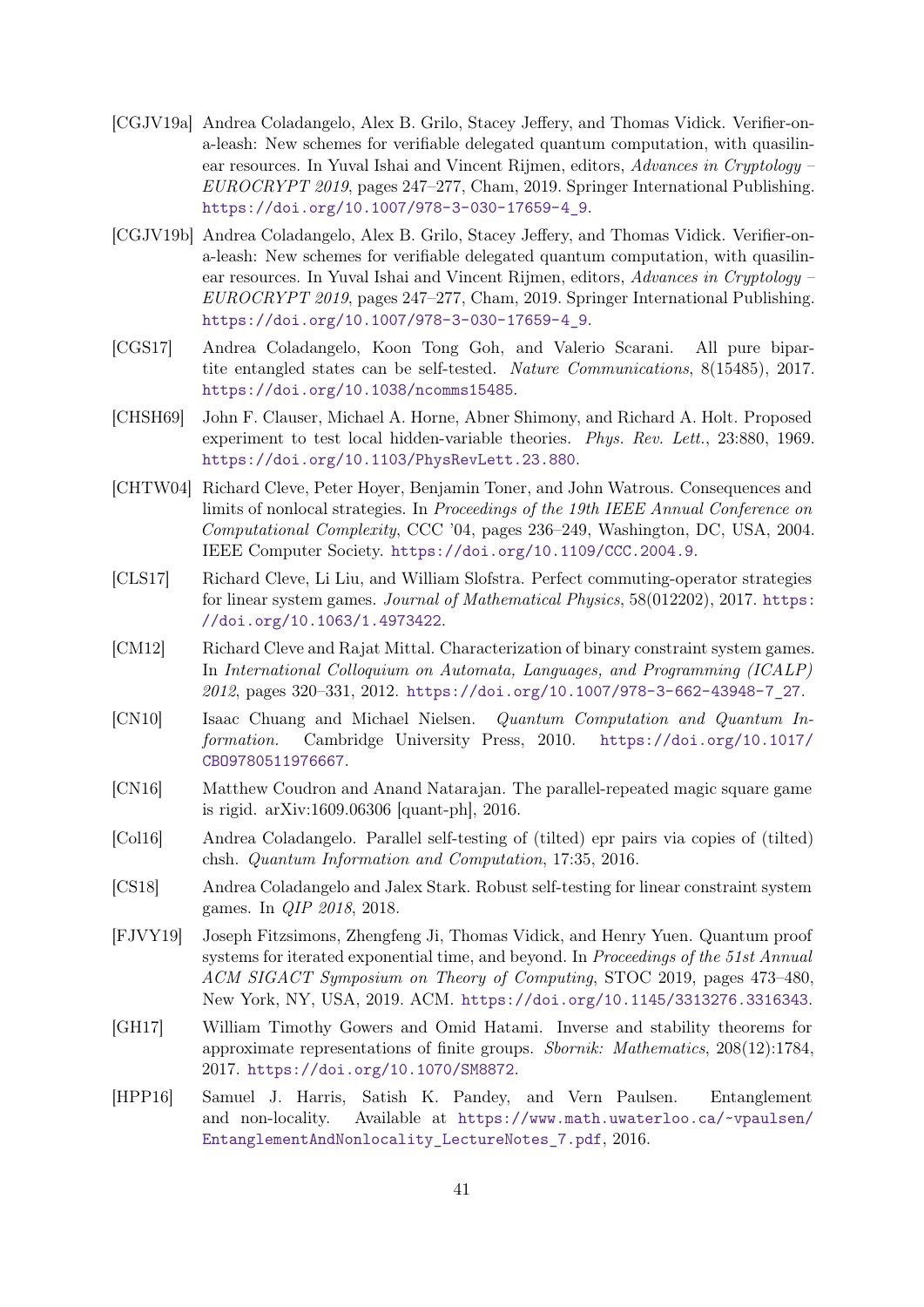- <span id="page-41-15"></span>[Kan20] Jędrzej Kaniewski. Weak form of self-testing. Physical Review Research, 2(3), Sep 2020.
- <span id="page-41-13"></span>[KvT<sup>+</sup>18] Jędrzej Kaniewski, Ivan Šupić, Jordi Tura, Flavio Baccari, Alexia Salavrakos, and Remigiusz Augusiak. Maximal nonlocality from maximal entanglement and mutually unbiased bases, and self-testing of two-qutrit quantum systems. Available at <https://arxiv.org/pdf/1807.03332.pdf>, 2018.
- <span id="page-41-9"></span>[Mck16] Matthew Mckague. Self-testing in parallel with chsh. Quantum, 1, 2016. [https:](https://doi.org/10.22331/q-2017-04-25-1) [//doi.org/10.22331/q-2017-04-25-1](https://doi.org/10.22331/q-2017-04-25-1).
- <span id="page-41-6"></span>[Mer90] N. David Mermin. Simple unified form for the major no-hidden-variables theorems. Phys. Rev. Lett., 65(27):3373, 1990. [https://doi.org/10.1103/PhysRevLett.65.](https://doi.org/10.1103/PhysRevLett.65.3373) [3373](https://doi.org/10.1103/PhysRevLett.65.3373).
- <span id="page-41-16"></span>[MNP21] Laura Mančinska, Thor Gabelgaard Nielsen, and Jitendra Prakash. Glued magic games self-test maximally entangled states, 2021.
- <span id="page-41-0"></span>[MY04] Dominic Mayers and Andy Yao. Self testing quantum apparatus. Quantum Info. Comput., 4(4):273–286, 2004. [https://doi.org/10.1007/11786986\\_8](https://doi.org/10.1007/11786986_8).
- <span id="page-41-7"></span>[MYS12] Matthew McKague, Tzyh Haur Yang, and Valerio Scarani. Robust self-testing of the singlet. Journal of Mathematical Physics, 45:455304, 2012. [http://doi.org/](http://doi.org/10.1088/1751-8113/45/45/455304) [10.1088/1751-8113/45/45/455304](http://doi.org/10.1088/1751-8113/45/45/455304).
- <span id="page-41-12"></span>[NPA08] Miguel Navascués, Stefano Pironio, and Antonio Acín. A convergent hierarchy of semidefinite programs characterizing the set of quantum correlations. New Journal of Physics, 10(7):073013, 2008. [https://doi.org/10.1088/1367-2630/10/7/](https://doi.org/10.1088/1367-2630/10/7/073013) [073013](https://doi.org/10.1088/1367-2630/10/7/073013).
- <span id="page-41-8"></span>[NV17] Anand Natarajan and Thomas Vidick. Robust self-testing of many-qubit states. In STOC, 2017. <https://doi.org/10.1038/s41534-018-0120-0>.
- <span id="page-41-1"></span>[NV18] Anand Natarajan and Thomas Vidick. Low-degree testing for quantum states, and a quantum entangled games pcp for qma. 2018 IEEE 59th Annual Symposium on Foundations of Computer Science (FOCS), pages 731–742, 2018. [https://doi.](https://doi.org/10.1109/focs.2018.00075) [org/10.1109/focs.2018.00075](https://doi.org/10.1109/focs.2018.00075).
- <span id="page-41-2"></span>[NW19] Anand Natarajan and John Wright. Neexp in mip. ArXiv, abs/1904.05870, 2019. <https://doi.org/10.1109/focs.2019.00039>.
- <span id="page-41-3"></span>[SB19] Ivan Supić and Joseph Bowles. Self-testing of quantum systems: a review. [https:](https://doi.org/10.22331/q-2020-09-30-337) [//doi.org/10.22331/q-2020-09-30-337](https://doi.org/10.22331/q-2020-09-30-337), 2019.
- <span id="page-41-14"></span>[Slo11] William Slofstra. Lower bounds on the entanglement needed to play xor non-local games. Journal of Mathematical Physics, 52(10):102202, Oct 2011.
- <span id="page-41-11"></span>[Slo19] William Slofstra. The set of quantum correlations is not closed. Forum of Mathematics, Pi, 7:e1, 2019. <https://doi.org/10.1017/fmp.2018.3>.
- <span id="page-41-4"></span>[SW87] Stephen J. Summers and Reinhard Werner. Maximal violation of bell's inequalities is generic in quantum field theory. Comm. Math. Phys.,  $110(2):247-259$ , 1987. [https:](https://doi.org/10.1007/BF01207366) [//doi.org/10.1007/BF01207366](https://doi.org/10.1007/BF01207366).
- <span id="page-41-5"></span>[Tsi93] Boris Tsirelson. Some results and problems on quantum bell-type inequalities. Hadronis Journal Supplement, 8:320–331, 1993.
- <span id="page-41-10"></span>[Vid18] Thomas Vidick. A simplified analysis on robust self-testing of *n* epr pairs. Available at <http://users.cms.caltech.edu/~vidick/>, 2018.